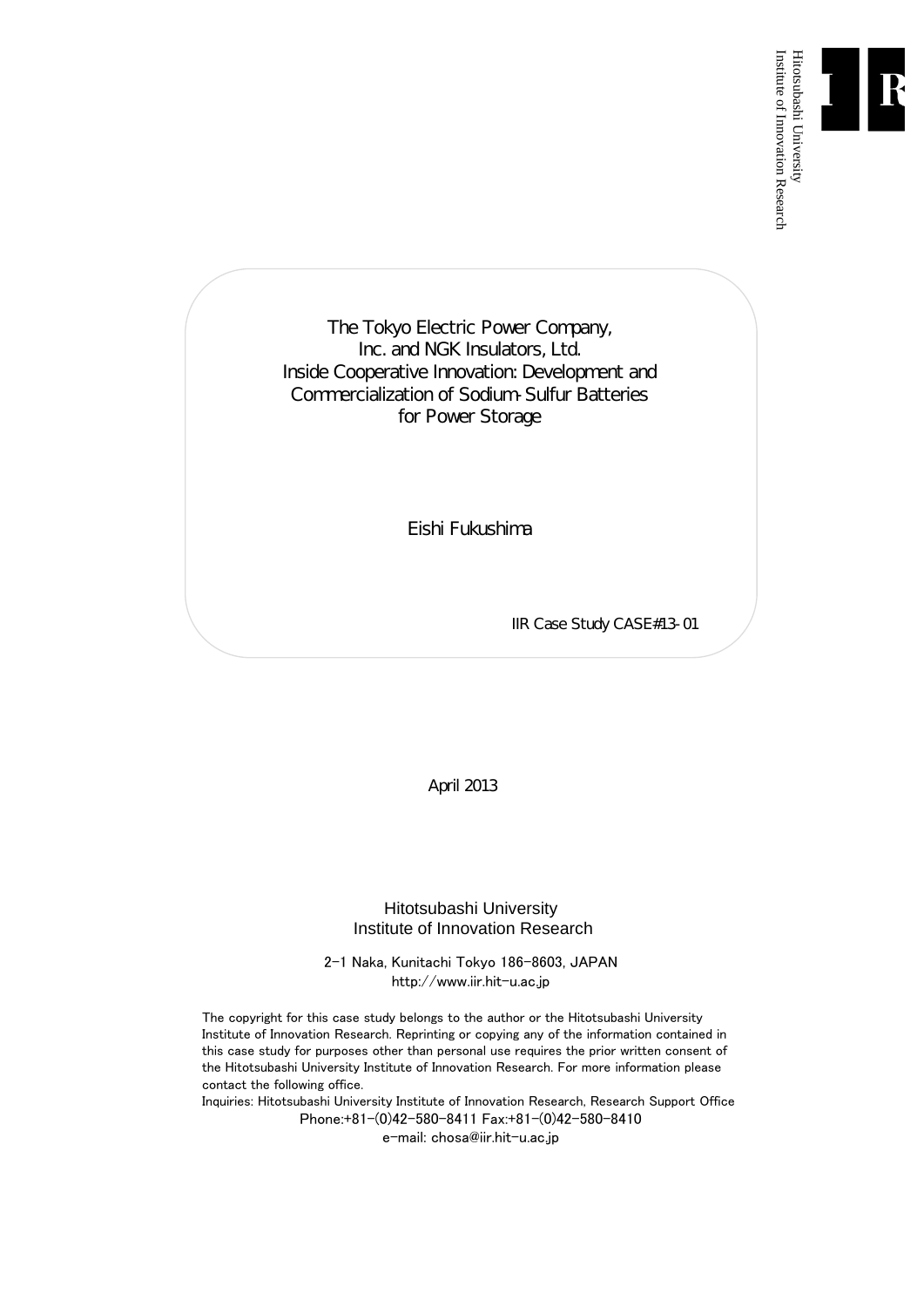# Hitotsubashi University 21st Century COE Program *Dynamics of Knowledge, Corporate Systems and Innovation Research Project on Okochi Prize Cases*

# The Tokyo Electric Power Company, Inc. and NGK Insulators, Ltd. *Inside Cooperative Innovation: Development and Commercialization of Sodium-Sulfur Batteries for Power Storage*

Eishi Fukushima

April 2013 (Updated based on Japanese version written in 2008.)

# CASE #13-01

This case study is the result of research undertaken for the *Research Project on Okochi Prize Cases*, which is being conducted with financial support from the *Dynamics of Knowledge, Corporate Systems and Innovation* project under in the 21st Century COE Program at Hitotsubashi University. The project prepares case studies of research efforts that have been awarded the Okochi Prize that provide overviews of technical innovations and analyze the development process, the details and results of commercialization and related topics, in cooperation with the Okochi Memorial Foundation and firms that have received the award. Together with creating a portfolio of case studies and accumulating case data on Japan's major innovations, the project performs cross-comparative analyses of cases and seeks to identify the characteristics and issues surrounding innovation efforts at Japanese firms (for details refer to the following website (Japanese only): http://www.iir.hit-u.ac.jp/reserch/21COE.html). The author would like to express his deep appreciation for the extensive support and cooperation provided by the Okochi Memorial Foundation while pursuing this project.

Note: The copyright for this case study belongs to the author or the Hitotsubashi University Institute of Innovation Research. Reprinting or copying any of the information contained in this case study for purposes other than personal use requires the prior written consent of the Hitotsubashi University Institute of Innovation Research. For more information please contact the following office.

Inquiries: Hitotsubashi University Institute of Innovation Research, Research Support Office TEL: 042-580-8423 e-mail: chosa@iir.hit-u.ac.jp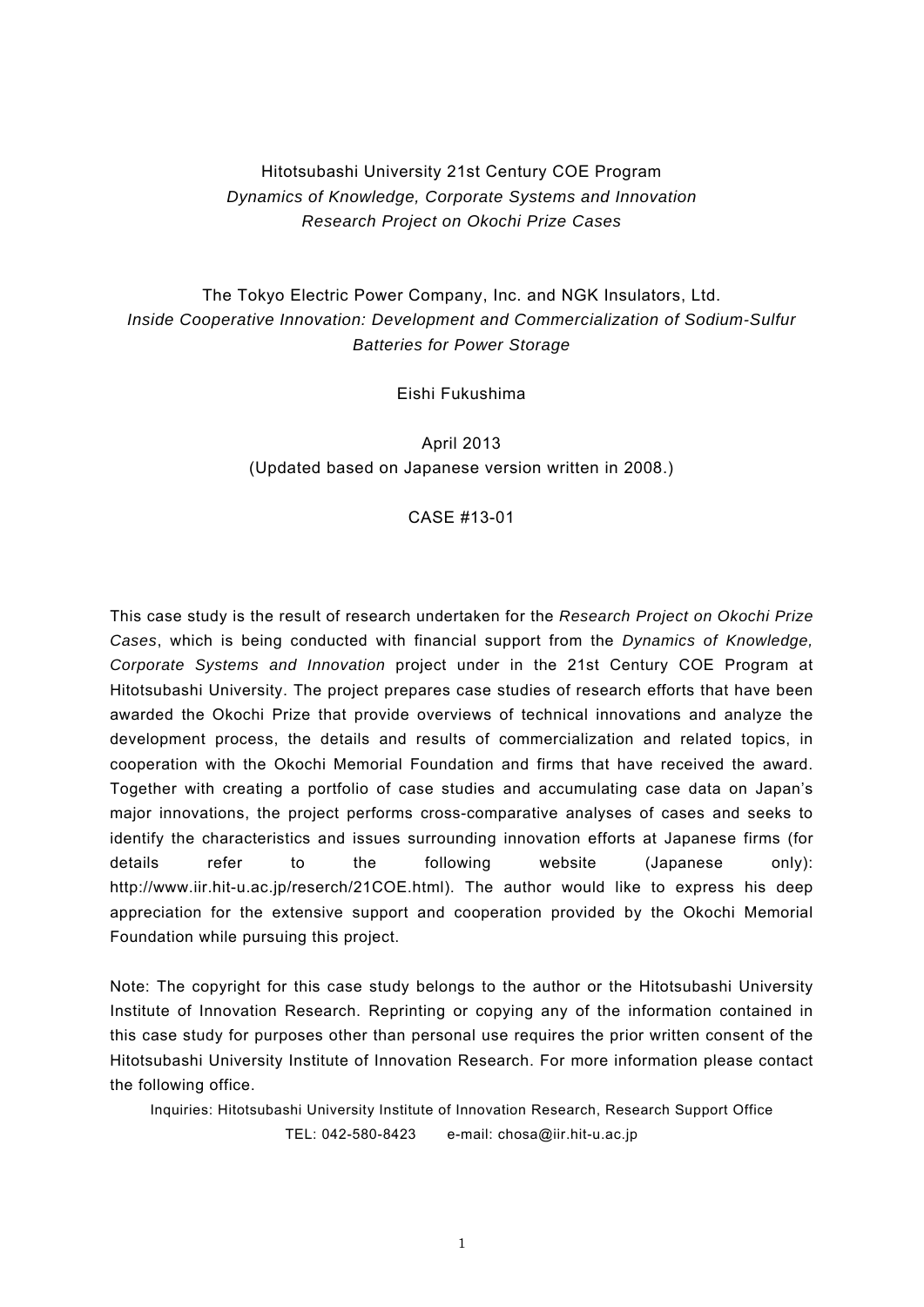# *Inside Cooperative Innovation: Development and Commercialization of Sodium-Sulfur Batteries for Power Storage<sup>1</sup>*

Eishi Fukushima (Hosei University, Faculty of Business Administration)

# 1. Introduction

This paper examines the technology and business development process of the "sodium-sulfur battery for power storage" (referred to below as "the NAS battery")<sup>2</sup> created by The Tokyo Electric Power Company, Inc. (TEPCO) and NGK Insulators Ltd. (NGK). This innovation deserves deep consideration. As of 2007, the NAS battery is effectively the only high capacity battery for large-scale power storage that is being mass-produced and sold<sup>3</sup>. Although various firms in Japan, the U.S. and Europe undertook development efforts after the U.S. automaker Ford Motor Company announced the basic NAS battery principle in 1967, most of these projects ended in failure. Among the companies were TEPCO and NGK, which jointly pursued development and were the first in the world to commercialize NAS batteries. The two firms' NAS battery business launched its first products in 2002 and began mass production in 2003.

The TEPCO and NGK project to commercialize the NAS battery had the following characteristics. First, despite being the last to be formed, the development team was the world's first to achieve commercialization of the NAS battery. Almost no other examples of power storage battery commercialization on a mass production scale can be found. Second, it was a long-term project that required a period of about 20 years from the start of development to commercialization. Third, although a national project with a goal of developing a large-scale power storage battery was carried out during this period, neither TEPCO nor NGK participated in that effort. Various other entities took part in the

The author received extensive support from individuals involved in research at The Tokyo Electric Power Company and NGK Insulators, Ltd. through interviews, presentations, and plant tours. The author would like to express sincere appreciation for this support. The author also wishes to express appreciation to the Okochi Memorial Foundation for its cooperation. Any errors or omissions in the text,

however, are the sole responsibility of the author.<br><sup>2</sup> "NAS" battery is a registered trademark of The Tokyo Electric Power Company, Inc. and NGK Insulators Ltd. As sodium-sulfur batteries use sodium (natrium or sodium) for the positive electrode and sulfur for the negative electrode, such batteries are typically referred to as NaS (Natrium-Sulfur) batteries after the initial letters of the materials. To avoid confusion, the mark "NAS battery" is used uniformly throughout this text.

<sup>3</sup> As we will see later, there are existing and potential competing technologies and products in the main markets for NAS battery use. These include systems such as superconducting magnetic energy storage, which have been sold to customers and installed for the purpose of verification tests, and some firms have seeking to move into commercial production since FY2007 (*Nikkei Sangyo Shimbun*, August 11, 2005). Although not being mass-produced and sold, there are other types of power storage systems, such as the pilot plant constructed under the Moon Light Project described below, or the lead-acid storage battery power storage systems that have been built in the U.S. and Germany (Nomura et al., 1993). Furthermore, according to the *Nikkei Sangyo Shimbun* in 2001, the UK electric power company Innogy (now npower, a subsidiary of the German company RWE, as of 2007) had plans to start operation of a power storage facility using Innogy's proprietary rechargeable "Regenesis" batteries as a commercial plant from 2002 and to sell the same plant overseas (*Nikkei Sangyo Shimbun*, August 29, 2001). Whether such plans have been executed could not be confirmed.

An "electric power facility system "verification test" (system field-evaluation) is a test by a supplier or specific user to assess the results of a system by operating a prototype product system under an actual application environment, and use the information obtained for future product development activities. The term "pilot plant" indicates the equipment setup for the verification test.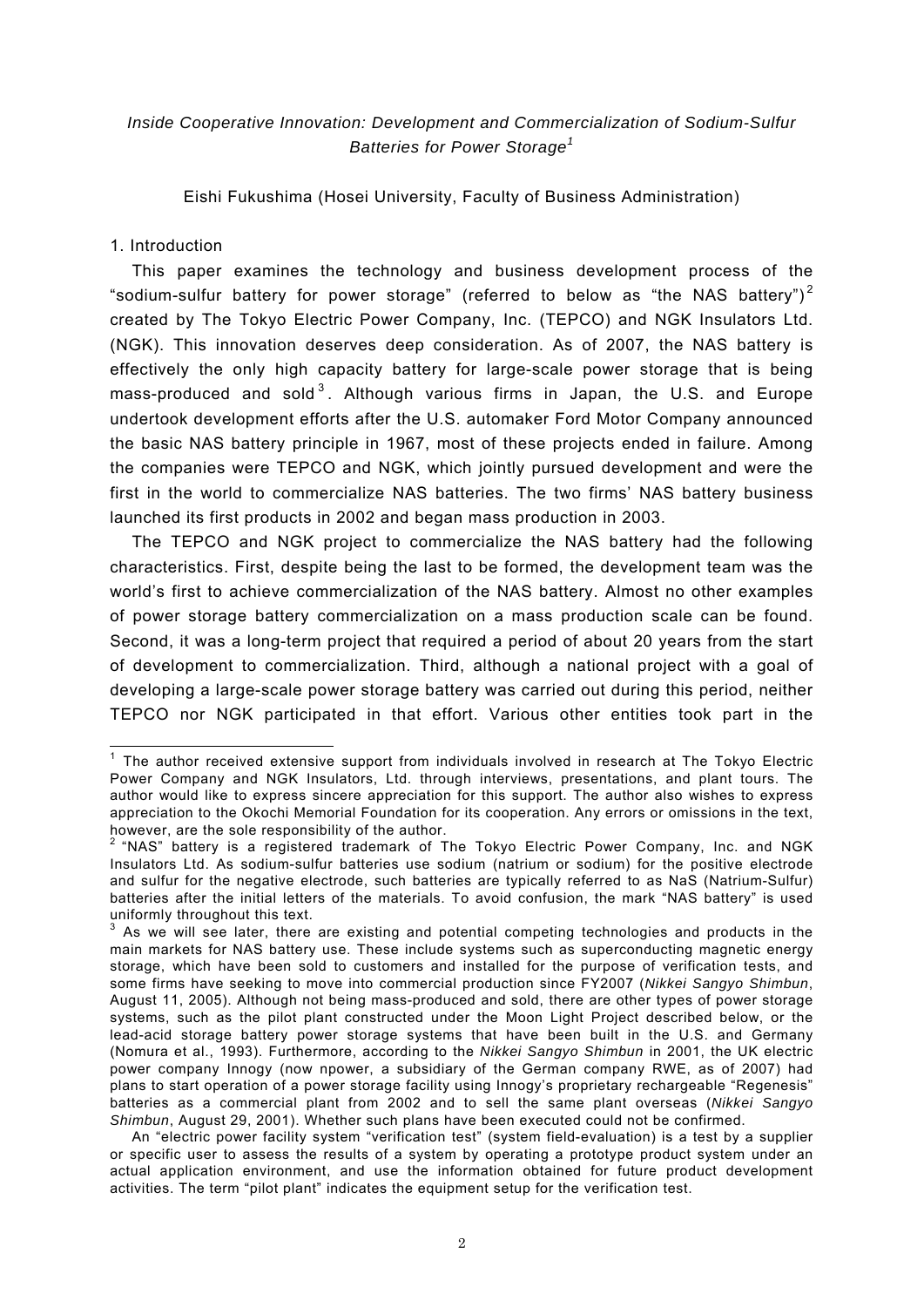development of a battery for power storage under the "Moon Light Project," which the former Agency of Industrial Science and Technology of the Ministry of International Trade and Industry (MITI) promoted in the 1980s. While this program achieved some results, no participants have reached commercialization. Fourth, rather than being an in-house development effort by one firm, the first half of the project was undertaken by three companies and the latter half was a joint development undertaken by TEPCO and NGK. The relationship between the two firms was basically as seller and buyer of the NAS battery, similar to their relationship for electric power-related materials such as insulators. While each company had their own objective, based on their relationship of the past and future transaction, they achieved commercialization through the joint development. Over the course of 20 years, the project faced various changes in its circumstances. As the project had progressed, conditions unique to each entity and the economic and social environment had also changed. Unlike other entities sought to realize practical applications of power storage batteries during this same period, the TEPCO-NGK project did not enjoy central government support for the development. Why, and in what manner, was the NAS battery commercialization pursued by TEPCO and NGK? In the following, we examine the background and historical process of their venture, and then discuss why their commercialization became possible in the last section.

#### 2. Background of Development

 $\overline{a}$ 

# 2-1. Alternatives to electric-load leveling and pumped-storage power generation

The NAS battery first attracted attention as a means to level electric power loads in place of pumped-storage power plants, and the development started in this vein. Behind this push were the fact that capacity factors of power generating facility had declined whilst maximum electric power demand was growing, and that pumped-storage power generation faced some restrictions concerning location, cost, power loss and construction period.

The beginning of NAS battery development by various firms was the discovery and announcement of the fundamental principle in 1967 by Ford Motor Company<sup>4</sup>. Ford's announcement was related to the basic principle for a new type of battery that used sodium and sulfur, plus "β-alumina." β-alumina is a ceramic that until then had been considered a fireproofing material, as the electrolyte. This new battery, which later came to be called the NAS battery, was characterized by its ability to achieve 4-5 times greater energy density compared with conventional lead acid storage batteries. Following Ford's discovery, NAS battery development was pursued actively in the 1970s, mainly in Japan, the U.S. and Europe. One major reason the NAS battery garnered attention was the fact that at that time, the only practical means power utilities had to store the large amounts of power they generated was "pumped-storage power generation."

Generally speaking, an electric power utility is required to prepare power supply capacity to meet the maximum demand during its peak periods rather than an average of demand (over one year or one day, for example). For example, even if the peaking time is short and the peak demand differs greatly from the average demand, supply capacity

<sup>4</sup> Yao and Kummer (1967), Weber and Kummer (1967), and Kummer and Weber (1968).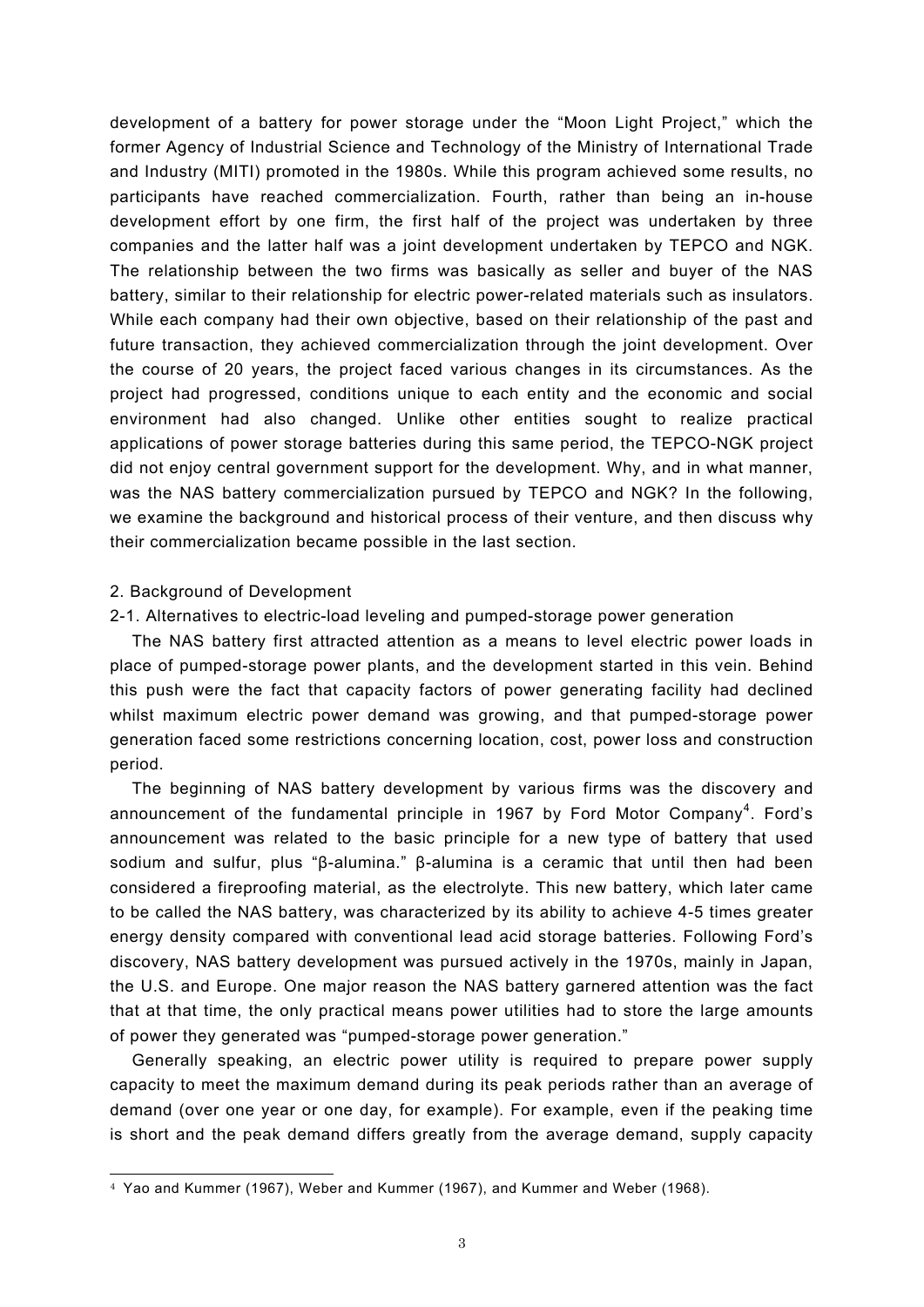needs to meet the maximum demand. The reason is that if demand cannot be met, even for a short period, power outage occurs, which will cause extensive losses to both individuals and organizations. A stable supply of electric power is therefore demanded from a social and public viewpoint, and ensuring its product does not "run out of stock" is considered to be one critical mission of every electric utility. Given such circumstances, power utilities will maintain facilities for power generation that add 8-10% reserve power generation capacity to maximum demand, to respond to uncertain demand fluctuations. As a result, to the extent the difference between the maximum demand (and reserve) and average demand increases, a power generating facility's average capacity factor will decline, as shown by its annual load factor $5$ .

Such difference is not necessarily resulted from special conditions. It is well known that the volume of electric power demanded typically varies greatly between the daytime and nighttime time bands. During the day, when most people are active, electric and electronic equipment use is many times greater than during the night when people are asleep, and on the whole more electricity is needed. In addition, to the extent people increase their electric and electronic equipment use, the quantity of electricity demand based on each individual's activity will grow. If use of electric devices increases, average power increases as well, while the difference between peak demand and average demand widens. The result is that when offices increase their use of telecommunications equipment, factories introduce industrial robots in conjunction with industrial development and households run home appliances such as air conditioners, the difference between peak demand and average demand will widen, as power generating facilities are built to meet growing peak demand<sup>6</sup>. If a power generating facility's average capacity utilization rate falls, the cost of power supply rises. To provide for maximum power demand, power utilities must boost investment in plant and equipment, and consumers must purchase expensive electricity.

To cope with such conditions, one effective approach is to hold electric power (on the power sending side or receiving side) in a "storehouse" – that is, to store electricity. If electric power generated during time bands when power demand is low can be stored, and the stored electricity released during time bands when electric power demand is high, the peak demand for which a power company must prepare will be leveled toward the average demand volume, as shown in Figure 1. This approach is referred to as electric power "load leveling."

The traditional method used as a means to store electricity to meet load leveling needs is pumped-storage power generation. Pumped-storage is a type of hydroelectric power generation using two reservoirs constructed at different elevations. Nighttime surplus electricity is used to pump water to the upper reservoir, which is then discharged into the lower reservoir to generate electricity by spinning turbines with water pressure during the daytime when electricity demand is high. This cycle is repeated. In other words, electric

 5 Annual load factor is the percentage (%) calculated by dividing average power per day for a one-year period by the peak demand in the same year. For the peak demand value, utilities normally use the

average electric power for the three-day period during the year that required maximum electric power.<br><sup>6</sup> Fluctuations in electric power demand include not only changes depending on the time of day but seasonal ups and downs as well, such as the demand surges during summer when numerous air conditioners are operating.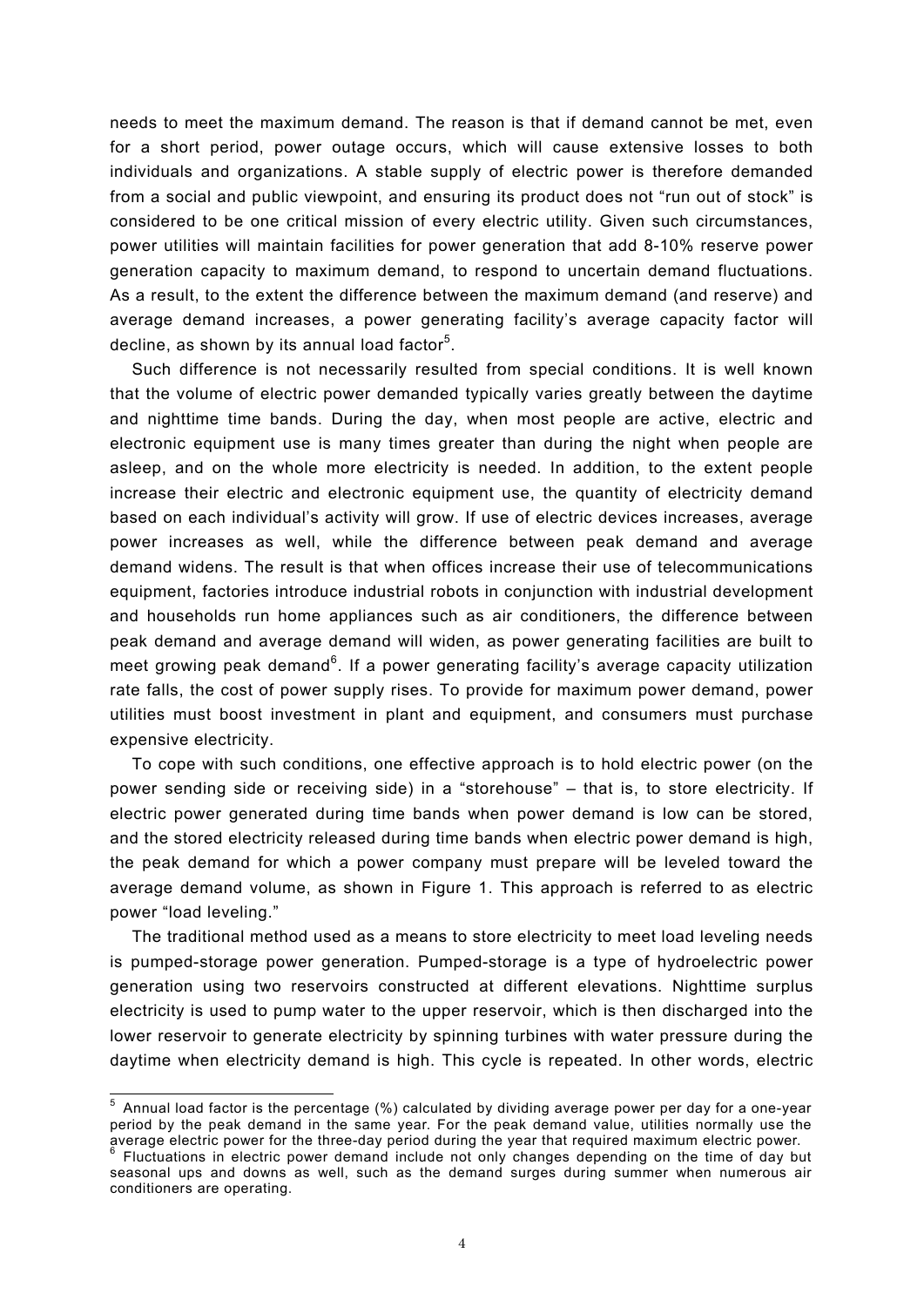power is stored as "potential energy of water."



Figure 1. Electric power load leveling conceptual diagram

Source: Prepared by referring to Isozaki et al. (1998).



Figure 2. Change in peak demand and annual load factor

Source) Prepared by referring to Japan Business History Institute (2004).

Electric power load leveling has been used in Japan through pumped-storage power generation facility construction. However, as peak demand has been rising annually, the annual load factor for electricity has exhibited a long-term downward trend, as shown in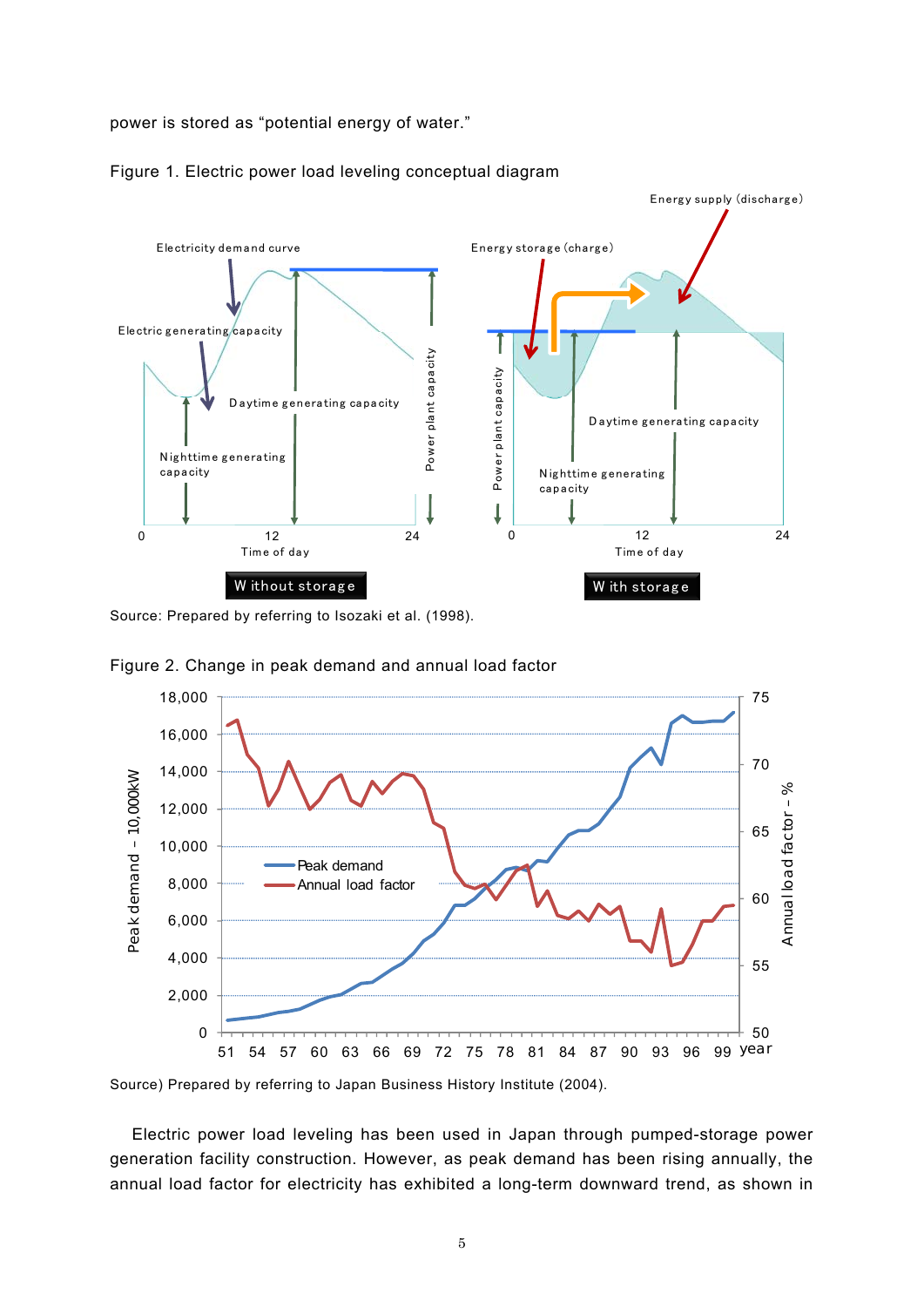Figure 2. When the total and average values for nine Japanese general electric utilities shown in the graph are examined (excluding Okinawa Electric Power Company, Inc.), peak demand has expanded greatly from 6.67 million kilowatts (abbreviated below as kW)<sup>7</sup> in 1951 to 92.45 million kW 30 years later in 1981. The average annual growth rate during this interval was 9.16%. In contrast, during the same period the annual load factor has decreased from 72.9% to 59.4%.

An alternative means of electricity storage was sought because, in addition to the rise in peak demand and the declining trend in the annual load factor, pumped-storage power generation was considered to have the following problems<sup>8</sup>. First, for technical reasons the locations of pumped-storage power plants are limited to remote mountain areas, and it was thought that appropriate locations for such facilities within Japan would decrease $^9$ . Second, the construction of pumped-storage power plants, power transmission lines and other facilities is extremely expensive. Power plant construction costs alone are substantial, and when a power plant is built deep in the mountains, a long transmission line to the areas where the electric power is consumed must be built. To save electricity through pumped-storage power generation, the construction cost was estimated as 300,000 yen per 1kW at that time. Third, there is a commensurate loss of power. As the distance of power transmission increases, the transmission of electricity is accompanied by a loss of electric power, and changing the form of electric power into the potential energy of water causes a further loss through the process of reconverting this into electricity. As a power supply, the charge and discharge efficiency was estimated at  $65-70\%$ <sup>10</sup>. Fourth, from the viewpoint of nature conservation, the submersion of a broad expanse of ravine area for construction of a pumped-storage power plant cannot always be considered desirable. Finally, because building a pumped-storage power plant can take about ten years from start of construction to completion, there is a potential for discrepancies to arise between the load leveling plan and actual requirements.

As we will see below, during the 20 years until the NAS battery was commercialized by TEPCO and NGK the circumstances described above changed, and these changes influenced the battery commercialization project. Behind the push by these two firms and many other companies to develop the NAS battery, however, was the consistent social need to search for an alternative means of storing electricity to replace pumped-storage for the purpose of load leveling. After confirming that electric power storage technology that might provide an alternative to pumped-storage was not limited to the NAS battery, let us examine the NAS battery characteristics, which led TEPCO and NGK to focus on the development of the battery.

# 2-2. Alternative technologies for electricity storage

The development of new batteries including the NAS battery was sought as a means to

-

 $\frac{7}{1}$  Kilowatt shows the unit for electric power. One kilowatt is equal to 1,000 watts.

 $8$  There is an opinion to include another reason for the need of electric power storage. It points out a difficulty for nuclear power generation to generate power in accordance with load, thus, its low flexibility to adjust electricity generating capacity (Nikkei Sangyo Shimbun, October 29, 1981).

As an attempt to overcome such locational limitations, R&D on seawater pumped-storage power generation that uses the ocean for the lower reservoir is also being conducted (Tanaka, 1995).<br><sup>10</sup> Nikkei Sangyo Shimbun (April 3, 1987).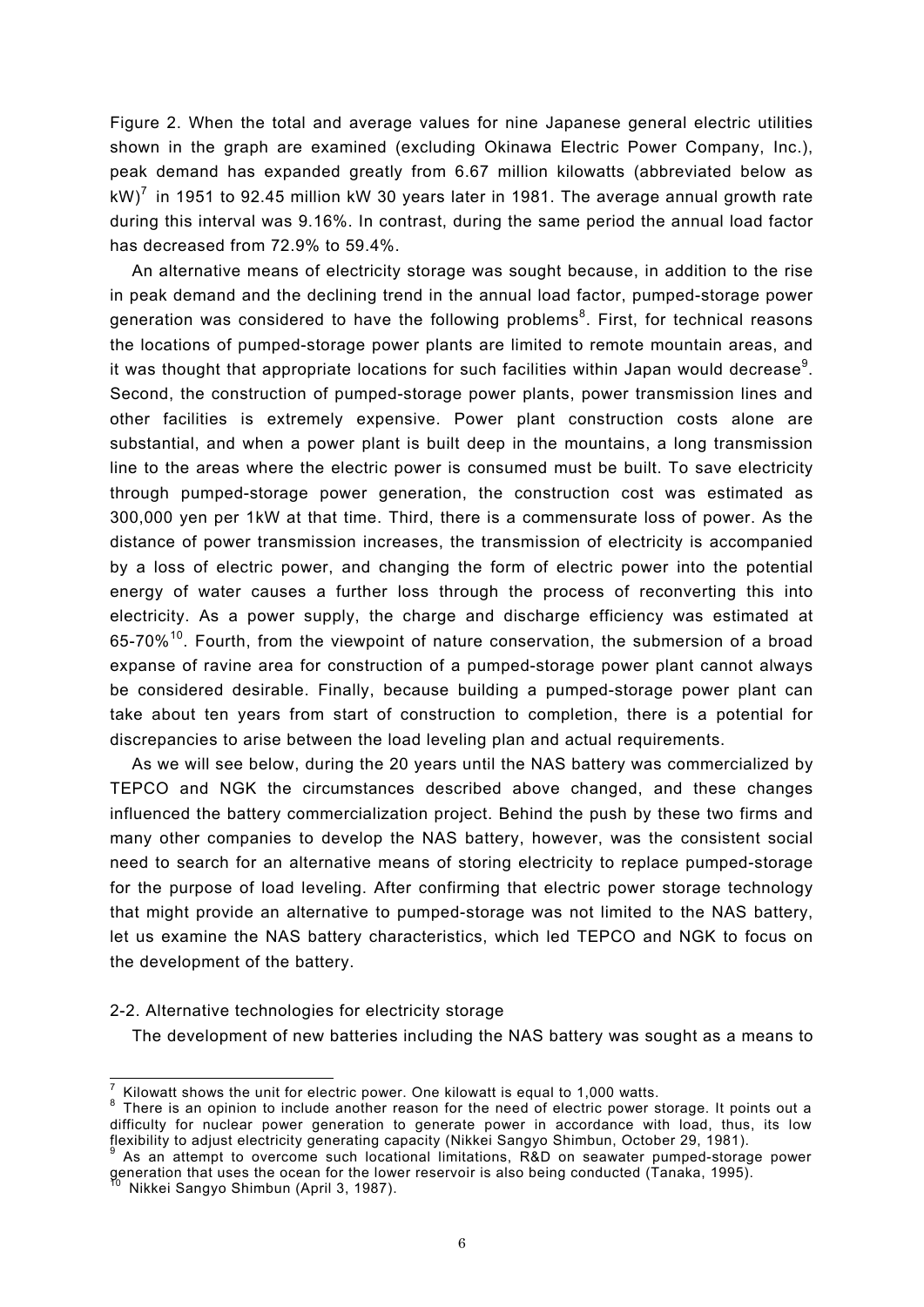replace pumped-storage because of the lower loss of electric power compared to other means of storing electricity, and the possibility of installing them close to the demand due to their small size. In addition, compared with traditional lead acid storage batteries, those new batteries had high theoretical values for electricity storage capacity per unit. They were expected to provide an alternative to pumped-storage from the standpoints of economic efficiency and durability.

Electric power storage technologies to replace pumped-storage power generation are broadly of two types. One is batteries that store electricity by converting electric energy to chemical energy, such as lead acid storage batteries, which is proven but old technology, and NAS batteries. Other type is technologies similar to pumped-storage power generation that convert energy into other forms for energy. Typical examples of the latter technologies, that convert energy into another form and store electricity, include flywheels, compressed air energy storage (CAES) and superconducting magnetic energy storage  $(SMES)^{11}$ .

The flywheel is an energy-storage technology whose principle has been long understood. Surplus electricity is used to spin a disk, and when power is needed again, this rotating force is used to generate electricity. The electrical energy is stored by converting it into the kinetic energy of the rotation. Some have been put to practical use for short-term storage of small amounts of electricity, such as uninterruptible power systems and supplemental electric power for trains. As for longer-term high-power storage, R&D efforts have been undertaken to combine superconducting technology with flywheel in recent years<sup>12</sup>. CAES involves using surplus electricity to compress air that is stored in bedrock; when power is needed, electricity is generated by recovering the compressed air and using it to burn natural gas to spin a gas turbine. The first practical applications using rock salt strata with hardness suitable for storing compressed air were introduced in Germany at the end of the 1970s and in the United States in 1991. In Japan, having no rock salt strata, R&D activity with various adaptations has been conducted using abandoned mines<sup>13</sup>. SMES is a technology to store electricity as magnetic energy, using superconductive coils whose electrical resistance is eliminated when the coils' temperature is lowered to some extent. A "dream technology" with no theoretical loss of electric power, this technique allows high-quality, large-scale electricity storage to be anticipated. For this reason, power utilities, electric machinery and electric wire manufacturers and other entities have conducted vigorous R&D activities since the 1980s, when the high-temperature superconducting phenomenon was discovered, despite the enormous scale of the equipment and the economic and technical difficulties of the devices<sup>14</sup>. Verification tests with an eye on commercialization have been performed in recent years at several facilities, including a liquid crystal panel manufacturing plant<sup>15</sup>.

All of the electricity storage technologies described above are technologies to store

-

 $11$  Superconductivity is also sometimes referred to as "superconductive wiring" (Iwanami Shoten, Koujien Fifth Edition, 1998).<br>
<sup>12</sup> Nikkei Sangyo Shimbun (July 26, 1983) and Nihon Keizai Shimbun (June 15, 2005).<br>
<sup>13</sup> Nikkei Sangyo Shimbun (August 29, 1991; March 5, 1992; December 28, 1995).<br>
<sup>14</sup> In 1986 the Researc

companies (Nikkei Sangyo Shimbun, December 27, 1995).<br><sup>15</sup> Nihon Koizei Shimbun, December 27, 1995).

<sup>15</sup> Nihon Keizai Shimbun (August 9, 2005) and Nikkei Sangyo Shimbun (July 27, 2007).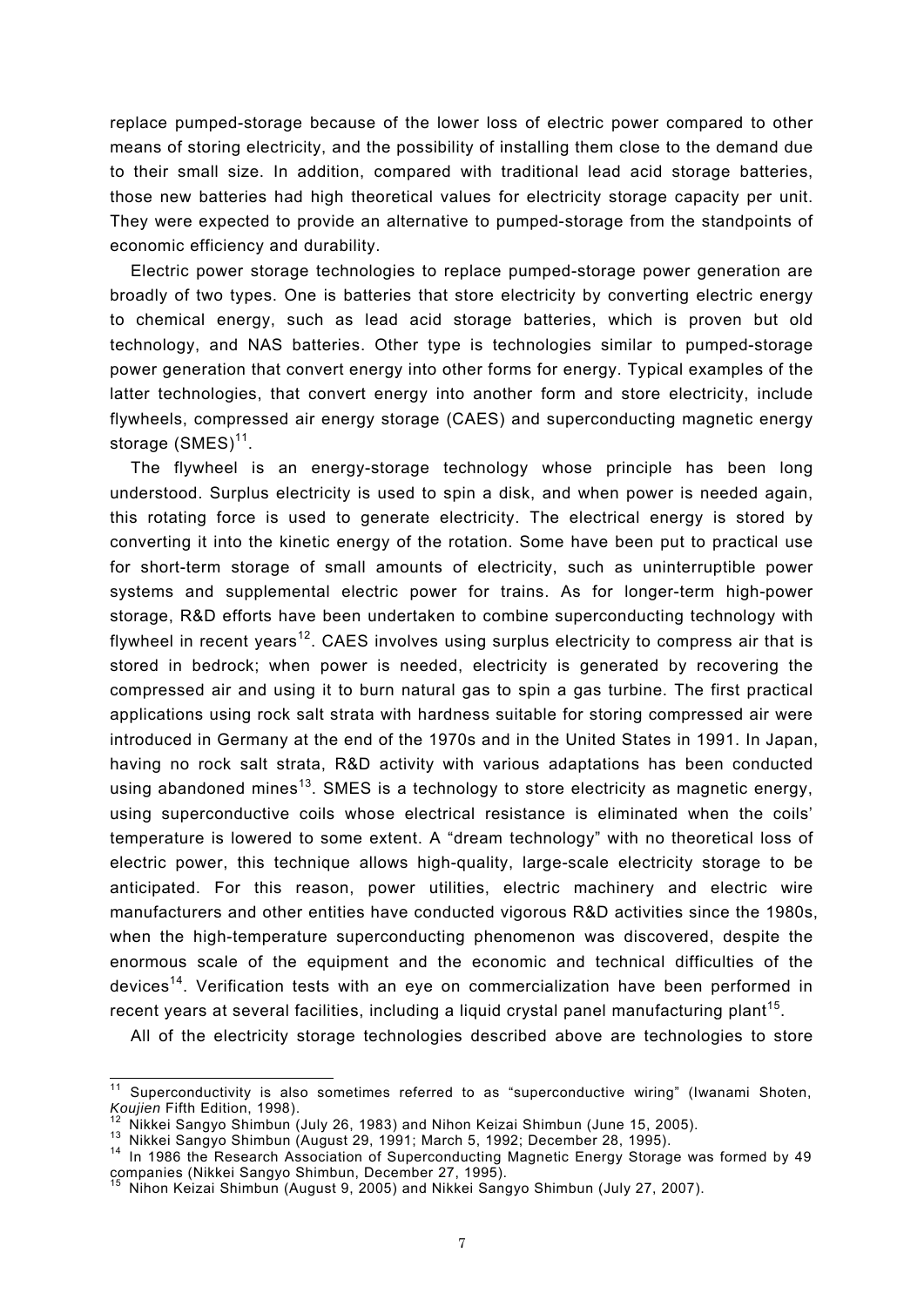electric power by converting it into forms of energy other than chemical energy. While the anticipated times required until practical application and the development challenges of these respective technologies vary, they all share the characteristic that energy is lost by conversion of the power during input and output. Because the emphasis of the TEPCO and NGK project was placed on the electricity charge and discharge efficiency of the power storage device, devices that might experience a large conversion loss were eliminated from the development options considered<sup>16</sup>. Moreover, despite the strong possibility for technologies such as CAES and SMES to provide large amounts of power from a single device, there is a high probability of power loss through transmission. Because the equipment fundamentally is large-scale, it is difficult to locate near the site of electric power demand, just as in the case of pumped-storage power generation. In both the TEPCO/NGK project and programs under the Moon Light Project, the focus was on batteries small enough to install in the vicinity of demand, such as substations, under the development objective of an alternative to pumped-storage $17$ .

| Item/battery                          | Sodium sulfur                           | Zinc chlorine         | Zinc bromine                  | Redox flow               | Lead acid<br>storage battery            |
|---------------------------------------|-----------------------------------------|-----------------------|-------------------------------|--------------------------|-----------------------------------------|
| Theoretical energy<br>density (Wh/kg) | 780                                     | 828                   | 428                           | 103                      | 167                                     |
| Open circuit voltage (V)              | 2.1                                     | 2.1                   | 1.8                           | 1.0                      | 2.1                                     |
| Reactant                              | Na (liquid)/S                           | Zn (solid)/Cl2        | Zn (solid)/Br2                | $Cr2+$ (liquid)/ $Fe3+3$ | Pb (solid)/PbO2                         |
|                                       | (liquid)                                | (gas)                 | (liquid)                      | (liquid)                 | (solid)                                 |
| Reactant utilization                  | 85%                                     | 100%                  | 100%                          | 80-90%                   | 30%                                     |
| Electrolyte                           | Solid electrolyte<br>$(\beta$ -alumina) | ZnCl2 solution        | ZnBr2 solution<br>(KCL added) | <b>HCI</b> solution      | H <sub>2</sub> SO <sub>4</sub> solution |
| Operating temperature                 | $300 - 350^{\circ}$ C                   | $20\sim 50^{\circ}$ C | $20 \sim 50^{\circ}$ C        | $60\sim80^{\circ}$ C     | $5 \sim 50^{\circ}$ C                   |
| Circulation system                    | Not required                            | Required              | Required                      | Required                 | Not required                            |

Table 1. Key characteristics of batteries considered applicable for electricity storage

Source) From Ozawa (1983), p. 14; partially revised.

 $\overline{a}$ 

On the other hand, firms and government identified some sort of large-scale batteries to be developed in the early 1980s, at the time when TEPCO and NGK began their project. Those new batteries, shown in Table 1, were targeted for development as an alternative to lead acid storage batteries. Those include the NAS battery, zinc chlorine batteries, zinc bromide batteries and redox flow batteries. Let us take a look briefly at the characteristics of four rechargeable batteries that might provide alternative technologies to the NAS battery.

Lead acid storage batteries have been used over many years from the 19th century right up to the present. They have long been known as an existing technology that in

 $16$  Although this point hints at the technological development issues for reducing the losses accompanying conversion to a level that will support practical use, this was not what decided the absolute superiority or inferiority of the technologies and their selection based on a comparison. There are a number of companies including power utilities that are conducting R&D activities into both storage technologies that involve conversion of the energy form, such as SMES, and the rechargeable

batteries discussed below.<br><sup>17</sup> The "Advanced Battery Energy Storage System" program under the Moon Light Project was an effort to develop an "urban-type power supply of the future" which is capable of distributing installation near sites of demand like urban areas, maintaining the same functions as pumped-storage-type hydroelectric power" (Nikkei Sangyo Shimbun, January 19, 1982: February 16, 1983).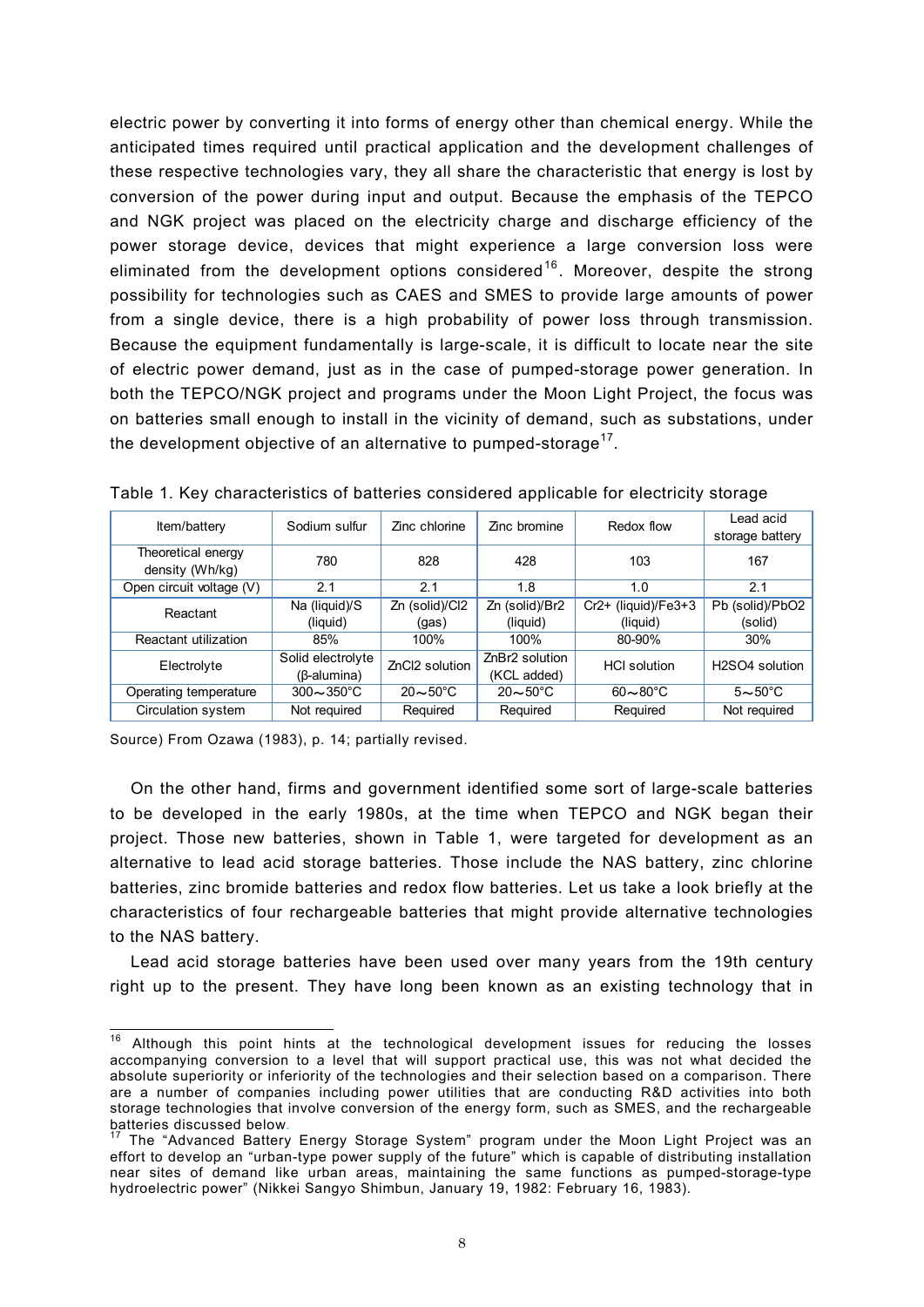principle might be used for large-scale electricity storage. A lead acid storage battery uses lead dioxide and spongy lead for the plates and diluted sulfuric acid for the electrolytic solution. It discharges electricity when the sulfuric acid in the electrolytic solution is transferred to the plates, and charges when the sulfuric acid is transferred from the plates into the electrolytic solution. Lead acid storage batteries have found widespread use, because they can be manufactured cheaply for the main material is lead, and because they do not ignite easily and very safe. However, the electricity storage capacity per volume is low. Accordingly, to ensure large capacity needed to store electric power generated at a power plant, large number of individual batteries would have to be connected and an extensive installation area would be needed. Such an arrangement is inferior to pumped-storage power generation from a cost perspective<sup>18</sup>. It has also been pointed out that when lead acid storage batteries are used for large-scale electricity storage, they have a short lifespan of about 2.7 years, i.e. a problem with durability<sup>19</sup>.

In addition to providing an alternative to pumped-storage power generation, the new batteries viewed as development candidates at that time were expected to possess characteristics not easily achieved by existing lead acid storage batteries. That is, besides offering economy and safety, they were expected to provide greater electricity storage capacity per volume plus excellent durability.

As their name indicates, zinc chlorine batteries use zinc and chlorine for their plates and a zinc chloride solution for the electrolyte<sup>20</sup>. These devices function as a battery by generating chlorine through electrolysis when charging, and the chlorine being absorbed when electricity is discharged. The theoretical energy density per weight of these batteries is 828Wh<sup>21</sup> per kilogram. This energy density is the highest among the four new rechargeable batteries discussed here<sup>22</sup>. In addition to high energy density, zinc chlorine batteries have some other benefits. They have high-quality electricity due to small voltage fluctuations during charging and discharging, and ability to withstand high output power and high loads. Low material costs are another benefit, although the chlorine generated when charging requires safety measures. However, because electricity is stored using liquids known as hydrates, energy efficiency is greatly reduced and external storage tanks are required<sup>23</sup>. Like the zinc bromide batteries and redox flow batteries we

<sup>-</sup><sup>18</sup> Nikkei Sangyo Shimbun (July18, 1989; July 17, 1991; January 16, 1992). The cost per kW of electricity of normal or improved lead acid batteries was well above the pumped-storage power generation cost of 200,000-300,000 yen, although the former varied from 500,000 yen to 1.5 million yen depending on articles, and thus its date of issue (Nihon Keizai Shimbun, February 28, 1983; Kikkei Sangyo Shimbun, September 27, 1985; June 18, 1988). The charge and discharge efficiency of such batteries in these articles also varied from 67% to 87% (Nikkei Sangyo Shimbun, July 25, 1983; June 18, 1988; November 8, 1989).<br><sup>19</sup> Nikkei Sangyo Shimbun (March 11, 1999).

<sup>&</sup>lt;sup>20</sup> For technical explanation of these batteries, see Agency for Natural Resources and Energy (1995), Nihon Keizai Shimbun (February 28, 1983 and December 5, 1989), Nikkei Sangyo Shimbun (May 10, 1983; July 12, 1983; July 25, 1983; April 23, 1984; April 18, 1986; November 30, 1990; January 13,

<sup>21</sup> The electric power unit is shown in "watts". For example, 828Wh indicates a battery can output 828 watts of electricity for one hour, or one watt of electricity for 828 hours.

 $22$  Each value for the theoretical energy density per volume of the four types of batteries differed depending on the proponent. In this paper, theoretical energy density per weight, that was adopted in press releases and so forth, was used as a measure. Every value for the measure here were described originally in Ozawa (1983) of the Ministry of International Trade and Industry's Electrotechnical Laboratory (at that time).

<sup>23</sup> Nikkei Sangyo Shimbun (May 10, 1983; January 14, 1986; July 22, 1986). With development of the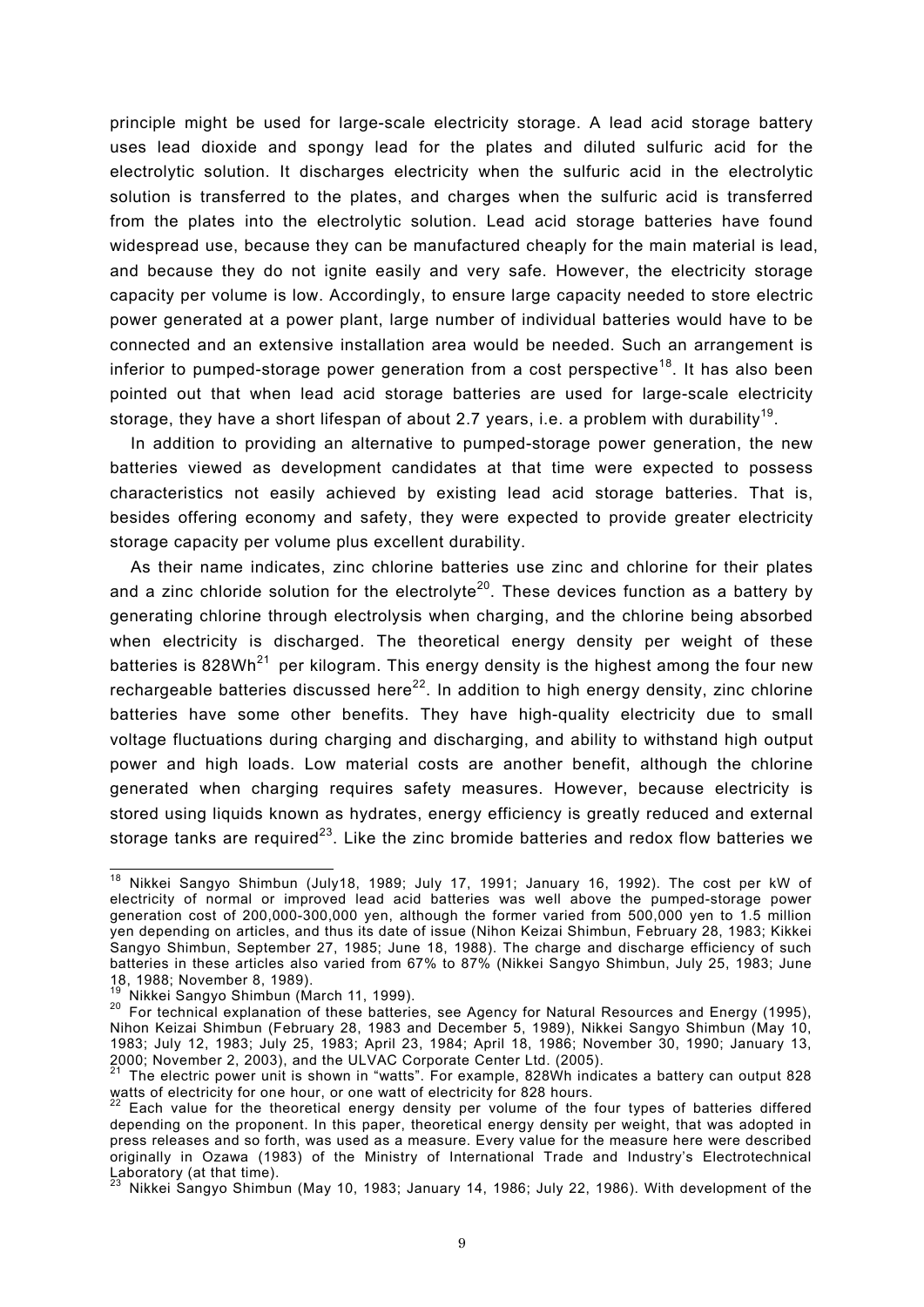will look at below, these batteries charge and discharge by circulating electrolytic solution.

Zinc bromine batteries use zinc and bromine for the plates and a zinc bromide solution for the electrolytic solution. The electrolytic solution is circulated by a pump between the battery tank and two tanks isolated by a microporous membrane that selectively passes bromine ions. The batteries use the electrical charge and discharge properties generated by causing the bromine zinc solution to react chemically. At 428Wh per kilogram, this battery's theoretical energy density per weight ranks third among the four new rechargeable batteries. The zinc bromine battery's benefits are a high degree of safety because they operate at normal temperatures and do not require temperature control devices. They also have another benefit that inexpensive plastic can be used for the container and electrode plate materials. However, safety precautions are necessary for the bromine, and devices such as pumps to circulate the electrolytic solution must be installed.

Redox flow batteries are batteries that charge and discharge electricity using two types of redox solution (chrome ions and iron ions), partitioned by an ion-exchange membrane, as electrolytic solutions; electrons are exchanged between the two solutions<sup>24</sup>. Their structure is divided into an electrolytic cell where an electrochemical reaction occurs between carbon fiber electrodes and a tank from which redox solutions are supplied to the electrolytic cell. Redox flow batteries charges and discharges by circulating these solutions with a pump. Electricity output can be increased if the electrolytic cell is enlarged, and an electric current can be generated for an extended period if the tank's capacity (electrolytic solutions volume) is expanded. Benefits include the ability to increase capacity for long-term use, simple safety management due to the normal temperatures operation, and long life with little chemical change inside the battery. However, the battery's theoretical energy density per weight is 103Wh per kilogram, the lowest among the four new rechargeable batteries. There is also a tendency for batteries to grow in size like chemical plants, because they need to circulate large amounts of electrolytic solution as capacity is enlarged.

#### 2-3. The NAS battery as the target for development

 $\overline{a}$ 

Among new batteries, TEPCO and NGK chose NAS battery as a target for development. Decisive factors behind their choice were NAS battery's technical properties. NAS battery has high theoretical energy density, and no need for moving parts such as pumps. However, considering enormous technical difficulties to overcome, the prospect for commercialization of NAS battery was not necessarily promising as with other new batteries.

<sup>&</sup>quot;solvent method" to replace the traditional "hydrate method," energy efficiency was later improved more than 70%.

<sup>&</sup>lt;sup>24</sup> The size of the batteries was reduced and the output power of them was enhanced later, using a sulfuric acid aqueous solution, yielding vanadium ions in, as the electrolytic solution (Nikkei Sangyo Shimbun, December 5, 1996; January 13, 2000).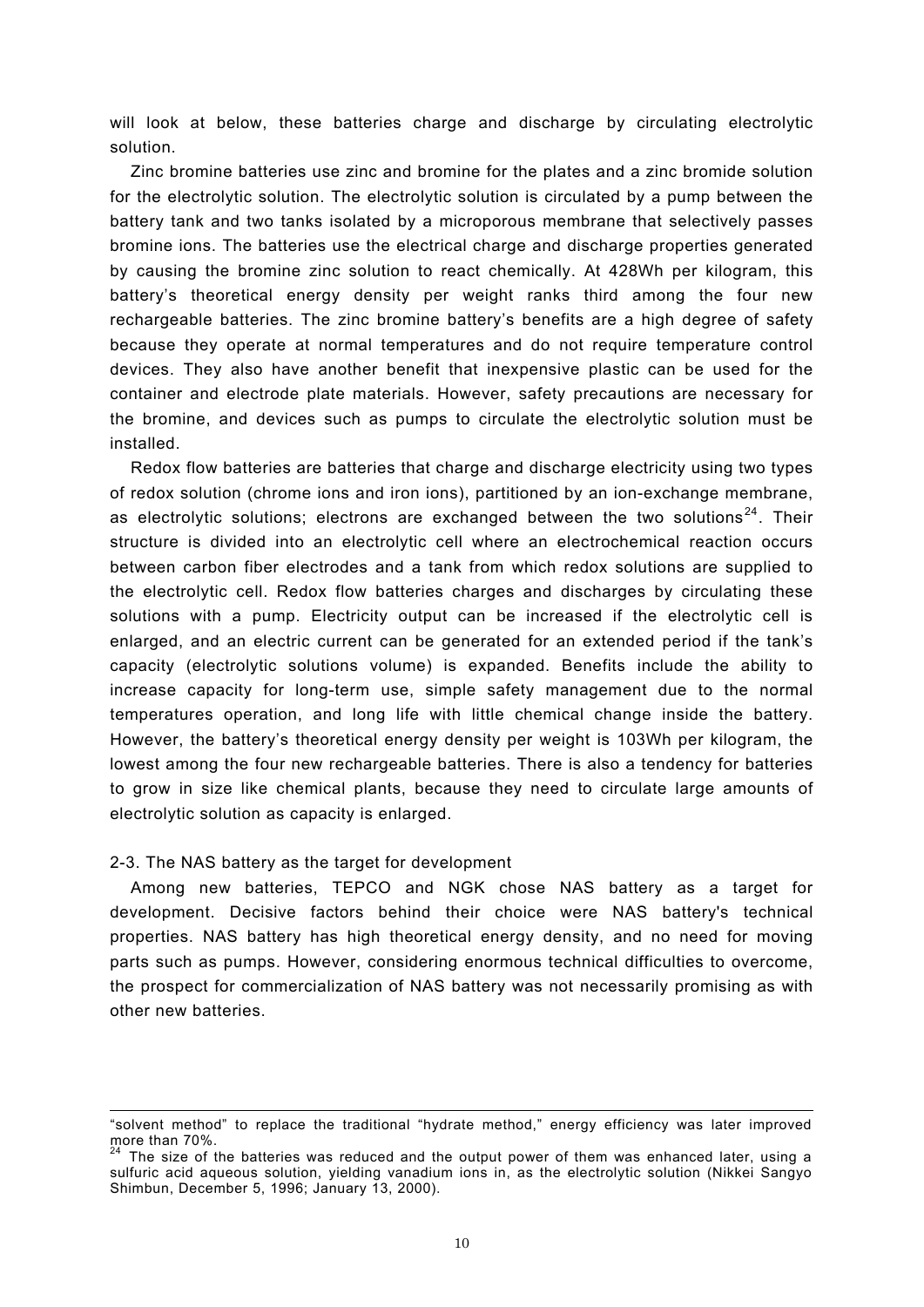

# Figure 3. NAS battery structure and operating principle

Source) Taken from NGK website

(http://www.ngk.co.jp/english/products/power/nas/principle/index.html).





Source) Taken from NGK (2005), p. 7.

The heart of an NAS battery is the electric cell shown in Figure  $3^{25}$ . Sodium is used for the negative pole, sulfur is used for the positive pole and an ion-conducting ceramic called "beta alumina" is used for the electrolyte. To form the structure, sodium is placed inside a tube made of beta alumina (β alumina) and sulfur is placed around the outside of the tube, and these components are enclosed entirely within a metallic cylinder. When the electric cell is heated to about 300° centigrade, the β alumina will pass sodium ions. During discharge, the negative pole sodium is changed into ions, passes through the  $\beta$ alumina and reacts with the positive pole sulfur to form sodium polysulfide. During charging, the sodium polysulfide in the positive pole breaks down and the sodium ions return to the negative pole. Because the electromotive force of the electric cell is low and

 $\overline{\phantom{a}}$  $25$  The technical explanation of the NAS battery provided here is based on TEPCO & NGK (2004; 2006).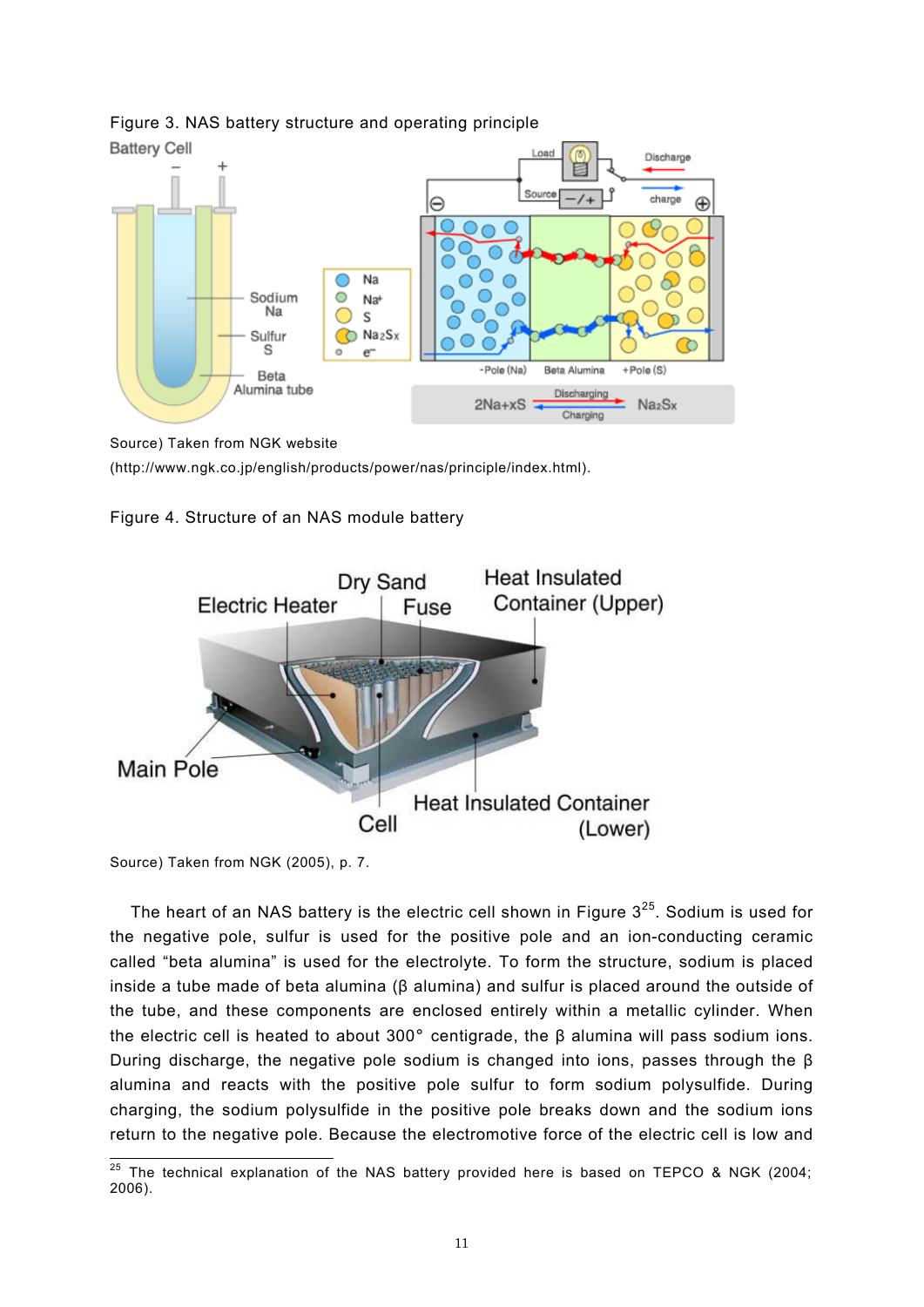the capacity for electricity storage also is small, to operate a storage system multiple electric cells are combined in module batteries like the one shown in Figure 4. Because the operating temperature is about 300°C, module batteries are set inside insulated containers equipped with electric heaters used to raise the battery temperature. Because of the adiabatic characteristics of the containers, which are hermetically sealed, heat insulation is highly effective and the heaters are used mainly when starting operations.

The first strength of the NAS battery is its high theoretical energy density, which is roughly 4-5 times that of lead acid storage batteries. If the theoretical energy density per unit area is large, batteries can be installed in comparatively small spaces<sup>26</sup>. Second, because pumps, valves and other movable parts to circulate the electrolytic solution in other new rechargeable batteries are unnecessary, ease of battery maintenance is a big plus. Moreover, in contrast to the liquids adopted as an electrolyte for the other new batteries, because solid β alumina was adopted, self-discharge is not a problem, and it appears possible for NAS batteries to achieve high charge and discharge efficiency. In addition, as with other dry batteries, the battery structure is completely sealed, and unlike other new batteries no gas is generated. Finally, mass-production and low-cost supply can be anticipated because the sodium and sulfur used as materials are readily available resources and expensive materials are unnecessary.

Like other rechargeable batteries, however, NAS batteries have some characteristics that are also considered to be drawbacks. First, heaters are needed as an accessory because the batteries must be operated at 300°C to improve conductivity of the β alumina ions and break down the sodium polysulfide. Second, the sodium and sulfur materials are highly chemically active. Third, because it is a type of ceramic, the  $\beta$ alumina solid electrolyte cracks easily. Under the high operating temperature of about 300°C, the β alumina can be damaged easily because it is under various thermal and mechanical stresses; this is dangerous because the sulfur will react directly with the sodium if the electric cells are damaged<sup>27</sup>. This meant that elaborate security measures were necessary. In fact, as we'll see later, the frequent occurrence of fires experienced as a result of β alumina damage led many entities to abandon NAS battery development.

The issues that had to be overcome to achieve practical application of the NAS battery presented a high degree of technical difficulty. For this reason, at the beginning of the development project in the early 1980s, the battery's absolute dominance over other new batteries was not assured. The difficulty of confirming the absolute technological superiority or inferiority at that time can be identified from the fact the development of all four new batteries in parallel was encouraged under the government's Moon Light Project.

#### 2-4. NAS battery development entities

 $\overline{a}$ 

Development of these new batteries including the NAS battery gathered steam during the 1970s, primarily in Japan, the U.S. and Europe, with support from each country's government. The main applications envisaged for new battery development were

 $^{26}$  In a comparison of per unit volume, the theoretical energy density was said to be four times that of lead acid storage batteries (Nikkei Sangyo Shimbun, February 10, 1986).

Nikkei Sangyo Shimbun (December 16, 1989).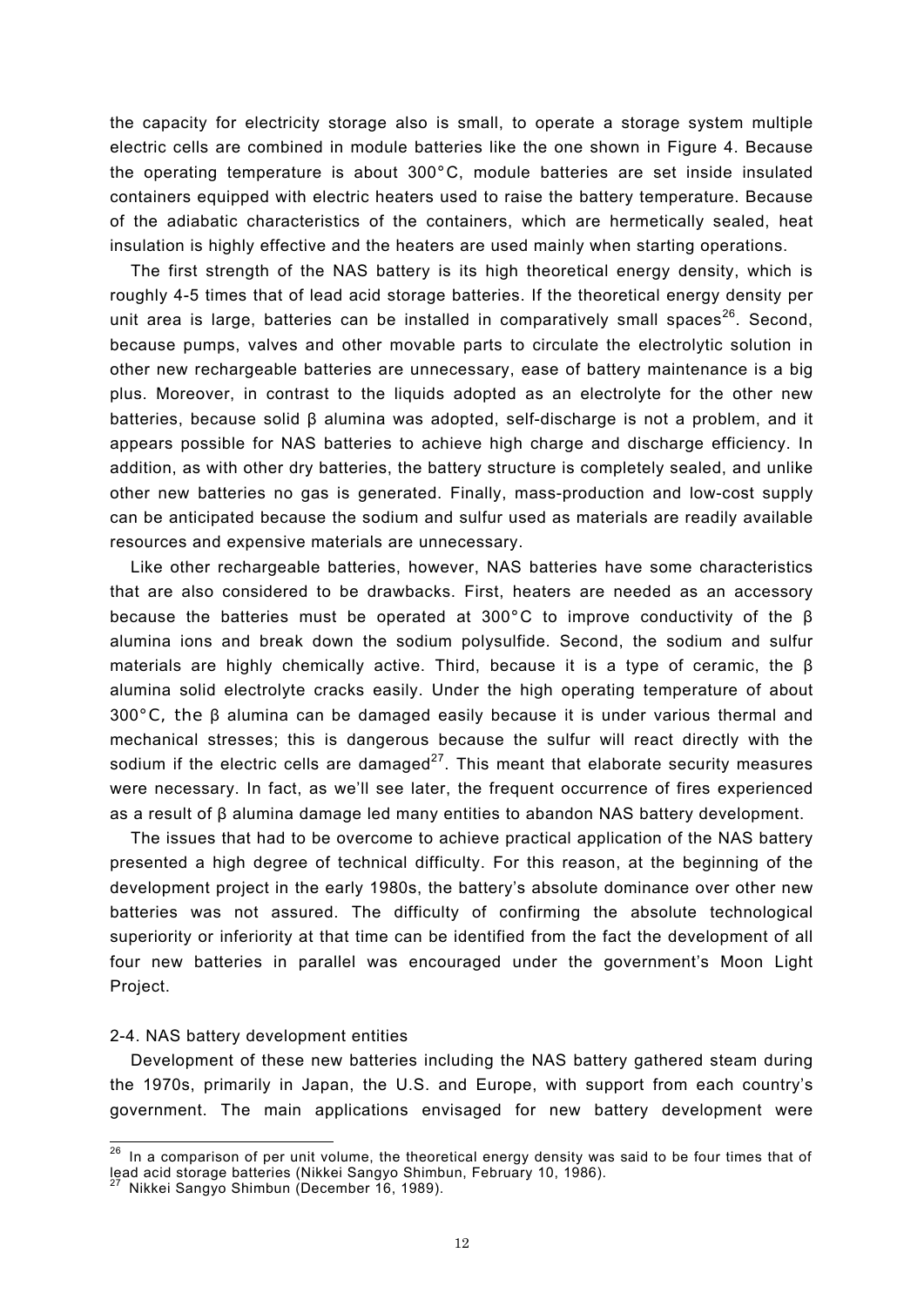electricity load leveling (as an alternative to pumped-storage power generation) and electric vehicles (as an alternative to the internal combustion gasoline engine).

In the United States, companies such as Ford Motor Company, General Electric (GE) and Dow Chemical were tackling NAS battery development for electric power load leveling and electric vehicles under the auspices of national projects implemented by institutions such as the Department of Energy (DOE)<sup>28</sup>. These development activities by U.S. firms were discontinued in the 1980s, however. Although Ford, the NAS battery pioneer, was achieving high-level development results at that time, together with the other two companies it withdrew from this battery development in the latter half of the 1980s owing to cutbacks in government support $29$ .

Because the electric power load factor was relatively high in Europe, NAS battery development there was undertaken mainly for electric vehicles<sup>30</sup>. In Europe the two firms that had pursued NAS battery development the most energetically were Chloride Silent Power Limited (CSPL)<sup>31</sup> in Britain and Brown Boveri & Cie (BBC)<sup>32</sup> in Germany. Both companies continued development pursuits until the late 1990s with government support in Germany, the U.K. and the United States, achieving commensurate progress<sup>33</sup>. They withdrew from NAS battery development, however. In the UK, government financial support was cut as part of the liberalization of the electricity business and CSPL was purchased by RWE of Germany. BBC withdrew from NAS battery development when BBC rationalized its business portfolio following the formation of ABB<sup>34</sup>. The transfer of BBC's development results to NGK through Nastech Corporation, a joint-venture established with ABB, however, had a significant influence on the progress of the TEPCO and NGK project.

Development of new batteries including the NAS battery was encouraged in Japan as well from the 1970s through two national projects. These were the Large-scale Project for Electric Vehicle Research and Development in the first half of the 1970s, which

-

 $28$  The DOE promoted the development of new batteries for electricity load leveling and electric cars from the 1970s under its national Research Project for Electrochemistry Energy Storage, and in the 1980s encouraged verification tests of these batteries in cooperation with the Electric Power Research Institute (EPRI) (Nakahara, 1983; Nikkei Sangyo Shimbun, May 10, 1983). 29 Futamata and Takahashi (1986). However, Ford and GE's development results were probably

succeeded to by Chloride Silent Power Limited (CSPL) in the U.K. Ford had set up Beta Power, Inc. jointly with Ceramatec, which was supplying Ford with β alumina tubes, to carry out development of NAS batteries for electric power load leveling. Later, Beta Power was acquired by CSPL. In 1980, GE also moved to a joint development with  $CSPL$ .<br><sup>30</sup> Iwabuchi and Kimura (1980), Nakahara (1983).

<sup>31</sup> CSLP became a subsidiary of Germany's RWE in 1992 and was renamed SPL (Silent Power Limited).

 $32$  BBC merged with the Swedish heavy electric machinery firm Asea in 1988, and the new entity was renamed ABB (Asea Brown Boveri). Depending on the time period, the names BBC and ABB were used.

<sup>33</sup> CSPL pursued development of an NAS battery for automobiles with funding support from the ECRC (Electricity Council Research Center), an agency of the British government. From 1985, CSPL undertook development on consignment of an NAS battery for electric power storage under the ETD (Exploratory Battery Technology Development and Testing) Project and the Sodium Sulfur Battery Engineering for Stationary Energy Storage Program) implemented by the U.S. Department of Energy (Koenig and Rasmussen, 1996; Braithwaite and Koenig, 1993). In addition, BBC pushed into NAS battery development with support from the West German federal government, and in 1992 announced a business plan to start mass production (Nihon Keizai Shimbun, June 20, 1991; June 13, 1992). This plan, however, was never realized.

 $4$  Hamer (1996).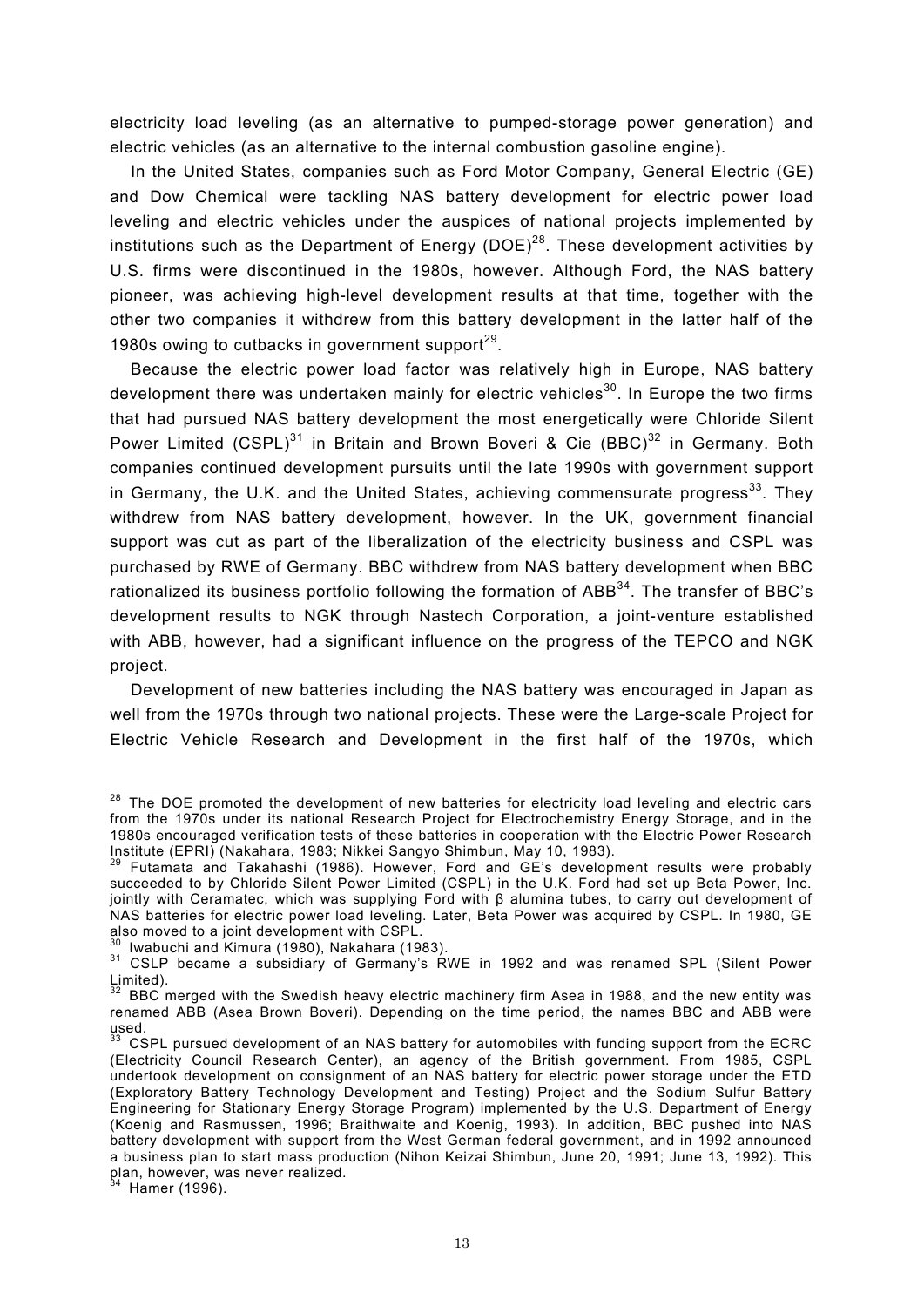encouraged the development of electric vehicles and power supplies<sup>35</sup>, and the Moon Light Project from the late 1970s to promote development of energy-saving technologies, including electricity storage batteries. These two projects, which the government pursued by outsourcing development to multiple firms, achieved respective results in the form of test runs of electric vehicles, and verification testing of a 1,000kW-class pilot plant. But the participating firms were unable to turn the results into viable businesses.

Four types of new battery including the NAS battery, and three types of improved lead rechargeable batteries, were developed through the large-scale electric vehicle project, which was carried out between fiscal 1971 and 1976 $36$ , and Yuasa Battery took charge of NAS battery development<sup>37</sup>. Maintenance problems and stabilization of oil prices, in addition to the technical difficulties, were major obstacles to practical application of the electric vehicles and batteries developed by these projects $38$ .

Subsequently, the Advanced Battery Energy Storage System development project was carried out under the Moon Light Project between fiscal 1980 and 1991. The project was formed to pave the way for future replacement of pumped-storage power generation with new batteries installed at substations in urban neighborhoods. Four types of batteries – the NAS battery, the redox flow battery, the zinc chlorine battery and the zinc bromine battery – were selected for development<sup>39</sup>. The objective to be reached was a "practical level" that provided energy efficiency and economic efficiency equivalent to or greater than pumped-storage power generation, with a ten-year useful life. The effort was undertaken with Yuasa Battery handling NAS battery development, NGK Spark Plug providing the β alumina tubes and Kansai Electric Power Co., Inc. providing the verification test locations. Although verification tests of a 1,000kW-class plant were conducted for the NAS batteries and zinc bromine batteries<sup>40</sup>, economic efficiency, durability and safety issues remained as problems to be solved. Because it was recognized that a significant amount of time would be required until practical application to be realized, the electric power industry was requested to take over the research  $efforts<sup>41</sup>$ .

 $\overline{a}$ 

 $35$  In addition to Yuasa Battery, a participant in this project that had begun pure research in 1968, basic research was carried out separately from this project at Toyota Central R&D Labs., Inc. and Japan Storage Battery Co., Ltd. (Chiku et al.,1975; Iwabuchi and Kimura, 1980). Furthermore, large-scale production of β alumina was attempted at NGK Spark Plug Co., Ltd. in the 1970s (Nikkei Sangyo Shimbun, October 3, 1978).

 $36$  The three types of improved lead rechargeable batteries were, respectively, the multi-layer positive electrode-type, porous film electrode-type and circular thin multi-layer structure lead battery. The new batteries that became the subject of development were batteries with a theoretical energy density higher than lead acid storage batteries and which could be produced using inexpensive materials. In addition to the NAS battery, new battery types targeted for development were the solid electrolyte-type and circulating electrolyte-type zinc-air battery, the iron-air battery and the iron-nickel battery (Agency of Industrial Science and Technology, 1974; Ishikawa, 1998).

 $37$  Yuasa Battery Co., Ltd. changed its company name to Yuasa Corporation in 1992; it merged with Japan Storage Battery Co., Ltd. in 2004, and adopted its current name of GS Yuasa Corporation in 2007. To avoid confusion it is referred to below as Yuasa Battery.

<sup>38</sup> Ishikawa (1998). The maintenance problems were caused by the fact that the new batteries other than the NAS battery were not sealed and had open casings. However, several thousand electric vehicles that used conventional lead acid storage batteries were supplied for factories, delivery use, etc. (Nikkei Sangyo Shimbun, May 7, 1993).

<sup>&</sup>lt;sup>39</sup> New Energy and Industrial Technology Development Organization (1992), Ohashi (1987), Nihon Keizai Shimbun (September 19, 1983).<br>Keizai Shimbun (September 19, 1983).<br><sup>40</sup> Nikkei Sangyo Shimbun (June 14, 1989), Nihon Keizai Shimbun (May 22, 1987).

<sup>41</sup> Nikkei Sangyo Shimbun (March 9, 1992; April 3, 1992; May 11, 1992). The joint research by the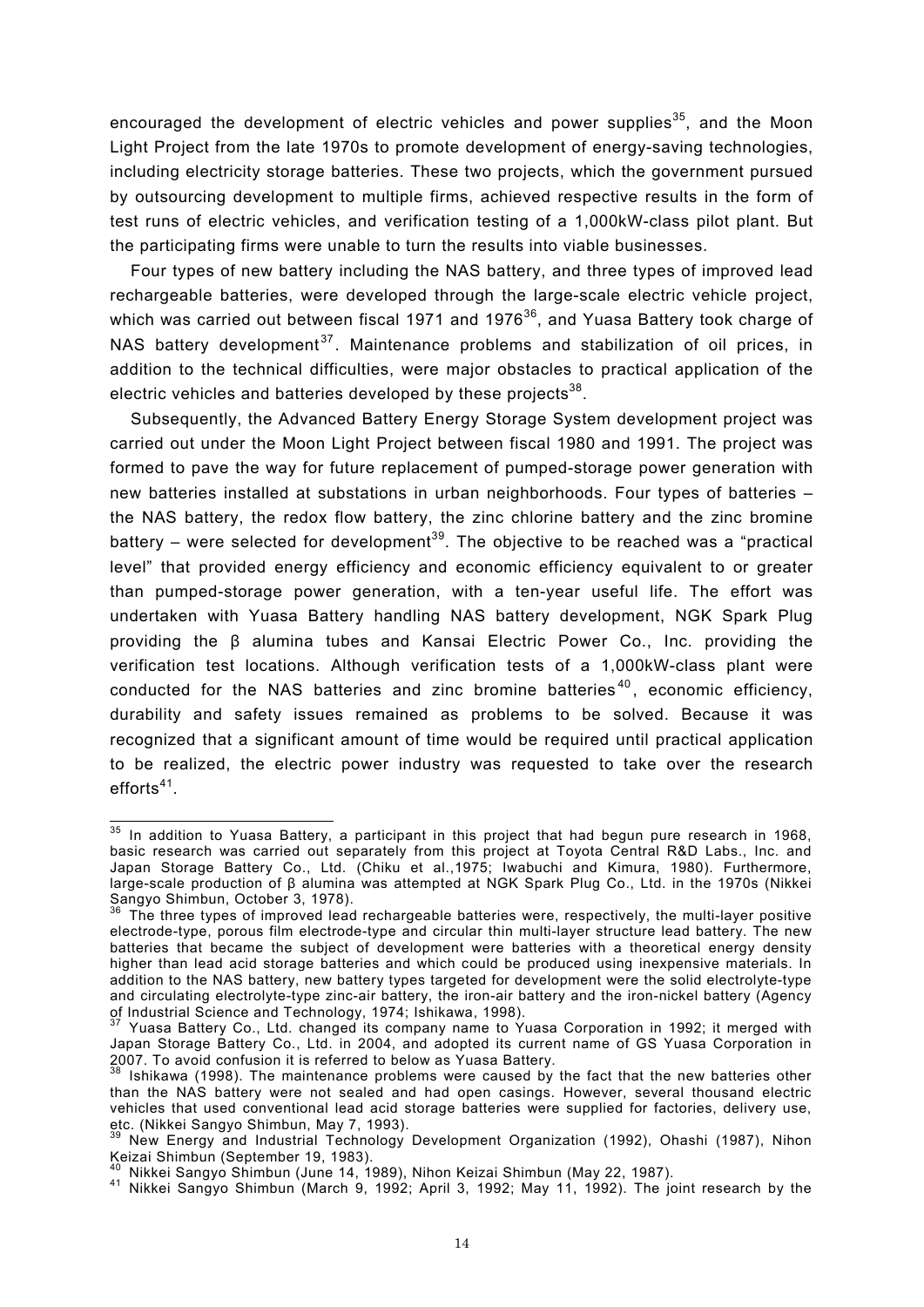Soon afterward, Distributed-type Battery Energy Storage Technology Development project under the government's New Sunshine Program (the name of the comprehensive technology development promotion plan for the energy and environmental sectors) was carried out in the 1990s<sup>42</sup>. In place of NAS batteries, this project focused on developing lithium-ion batteries as next-generation batteries for household electric-load leveling and electric vehicles.

As TEPCO and NGK had undertaken development of NAS battery independently of the Moon Light Project, they remained active to develop the battery even after the Advanced Battery Energy Storage System program had ended in the 1990s<sup>43</sup>. While CSPL and ABB continued development in Europe and the U.S., and the Japanese electric power industry also took over the Moon Light Project' research, both efforts had virtually ended by the mid-1990s. Even Yuasa Battery, which had pushed NAS battery development through the two national projects and had continued vigorous activity announcing a mass production plan<sup>44</sup>, turned its focus to lithium ion batteries in the New Sunshine Program<sup>45</sup>.

In addition to each company's unique circumstances, the following have been cited as reasons why many firms have found it difficult to maintain NAS battery development<sup>46</sup>. First, firms found it difficult to expect they could lower the product introduction cost to a level that would encourage product acceptance. Second, it was expected to require more time to ensure NAS battery safety, for the product was susceptible to fire accidents caused by vibrations or impacts. In other words, from the standpoints of economic efficiency, durability, and safety, firms believed practical application would take time. With such circumstances as a backdrop, it is little wonder firms thought it difficult to continue development over an extended period in the face of cutbacks in government assistance, adjustments to resource allocations in conjunction with changes in operating results, and the appearance of promising alternative technologies.

3. Development and Practical Application of the NAS Battery by TEPCO and NGK<sup>47</sup>

As development activity stretched out over time, difficulties many of the firms working

 $\overline{a}$ 

electric power industry continued from 1992 to 1995.

 $42$  New Energy and Industrial Technology Development Organization and the National Institute of Advanced Industrial Science and Technology (2002), and Nikkei Sangyo Shimbun (April 7, 1992; December 18, 1992; May 9, 1996).

 $43$  Redox flow battery development also was continued for many years, not by Mitsui Engineering & Shipbuilding Co., Ltd., which took charge of this under the Moon Light Project, but by a joint research entity of Kansai Electric Power Co., Inc. and Sumitomo Electric Industries, Ltd. Kansai Electric Power and Sumitomo Electric Industries had elected to develop a battery on their own, apart from the national project (Tokuda, 1995).

<sup>44</sup> Iwabuchi and Kimura (1980) and Nikkei Sangyo Shimbun (October 1, 1985; March 18, 1986; November 17, 1989).

Yuasa Battery's withdrawal from NAS battery development and commercialization could not be confirmed clearly. Following the end of the Advanced Battery Energy Storage System project under the Moon Light Project, there have been few articles touching on the company's NAS battery development. According to the Nikkei Sangyo Shimbun (February 29, 2000), however, as of 2000 the company was developing a hybrid power supply system combining NAS batteries with wind and solar power generation for uses such as emergency power supply and nighttime lighting. Therefore, NAS battery development can be thought to have been continued in some form at this company, even if on a reduced scale, until at least 2000.<br><sup>46</sup> Nikkei Sangyo Shimbun (July17, 1991; September 30, 1994; August 29, 2001).

<sup>47</sup> The description in this section is based mainly on the following sources: TEPCO and NGK (2006) and interviews by the author at both companies (February 9, 2007; February 21, 2007), and Nakabayashi Takashi (2004a; 2004b).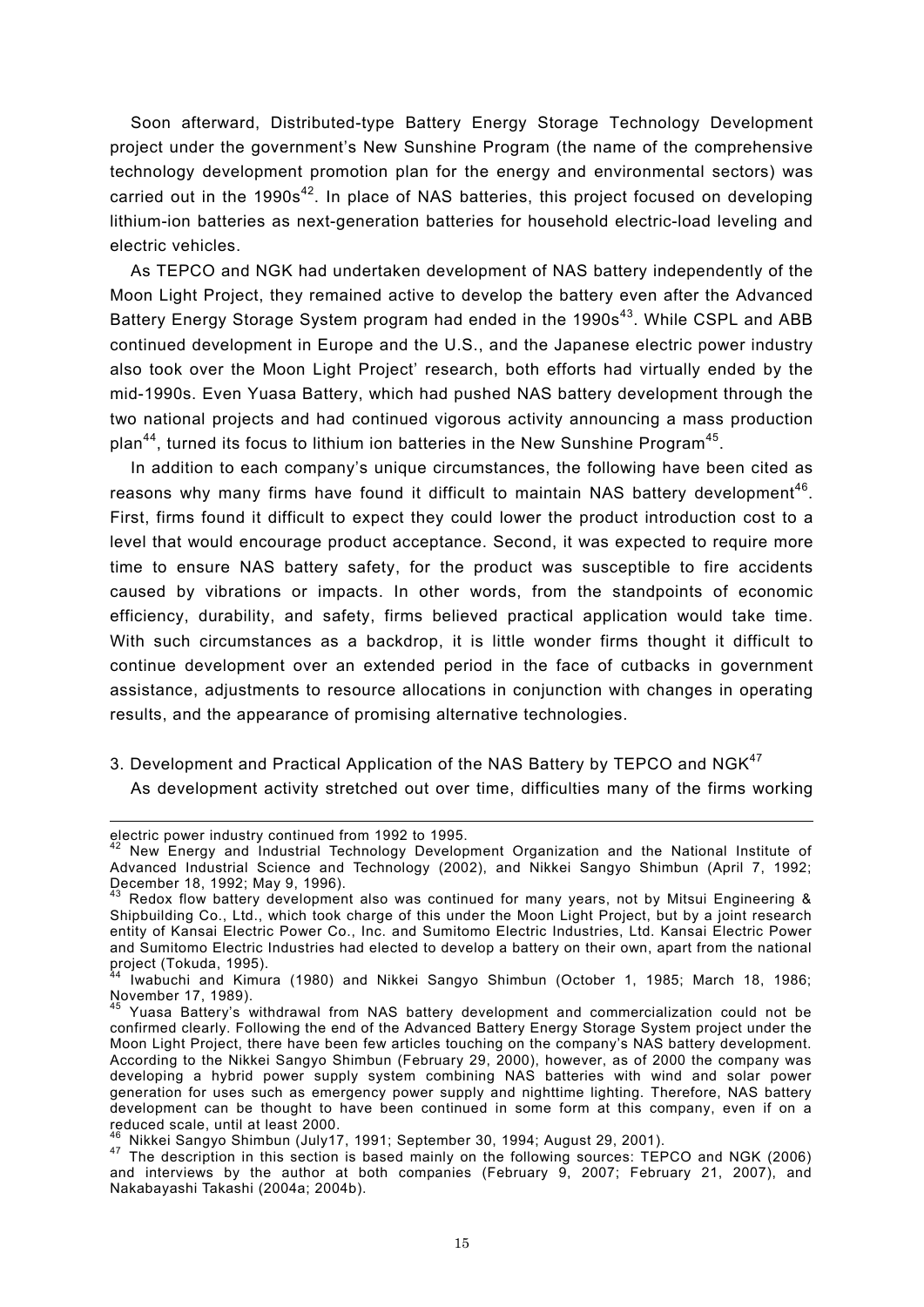on the NAS battery confronted, influenced the continuation of development efforts. Despite encountering difficulties, however, the TEPCO-NGK project reinforced its development organization over a 20-year period, continued development, and finally commercialized the technology. Let us examine the NAS battery business development process the two companies experienced.

# 3-1. Beginnings of the project

NAS battery development drew TEPCO's attention because of its consistent needs as an electric power utility to find a means of storing electricity in place of pumped-storage power generation. Driving the search were the various restrictions on pumped-storage power generation and rapidly growing electricity demand. Looking at the effort needed until practical application of the technology, it was thought the electric utilities themselves, rather than the government, ought to shoulder the development. While Hitachi, Ltd. was chosen as a development partner because of its strong desire to develop the batteries and its ample resource capacity, cooperation with a manufacturer possessing strengths in ceramics technology was considered essential. Ceramics manufacturers rejected the request for cooperation, however, owing to the NAS battery's technical difficulties. The reason NGK finally accepted TEPCO's request for cooperation was that NGK thought the relationship it had cultivated with TEPCO in electric power materials over many years might help NGK diversify its business. NGK foresaw the approaching maturation of its core insulator business, and decided it should try to pursue diversification into new businesses.

The TEPCO and NGK project was launched at the beginning of the 1980s. The project got its start when TEPCO decided, in 1982, to aim at NAS battery commercialization separately from the Moon Light Project. Although participation in the Moon Light Project also was contemplated by the company<sup>48</sup>, ultimately it undertook development on its own in cooperation with manufacturers $49$ .

The primary reason NAS battery development was initiated at TEPCO was the expectation that the company would, like the Moon Light Project, be able to achieve a means of storing electricity to replace pumped-storage power plants. For an electric utility, having an alternative to pumped-storage power generation as a means of storing electricity was recognized as a clear need from the viewpoint of controlling capital investment and reducing costs. The number of pumped-storage power facilities cannot be increased easily because of location restrictions and the investment amount required. Besides, because of their geographic distance from the area of demand, such facilities were viewed as a source of power transmission loss. In addition, the early 1980s when the project was initiated was a period when electricity demand was rising rapidly, and this had stimulated the desire to develop an alternative means of storage. Yoshiharu Tachibana<sup>50</sup>, who was involved in the project at TEPCO from the earliest stage as chief

<sup>&</sup>lt;sup>48</sup> Nikkei Sangyo Shimbun (April 2, 1982; February 10, 1986).

<sup>49</sup> On the other hand, TEPCO participated in the High Performance Gas Turbine Development Project that was carried out from fiscal 1978 through fiscal 1987 under the Moon Light Project.<br><sup>50</sup> A TEPCO Fellow as of February 2007. Until June 2006 he was Executive Officer and Director of the

Research and Development Center subsequently. The following quotes are taken from the interview records (February 9, 2007).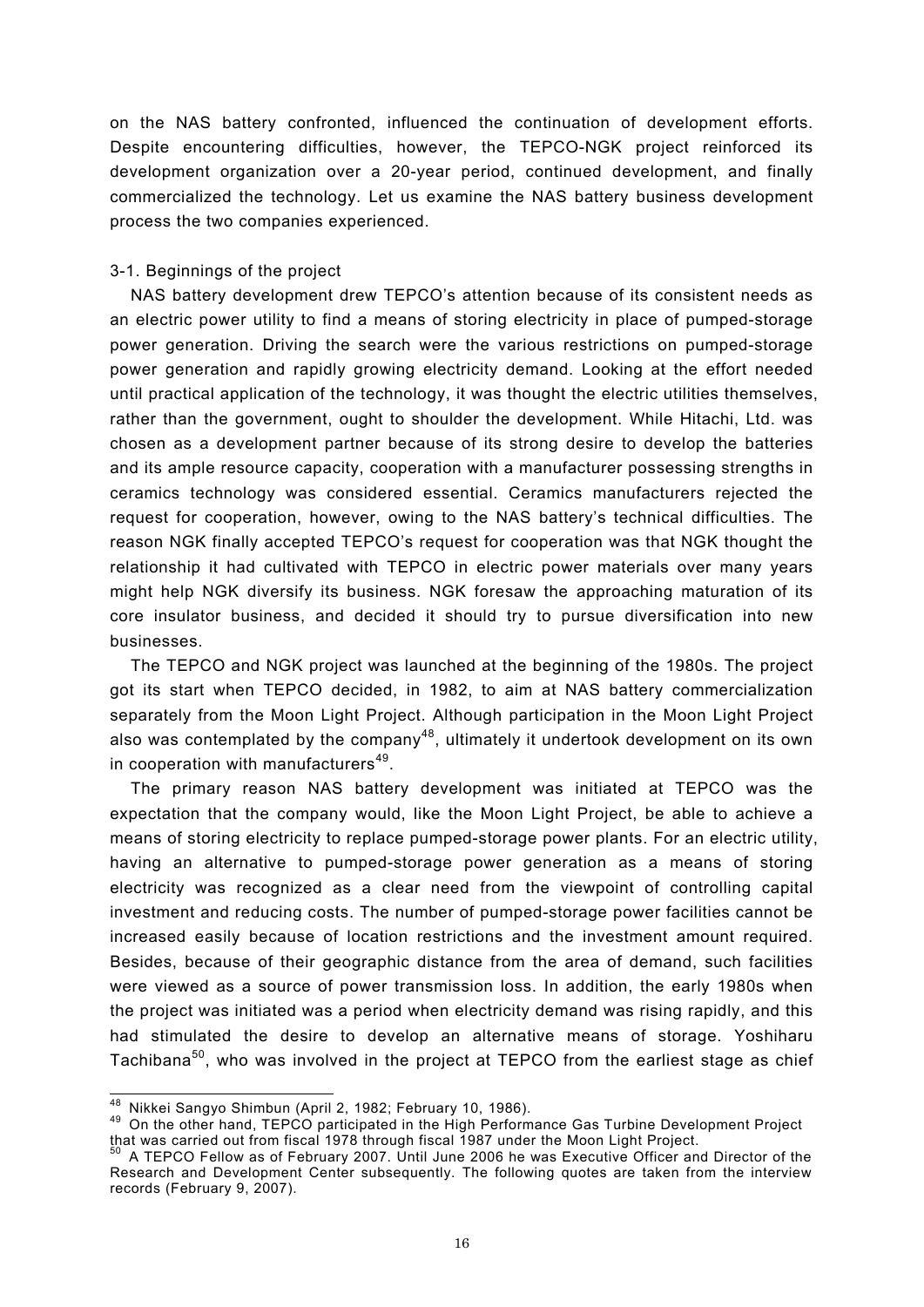researcher and later became director of the Electricity Storage Division and head of the Research and Development Center subsequently, commented on this point as follows.

For electric utilities, the desire to develop batteries as a means of electricity storage had long been a definite business necessity. It was wanted continuously for many, many years. What kicked us off then was the situation around the pumped-storage power generation. You may be familiar with this technology. Electric utilities have a means of electricity storage in the form of pumped-storage power station. For this technology, we have to find a mountainous location appropriate for pumping water up from a lower reservoir to a higher one. When we started our project many forecasted that the utilities would probably not be able to build as many pumped-storage power stations as needed. That forecast actually turned out to be wrong, but we only learned that later. At the time of the commencement of the project, the forecast was all that serious. On top of that, it was the time when electricity demand was growing rapidly. These two combined factors formed an absolute desire to find some method to store electricity that could replace pumped-storage power generation. This was a kind of challenging situation we faced<sup>51</sup>.

The main reason why an independent development organization was formed separately from the government project was a thought that it was not just for an elemental technology development but also for the future practical application. Electricity utilities had to, therefore, undertake development and establish the technology by themselves<sup>52</sup>. Such opinions, championed at the time by TEPCO president Gaishi Hiraiwa and the top management, strongly supported the project continuously. Tachibana described this as follows $^{53}$ .

I heard that, given that we absolutely had to succeed the project because this technology was so extremely important, the top management at that time had judged that the batteries would never be successfully developed if we – that is, the electric power utilities – didn't develop the technology by ourselves. . . . And looking back on what transpired afterwards, I appreciate that we always had a strong support of the top management, especially from Mr. Hiraiwa… who I recall was president at the time we began. He later became chairman, and is now acting as a company executive advisor. To my mind, that consistent support of the top management, championed by Mr. Hiraiwa, was surely the greatest resource that enabled us to continue the project $54$ .

<sup>&</sup>lt;sup>51</sup> Quoted from the interview record (February 9, 2007).

<sup>52</sup> According to the article on Nikkei Sangyo Shimbun (February 10, 1986), practical application was expected by the "first half of the 1990s" at that time.

<sup>53</sup> Hiraiwa was TEPCO's president from 1976 until 1984 and chairman until 1993, after which he served as an advisor until 2007. TEPCO's presidents after Hiraiwa were Sho Nasu (1984-1993), Hiroshi Araki (1993-1999), Nobuya Minami (1999-2002), and current president Tsunehisa Katsumata  $(2002 - 2007)$ .

Quoted from the interview record (February 9, 2007). An omission was made by the author.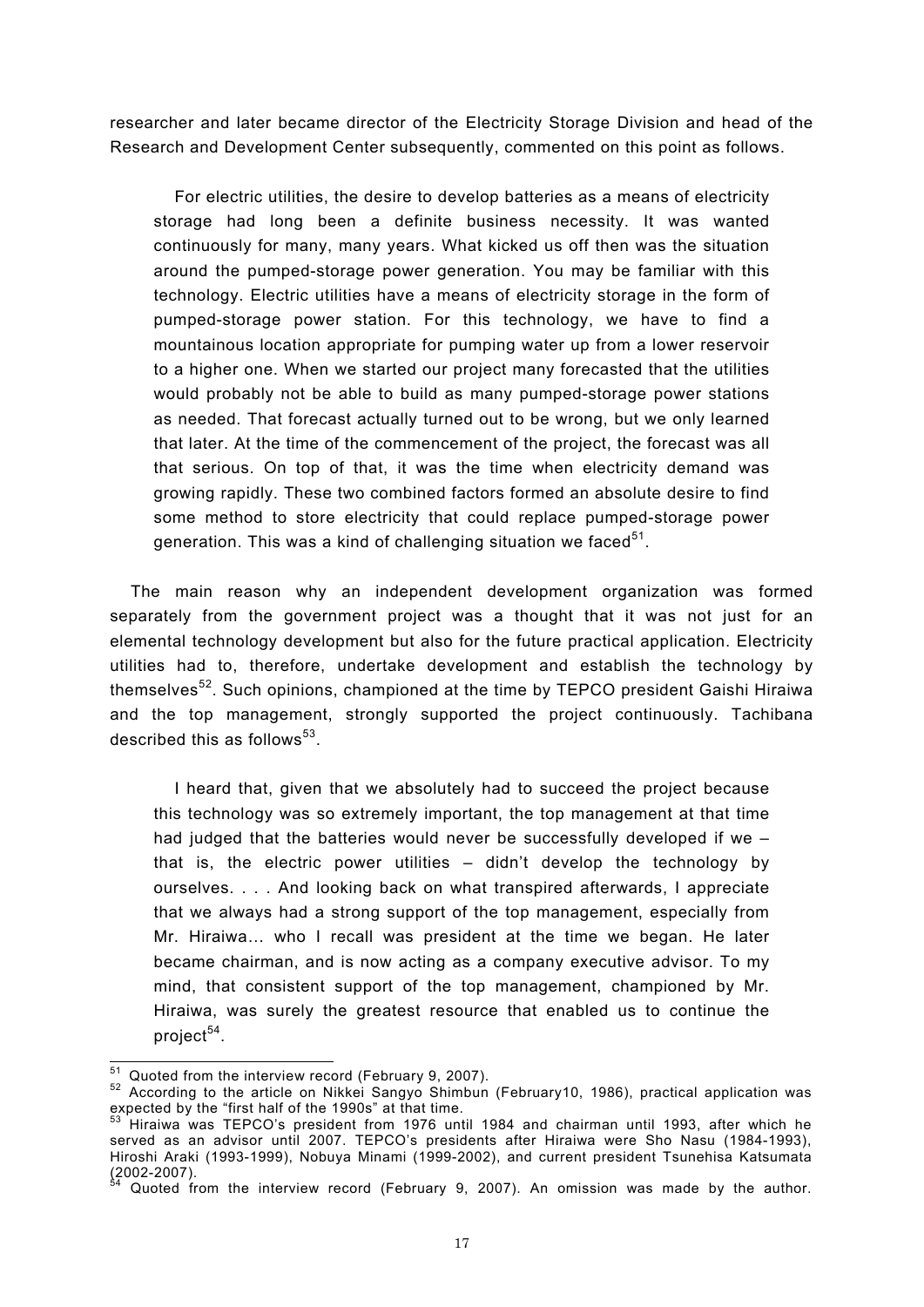The project begun by management instruction went through alternative technology evaluation and NAS battery selection in 1982, then moved to the development partner selection phase. TEPCO's basic stance at that time on technology development activities was to identify a cooperating manufacturer, split the development funding and undertake joint development. Hitachi, Ltd. was selected as the battery manufacturing partner. TEPCO selected the manufacturing partner that had not lost its development ardor even after the passage of 18 years since the announcement of the NAS battery principle by Ford and also had not joined the government's project. There were only a few manufacturers which could meet the criteria. Because Hitachi was an eminent heavy electric machinery company, Hitachi's resource capacity was also considered reliable. As a result, an NAS battery development team was formed at the Hitachi plant that was responsible for nuclear power generation facilities at Hitachi. Since the division of Hitachi was already responsible for fast breeder reactor research, it was accustomed to working with the sodium raw material. And since it had a comparatively large R&D budget, it was considered capable of handling development risk. Joint development of the NAS battery was begun by TEPCO and Hitachi in 1983.

Despite having begun joint development with Hitachi, TEPCO continued to search for a ceramics manufacturer as a development partner. The reason for the search was given by TEPCO vice president Kazuo Fujimori. He argued that collaboration with a specialized producer of ceramics was essential for development because the NAS battery would use ceramic for the electrolyte. Consequently NGK and several other manufacturers were asked to cooperate, but every firm replied that it could not cooperate. All of the companies gave as their reason the substantial development risk stemming from the NAS battery's technical difficulties. In fact, NGK had surveyed the feasibility of NAS battery commercialization in 1979, independent of the joint development proposal from TEPCO. Its conclusion at that time was that practical application would be difficult.

NGK, which had expressed disapproval, was persuaded eventually to begin the joint development project by following events and reasoning. The first was a visit by Managing Director Tsuneo Mitsui, head of TEPCO's Research and Development Center, who called on Noboru Yamamoto, an Executive Director and manager of NGK's Research and Development Laboratory and fervently explained the project<sup>55</sup>. The fact that TEPCO was an important customer for NGK's electricity business, especially insulators, and that the two firms had built a relationship of mutual trust and knowledge sharing based on long-term transactions, was implied in this episode.

Second, as NGK considered participation in the project, it surveyed the state of the technology of NAS batteries, particularly at European and U.S. firms to reevaluate the

 $\overline{a}$ 

According to this interview, because the Moon Light Project was a framework under which "the government requested development directly from manufacturers and power utilities provided the locations for verification tests," firms could not participate in the project if they were not asked by the government.

In 1986 TEPCO's Mitsui held the position of Managing Director, Executive General Manager of the Engineering R&D Division, where he led TEPCO's technology development activities until being appointed Senior Executive Advisor in 1991. Noboru Yamamoto, NGK Executive Director serving concurrently as Director of Research and Development Laboratory, became the first president of Nastech Corporation, the NAS battery joint venture with ABB, in 1987. In the following year he assumed the position of Technical Advisor to NGK Insulators Ltd.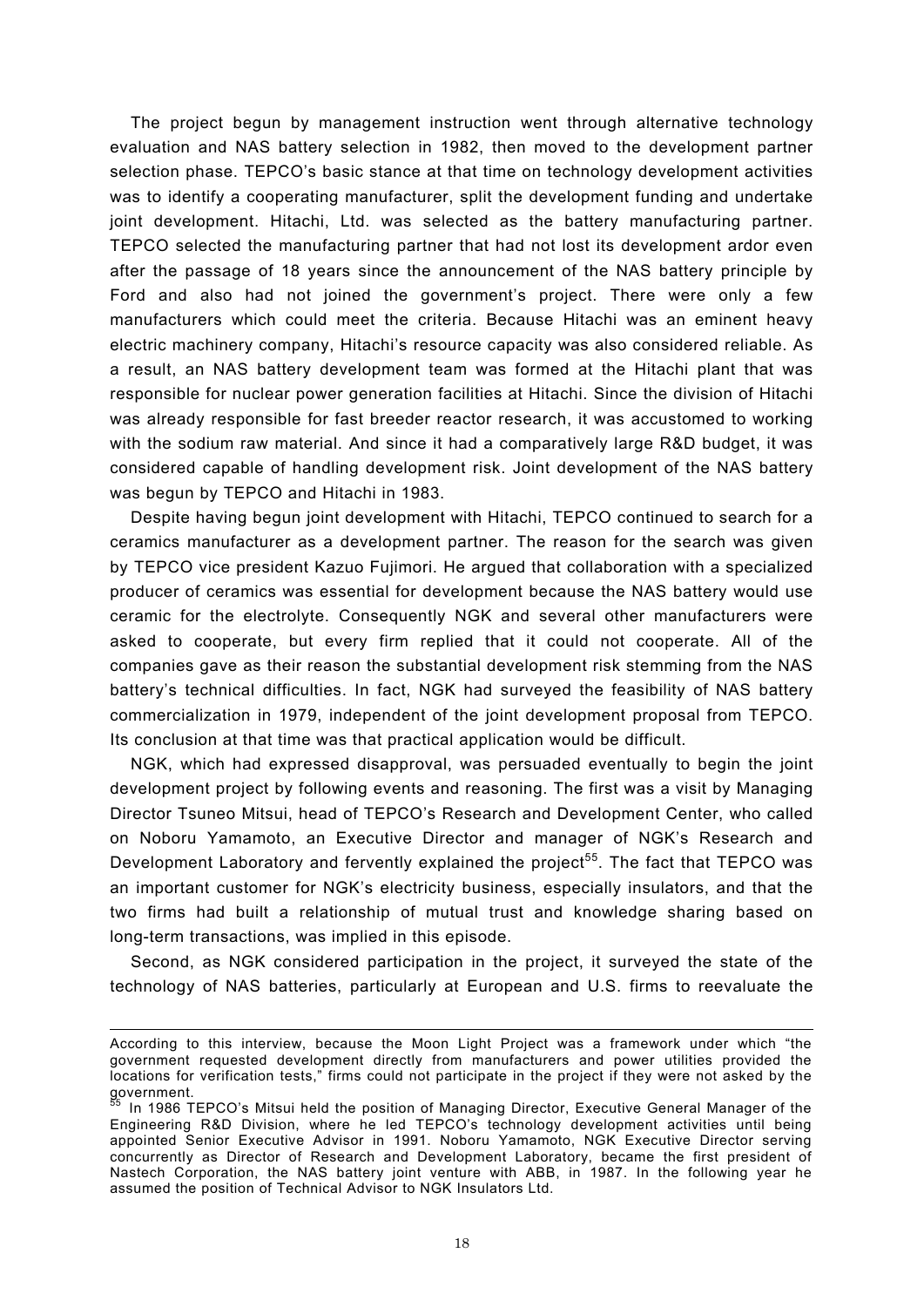feasibility of practical application. After receiving the joint development proposal from TEPCO, Kokuji Kito, General Manager of the engineering department in the Power Business Group, was sent to Europe and the U.S. to investigate the state of the technology first-hand. The results of this survey were part of the materials that led to NGK's participation in the project.

Finally, the fact that NGK was eager at the time to diversify through the development of new businesses greatly influenced its judgment. Initially NGK participated in the project as the development entity for the  $\beta$  alumina tubes, a key NAS battery component. As we will see later, however, in 1987 NGK formed a technical tie-up on NAS batteries with ABB, and in the following year established Nastech, a joint venture with ABB, to conduct NAS battery R&D. In other words, within three years from their participation, NGK decided it would participate not as a parts supplier but as a "battery manufacturer."

According to Masaharu Shibata, NGK's president from 1994 to 2002, NGK foresaw the maturation of the insulator business, its mainstay since the 1950s, and had adopted "transformation through diversification" as the company credo<sup>56</sup>. Sooner or later, the high-voltage lines that used NGK's insulators would reach every corner of Japan, and given insulators' excellent durability, replacement demand was expected to be minimal. NGK has since expanded into ceramics materials for automobiles such as vehicle exhaust emissions and filters, piezoelectric ceramics for printers, incineration plants, materials for semiconductor fabrication devices, and materials for mobile phones like SAW filters and beryllium copper connectors. While the policy of diversification through new business development and a relatively large R&D investment to pursue this goal sometime run up against NGK's reorganization of its businesses<sup>57</sup>, it has been followed by successive generations of NGK managers. Toshihito Kohara, who was NGK's president from 1986 to 1994, set an objective of generating one-third of net sales through new businesses by 1996<sup>58</sup>. Shunichi Takemi, who gave the go-ahead for participation in the NAS battery project and was NGK president from 1977 to 1986, is also known for his aggressive diversification of NGK into areas such as materials for automobiles and commercialization of incinerators for sewerage treatment facilities. Takemi commented on NGK's diversification and the development of the NAS battery business as follows.

I again realized the extent of the effect of "increased management efficiency through new business development" from the fact that establishing our HONEYCERAM<sup>59</sup> business for automobiles had enabled us to absorb surplus employees whose jobs were eliminated by the withdrawal from unprofitable divisions. For me as well, encouraging development, especially development in the markets and technical fields we specialize in, was a major issue during my tenure as president. Looking back, I think the fact we began R&D on the sodium-sulfur (NAS) battery for electricity storage was a smart decision. . . . Given the amount of time required for development, the sizable

 $\overline{\phantom{a}}$ 

<sup>&</sup>lt;sup>56</sup> Based on an interview with Shibata published in the Nikkei Sangyo Shimbun (December 18, 2001).<br><sup>57</sup> Nikkei Sangyo Shimbun (September 28, 1993).<br><sup>58</sup> Nihon Keizai Shimbun (January 27, 1986).<br><sup>59</sup> HONEYCERAM is NGK's ce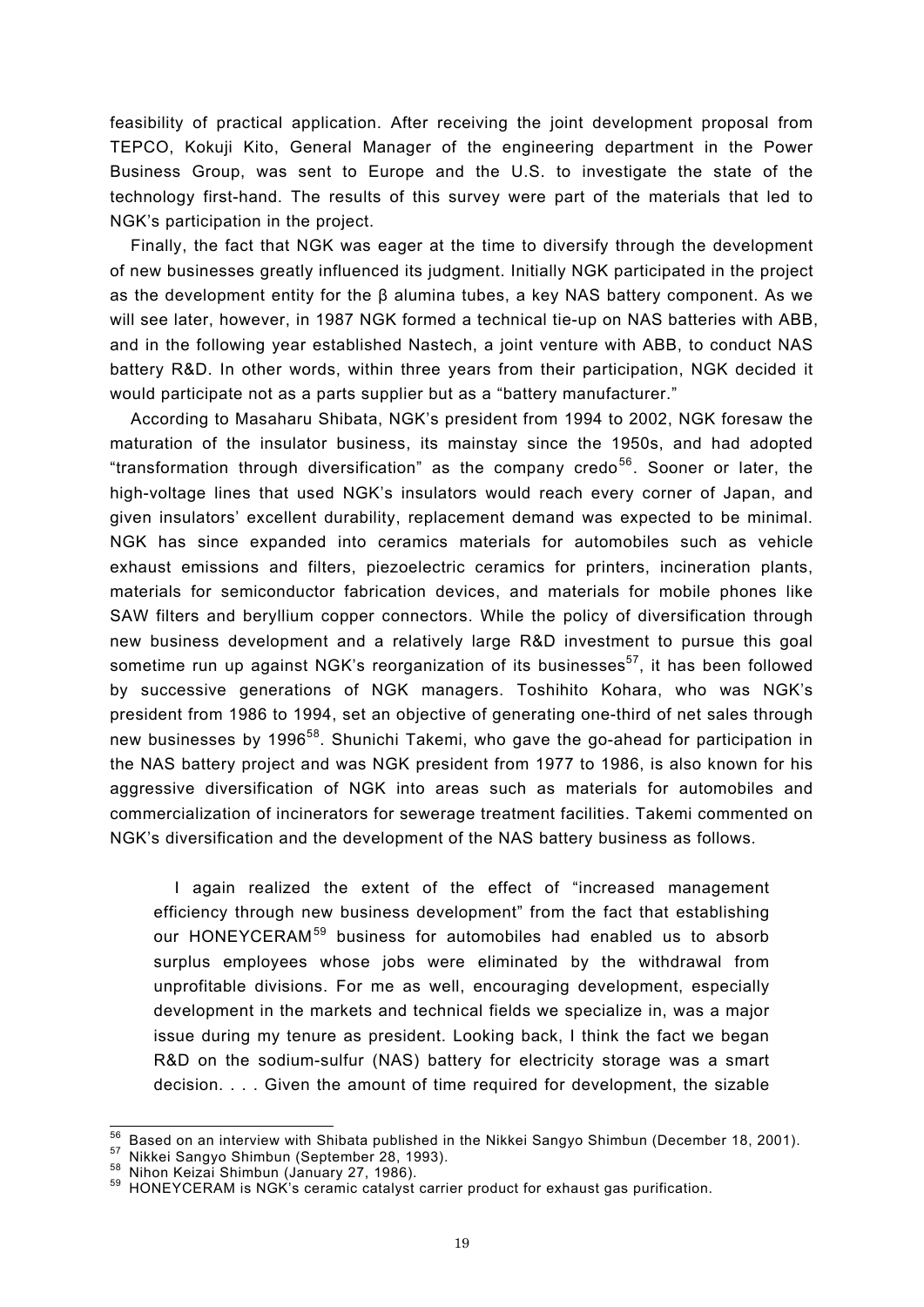cost and the human resources we invested, there were some hesitant voices. However, it was a promising future business, and I decided that if we could also win TEPCO's support based on the trust we had earned from the electric power industry in the electricity market, where NGK is strong, we had the potential to handle the R&D. . . . The NAS battery had seen ten years of development. And practical application was not so far away. Now you might be tempted to say, 'What, ten years and still no product?' But in NGK, many products have a long development period, and in most instances even when we do R&D, we have to entrust commercialization to the next generation. As a managerial judgment, deciding on the R&D priority is quite difficult and requires courage. I don't think it's any easier to judge just because someone has come up through a technical field $60$ .

The 1980s when the project was initiated was also a period when NGK had decided to zealously pursue diversification $61$ . The NAS battery was positioned within the flow of new business development for diversification with the backdrop of proposals from key customers in NGK's main business.

#### 3-2. Joint development by the three companies

Two NAS batteries were made by Hitachi through the collaborative project among TEPCO, Hitachi and NGK. One used β alumina tubes made by Hitachi, and the other used NGK's. TEPCO set the battery development goals and evaluated the batteries' performance. The project development goals were set based on the assumption the batteries would replace pumped-storage power generation and be installed near the source of electricity demand. In particular, effort was poured into enhancing β alumina tube durability, a problem many development entities struggled with. The development teams at Hitachi and NGK held contrasting approaches to manufacture.

The NAS battery project begun by the two firms in 1983 became a joint development organization among the three companies in the following year when "development and joint research on solid electrolyte tubes" was started by TEPCO and NGK in 1984. This was the final group formed as the NAS battery development entity. At TEPCO, the three engineers led by Tachibana, the chief researcher at the Engineering R&D Division's R&D Center, were given responsibility for the NAS battery project in a form that left them concurrently handling other development themes. At NGK Takashi Isozaki, general manager of the R&D department in the Research and Development Laboratory, had responsibility for the project and led eight experts in materials research, ceramics and performance evaluation. General Manager of the Research and Development Laboratory was Yamamoto at that time.

The joint development entity by the three companies started in the following form. TEPCO set development goals and specifications, along with verifying field performance

<sup>&</sup>lt;sup>60</sup> Ouoted from Takemi's My Personal History, published in the Nihon Keizai Shimbun (June 22, 1994). <sup>60</sup> Quoted from Takemi's *My Personal History*, published in the Nihon Keizai Shimbun (June 22, 1994).<br><sup>61</sup> According to the Nihon Keizai Shimbun (February 8, 1985), before NGK began the project with TEPCO in 1984, a "New Business Sector Study Team" was organized under Noboru Yamamoto, Executive Director and manager of the Research and Development Laboratory. The mission given to the team was to "search for new revenue sources."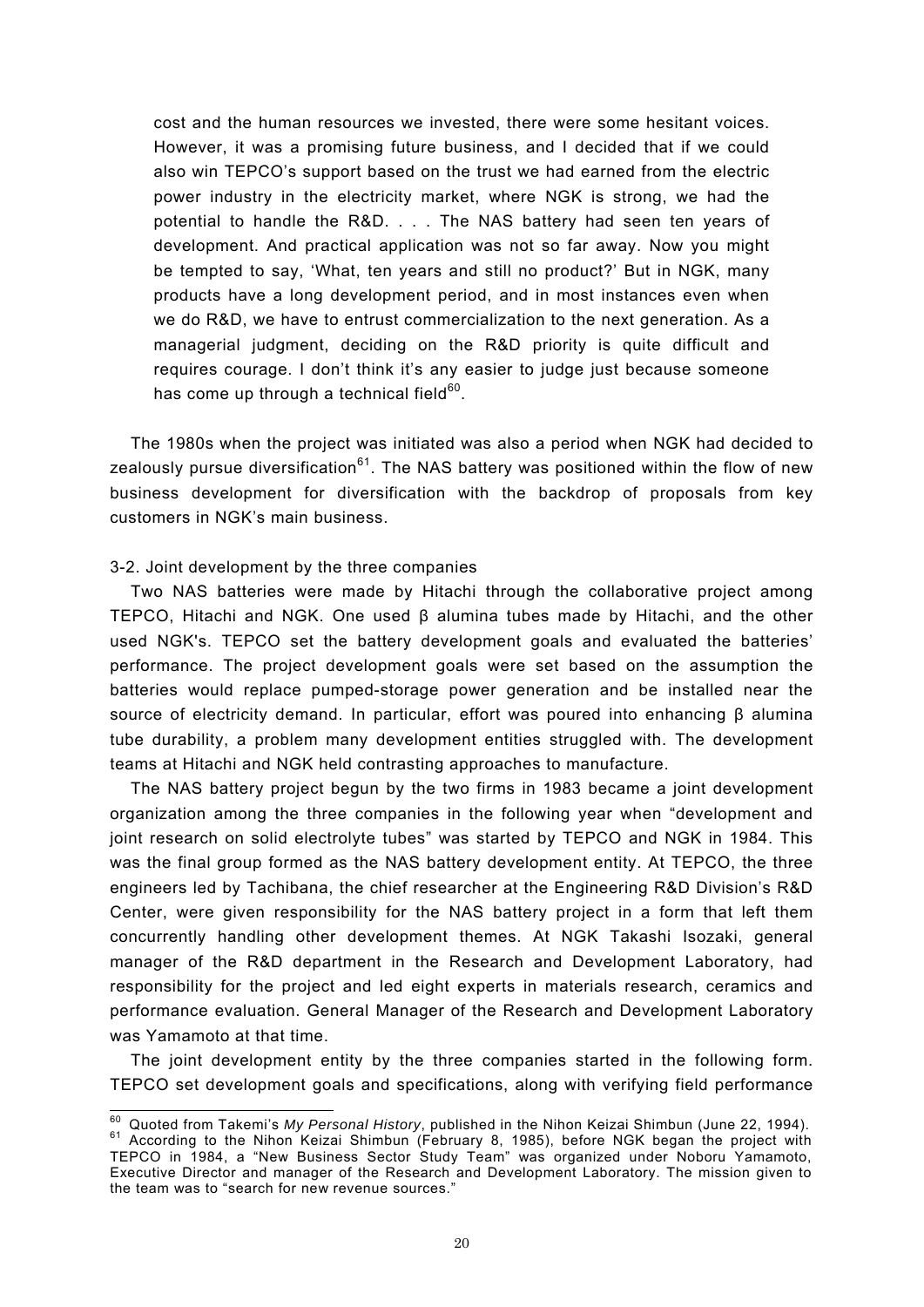at the substations and having overall control of the research. However, two development lines were outlined and the project moved forward in the form of a competition between the two lines. For the first line, Hitachi made both the battery and the  $\beta$  alumina tube components that comprised the batteries. For the second line NGK made the β alumina tubes and Hitachi used these to produce the batteries. TEPCO assessed the results of the two lines.

Like the new battery development under the Moon Light Project, the aim of the project initially was to install the batteries at demand locations as an "alternative to pumped-storage." As shown in Table 2, the development objectives were (a) realize a 1,500 electrical charge/discharge cycle corresponding to durability of ten years, (b) reduce the power generation cost to 300,000 yen per kW (equivalent to that of pumped-storage power generation) and (c) ensure compact size and safety. However, during the 1980s, the focus was mainly on overcoming the durability issue $^{62}$ , because NAS batteries were "expected to suffer damage to the β alumina when electrical charging and discharging was repeated over only several hundred cycles at most, and there were difficulties to improve durability".

| Item                                                                                       | Objective                                                                                                                                 |  |
|--------------------------------------------------------------------------------------------|-------------------------------------------------------------------------------------------------------------------------------------------|--|
| Durability                                                                                 | At least 1,500 cycles (10 years)                                                                                                          |  |
| Energy efficiency<br>At least 75% (electrical charge and discharge every 8 hours – AC end) |                                                                                                                                           |  |
| Economic efficiency<br>Equivalent to or exceeding pumped-storage power stations            |                                                                                                                                           |  |
| Compact size                                                                               | Small enough to install in cramped spaces in Tokyo metropolitan area<br>(at least 70kWh/m <sup>3</sup> ; at least 175kWh/m <sup>2</sup> ) |  |
| Safety                                                                                     | Damage doesn't expand at times of external, internal irregularities                                                                       |  |

Table 2. TEPCO-NGK NAS battery development objectives

Source) Prepared by referring to Okuno (1993) and Harada (1993).

Since Ceramatech, Inc. in the U.S. was selling the highest quality β alumina tubes in 1984, NGK sought to achieve performance equivalent to this product. The team first began by studying the characteristics of β alumina, and worked to clarify the mechanism that damaged the material. It also undertook research on technology that could address this issue thoroughly, even going so far as to investigate the composition of the raw material powder.

To improve the β alumina tubes, NGK's know-how related to the manufacture of ceramic products including insulators was used. NGK improved the β alumina tube performance through countless cycles of creating and destroying prototypes, then creating and destroying them again, until "there was a mountain of defective products in the backyard." Since ceramics products tend to exhibit variations in performance, and products for electric utility require high level of stability and quality not to lead disastrous accidents, optimization through such an empirical approach was considered to be essential. Hitachi's approach to NAS battery development, on the other hand, could be said to have been a contrast to NGK's. For nuclear reactors, making and destroying

 $\overline{a}$ <sup>62</sup> Okuno (1993).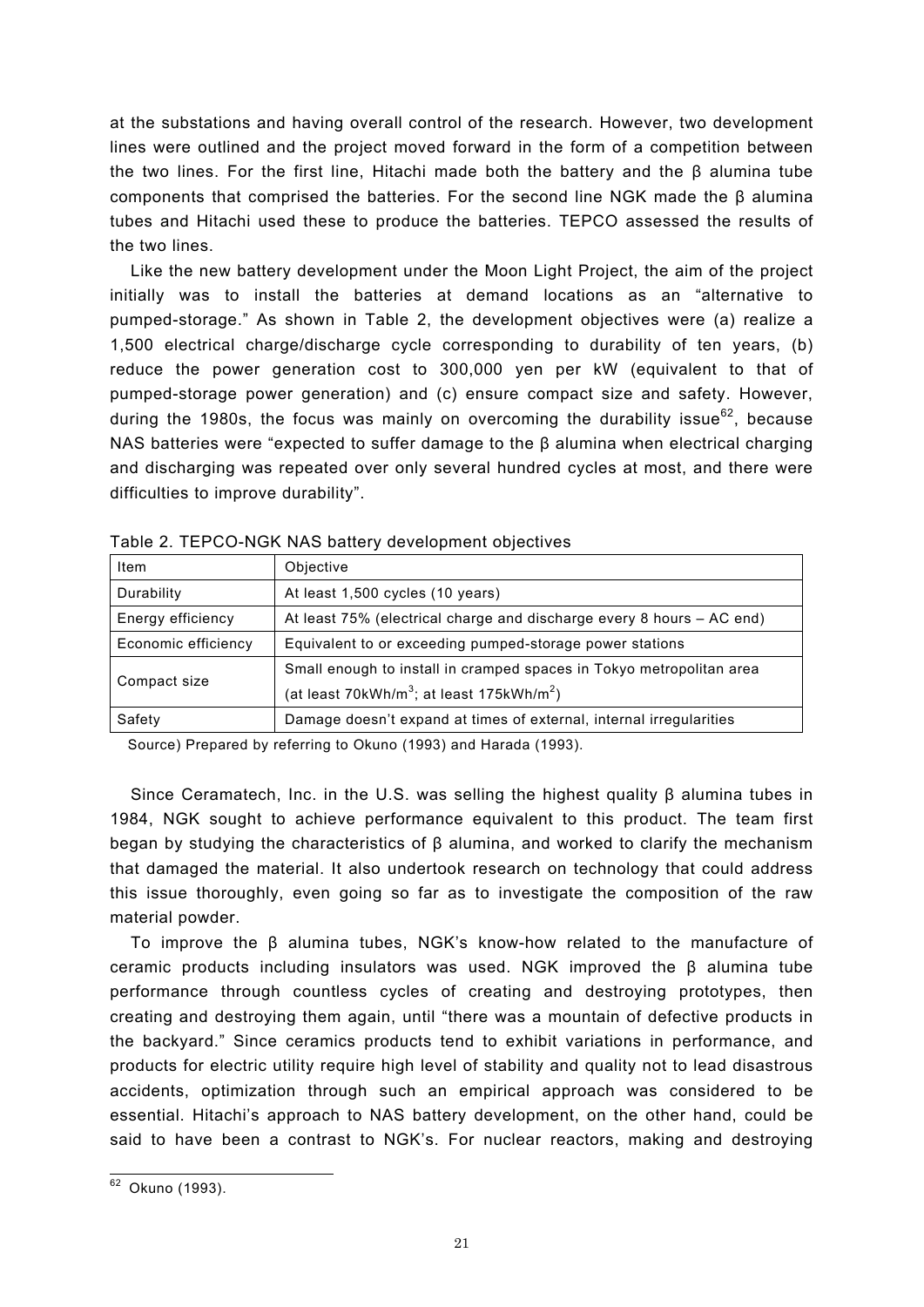prototypes like insulators wasn't suitable. Optimization is achieved based on exhaustingly repeated computer analysis, and a nuclear reactor is built just once, based on the results. As the NAS battery development team was part of the nuclear power division at Hitachi, the development was undertaken using a method similar to the approach for nuclear reactors.

# 3-3. The establishment of Nastech and changes to the development organization

NGK's proposal to develop the main body of the battery itself modified the project's organization so the two NAS batteries made by Hitachi and NGK would compete on performance. In a step that clarified it would diversify into the electricity storage battery business, NGK formed Nastech, a jointly managed NAS battery R&D firm, with the German company BBC. At NGK, top engineers of the organization were brought onto the NAS battery development team, and the size of the team was expanded. Technology exchange with BBC of Germany through Nastech improved NAS battery performance significantly, and it was decided to take the project to the next phase. In 1992, a 50kW-class system was completed as a "practical prototype installation," and subsequently the project worked on enlarging the system. Hitachi exited the project in the next year, and continued the development of its own independently.

In 1989 the joint development organization came to change when TEPCO and NGK's "development and joint research on solid electrolyte tubes" ended. In the same year, NGK proposed to TEPCO to begin "development and joint research on electric cells" while implementing "module battery and related control technology development" on a parallel track. TEPCO accepted this proposal, and decided on a policy that both Hitachi and NGK producing β alumina tubes and batteries and pitting their results against each other<sup>63</sup>. The proposal from NGK and the development organization change were meant to highlight the fact that NGK was not just a vendor of ceramics components in the form of  $\beta$ alumina tubes and that it intended to diversify into the electricity storage battery business as a battery manufacturer. Besides, the technical interdependency between the β alumina tubes and batteries can be said to have been another factor behind NGK's proposal. When the β alumina tubes suffered damage during operation, it was also necessary to study the battery structure in order to determine the cause. To perform this investigation smoothly, carrying out the study internally is more desirable than a division of labor between firms.

The groundwork for NGK's entry into the battery business through the NAS battery is thought to have actually been laid from several years prior to this period, however. For starters, in 1986, two years after participation in the project, three engineers from Yuasa Battery and other battery manufacturers were invited to join NGK. The purpose was to introduce know-how from technical and business perspectives on batteries, with which the company until that time was unfamiliar. This was followed by the technical tie-up for NAS batteries with BBC of Germany in 1987<sup>64</sup>. In 1988, this technical tie-up evolved into

 $\overline{a}$ 

 $63$  According to the Nikkei Sangyo Shimbun (28 August, 1989; January 6, 1990), the battery development group for the project had already been divided between NGK and Hitachi in August 1989, and the 10kW system evaluation at TEPCO in March 1990 targeted the units developed respectively by these two companies.

<sup>64</sup> Isozaki et al. (1998).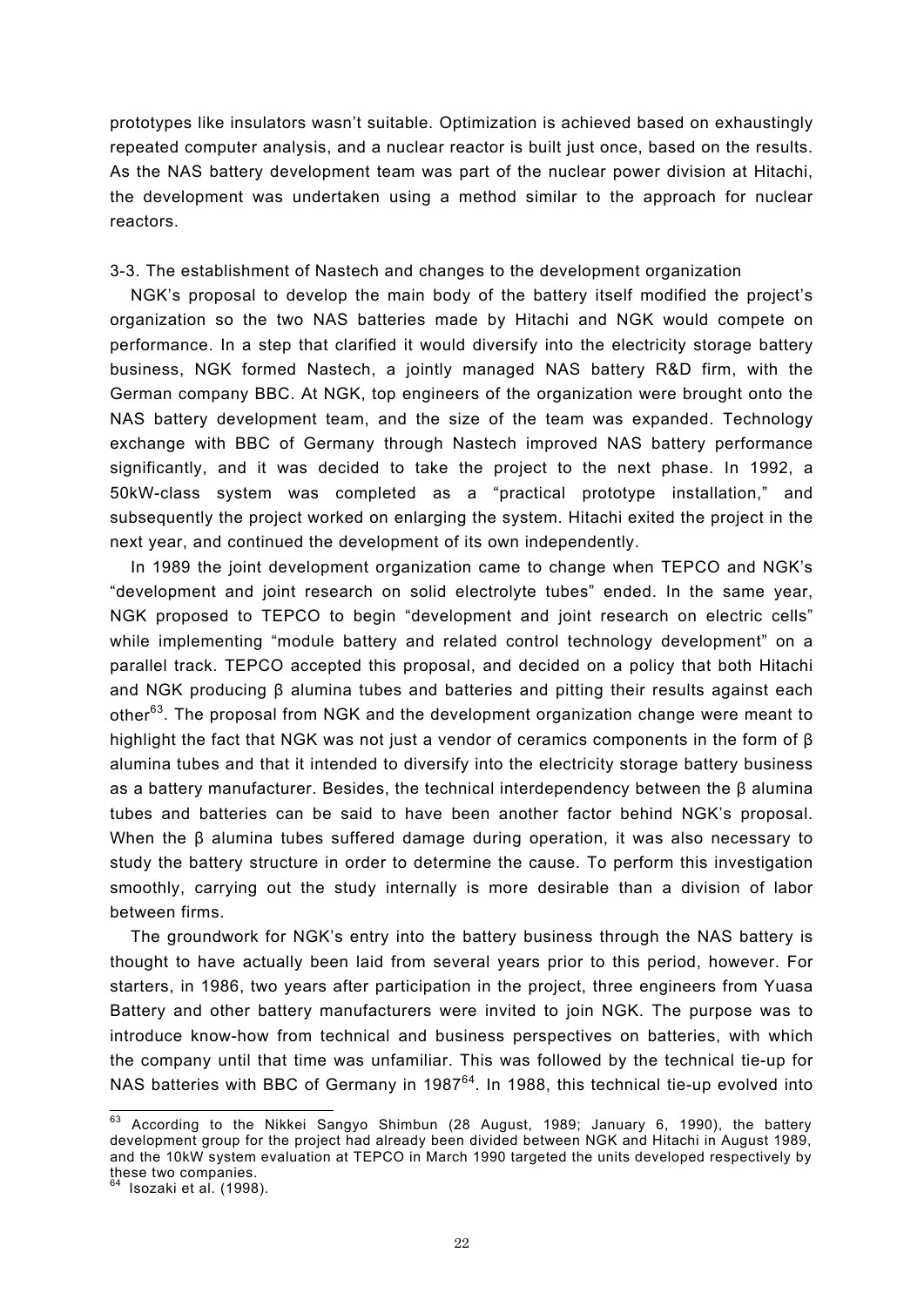the establishment by NGK and BBC of the jointly managed R&D firm Nastech, which had a major impact on the success of the project.

Although NGK had produced NAS batteries experimentally before it entered the technical tie-up with BBC, it was not thought to have a sufficient level of technology to proceed to actual manufacturing and commercialization of a product. This was the reason it decided, after surveying NAS battery R&D conditions overseas, to form the technical alliance with BBC, which possessed state-of-the-art technology. The technical tie-up and establishment of Nastech were undertaken to introduce NGK's functional ceramics materials technology into BBC and bring BBC's NAS battery manufacturing technology into NGK $^{65}$ . NGK took a 60% stake in Nastech for 320 million yen $^{66}$ . Despite the agreement with BBC confined NGK's sales rights for NAS batteries to Far East  $67$ , the technology exchange through Nastech resulted in enormous improvement to NGK's battery processing technology and enabled the project to make great strides forward.

With the establishment of Nastech, NGK's NAS battery development activities moved into high gear. Nastech's head office was opened within NGK's headquarters<sup>68</sup> and a development group of about 40 individuals took up NAS battery development by being seconded to Nastech. Noboru Yamamoto, who as head of the laboratory at NGK served as the technology leader, assumed the position of Nastech's first president, and was succeeded by Kokuji Kito, who had served as Deputy General Manager of NGK's Electric Power Business unit, in 1991<sup>69</sup>. When development of the mass production technology was decided in the same year, the best engineers were gathered from among the top people throughout the entire company, and by the time Nastech was dissolved in 1997 the development team would grow to about 100 people. Nastech was in reality NGK's stronghold for NAS battery development<sup>70</sup>. On the other hand, TEPCO had also attracted engineers from ceramics manufacturers, and in 1989 changed the organizational position of the development team. NAS batteries had been merely one of the research themes of the Electric Energy Laboratory of the R&D Center, and three or four people had been responsible for this research. But in 1989, the group was set up as an independent "Electric Energy Storage Laboratory" as part of a reorganization of Technical Research Institute. Although the Electric Power Storage Laboratory was initially launched with four or five individuals, following development of the 50kW prototype machine the staff increased to about seven people.

The mission assigned to the NGK development team at Nastech was to apply the NAS battery technology BBC had developed for electric vehicles to electric-load leveling. As shown in Figure 5, electric cell development overlapped development of the β alumina tubes, and in the 1990s the production of modules based on aggregation of the electric cells and system verification tests were begun. Although the module systems were

<sup>65</sup> Nihon Keizai Shimbun (December 23, 1991).

<sup>&</sup>lt;sup>66</sup> NGK Insulators (1997).<br><sup>67</sup> Takayama (2004).<br><sup>68</sup> Nihon Keizai Shimbun (January 12, 1988).<br><sup>69</sup> Nihon Keizai Shimbun (January 12, 1988) and Nikkei Sangyo Shimbun (July 2, 1991).<br><sup>70</sup> In conjunction with a reorganizat Development Division was set up within this business unit, and Takashi Isozaki was appointed the NAS Development Division's first general manager (Nikkei Sangyo Shimbun, July 3, 1990). Nastech's NAS battery development team was also put under the Electric Power Group's NAS Development Division.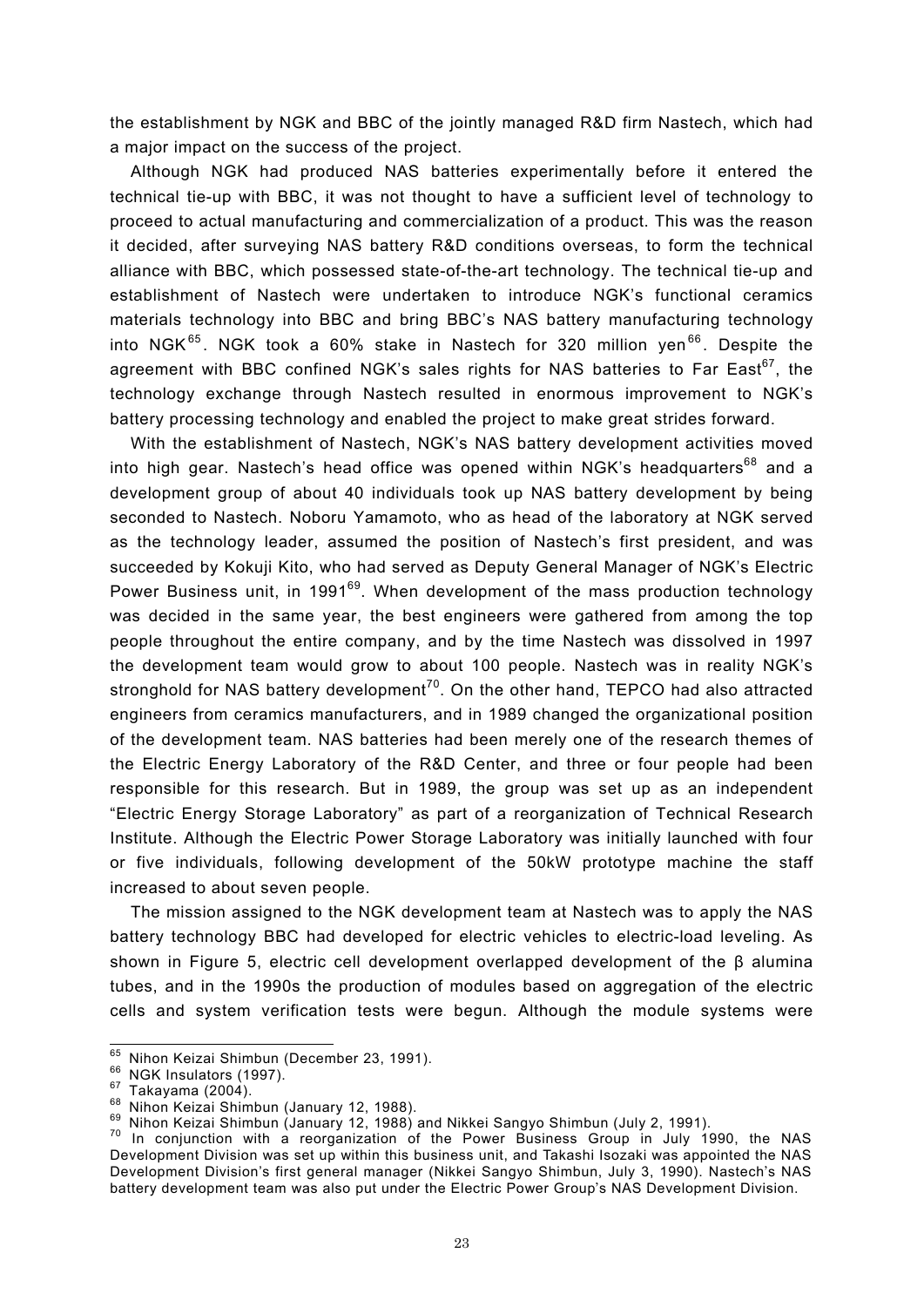created initially using batteries based on the BBC design (but manufactured by NGK), capacity enlargement and optimization of the design for load leveling proceeded subsequently. This is because the specifications for batteries for electric load leveling differ from the specs for electric vehicles.



## Figure 5. Main schedule of the TEPCO-NGK project

Source) Prepared by referring to TEPCO (2007), TEPCO-NGK (2006) and records of interviews at both companies.

First, a 10kW module battery using the BBC-designed "A-04 type" electric cell was built for trial purposes. From March 1990, a 10kW class system using the same module was evaluated at the electricity storage testing installation at TEPCO's Kawasaki substation<sup>71</sup>. In competition with a system made by Hitachi, a 10kW system configured by NGK that used 1,320 electric cells was put through verification testing of the method for connecting electric cells. In the following year, a 100kW class system for trial purposes was fabricated by connecting twenty five 4kW modules that used the A-04 electric cells and the "B11 type" insulation container designed by BBC, and verification testing was begun from October 1991<sup>72</sup>. The purpose was to verify the control method when the modules were aggregated.

The "T3 type" NAS electric cell for electricity storage manufactured by NGK and a 12.5kW module produced by aggregating these cells were completed in 1991. In December of the same year a 50kW class system comprised of four 12.5kW modules was put through operational testing at NGK headquarters, and verification testing of the cells connected to the electric power system at a TEPCO substation was begun the following year from December 1992<sup>73</sup>. As the minimum NAS battery system unit to connect to the

 $71$ 

<sup>&</sup>lt;sup>71</sup> Nikkei Sangyo Shimbun (July 30, 1991).<br><sup>72</sup> Nikkei Sangyo Shimbun (January 27, 1992).<br><sup>73</sup> Nihon Keizai Shimbun (23 December, 1991; December 22, 1992).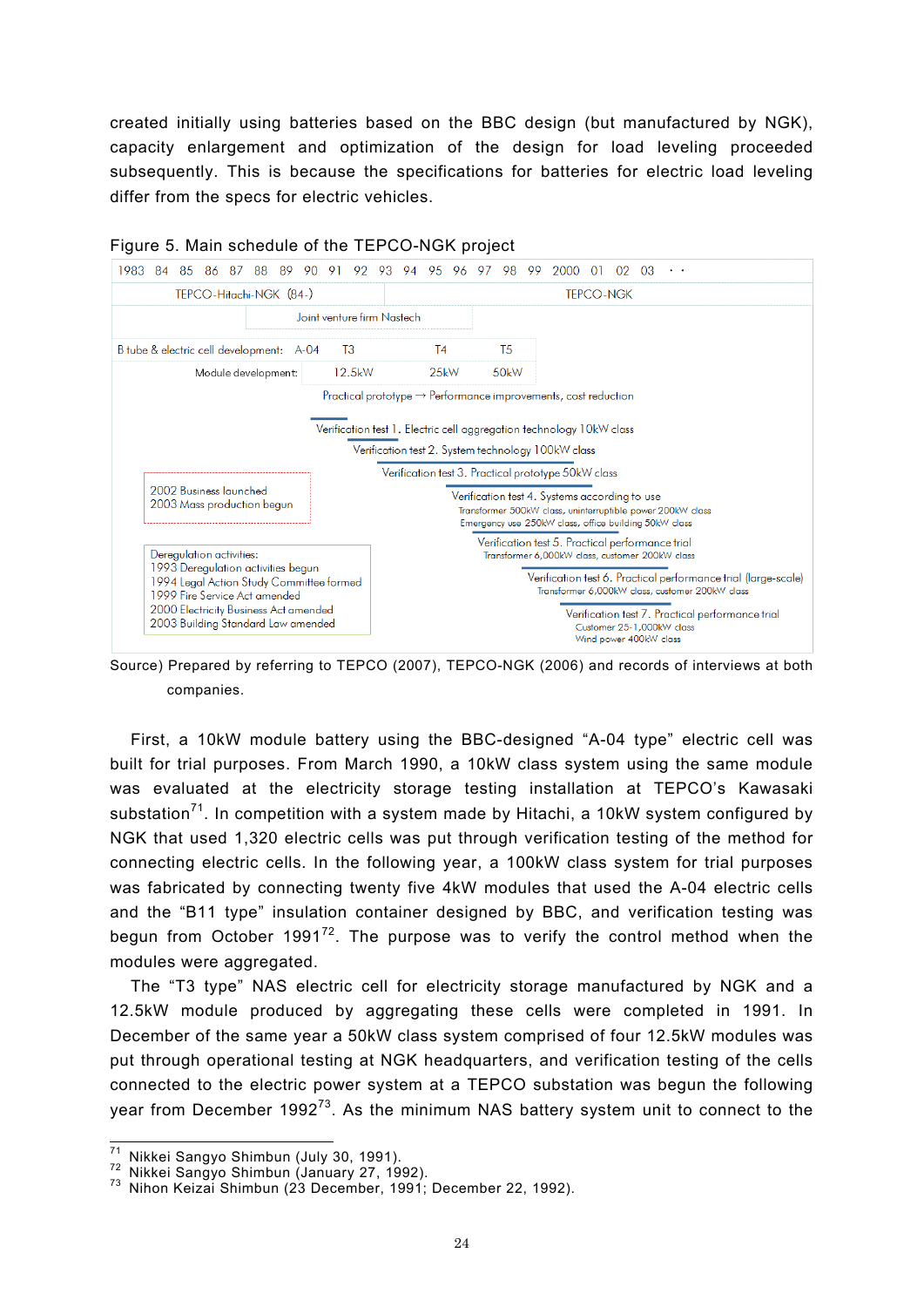electric power system, the 50kW class system was considered optimal from the viewpoints of cost, ease of maintenance and transport efficiency by truck. Moreover, the development of β alumina tube processing technology was advancing at NGK, and NAS battery longevity was rapidly improved by introducing BBC's basic battery structure. As a result, the 50kW system, which had been moved to verification testing at the end of 1992, was positioned as the "practical prototype" in which the basic elemental technologies were established. In the subsequent development process, priority was placed on system enlargement and overcoming incidental technical issues. Akiyasu Okuno, who was involved consistently in NAS battery development at TEPCO since 1988 and who now in 2007 is manager of the electricity storage research group, described the activities as follows.

I'd say that by 1991, the technologies, the elemental technologies had been established. Then in 1992, we conducted the first real field tests, by connecting to the grid in the actual field at our substation and running the initial inter-connected testing. That was just the 50 kilowatt practical prototype, though. Everything until then, I think, was pretty much at the basic elemental technologies development stage<sup>74</sup>.

Furthermore, Tachibana made comment on the progress of development following the technology introduction from BBC and the transition of the development phase.

The number of continuous charge-and-discharge cycles without failure improved immediately after the technology from ABB was introduced. When you see a historical chart of the NAS battery's technical development, you would notice that at first the batteries failed after 100 cycles or less, and then at a certain point they just suddenly improved. That sharp jump occurred when NGK introduced ABB's technology. The battery's structure was totally different from Hitachi's. It was different from Yuasa's structure either. It's ABB's proprietary structure. I cannot emphasize more the significance of the unique structure of ABB's. What I mean is that if it weren't for this structure, the NAS battery technology would never have been commercialized in the world. . . . I only understood later, after having observed how Hitachi and Yuasa struggled, that NGK had bought time. The ABB's basic structure was as such overwhelmingly excellent. On the other hand, ABB recognized its limitations on the ceramics technology, including, perhaps, thermal compression bonding technology as well. This is the technology for joining metal and ceramics. . . . Thus, ABB decided to work together with NGK at that time through such a give-and-take relationship for its development of NAS battery for EV. NGK, on the other hand, decided to develop a large battery for electricity storage based

 $\overline{a}$  $74$  Quoted from the interview record (February 9, 2007). In 1993 Okuno was Senior Researcher at the R&D Center's Electric Energy Storage Laboratory; as of 2007 he works as manager of electric power storage solutions at the Research & Development Center group of TEPCO's Engineering Research & Development Division.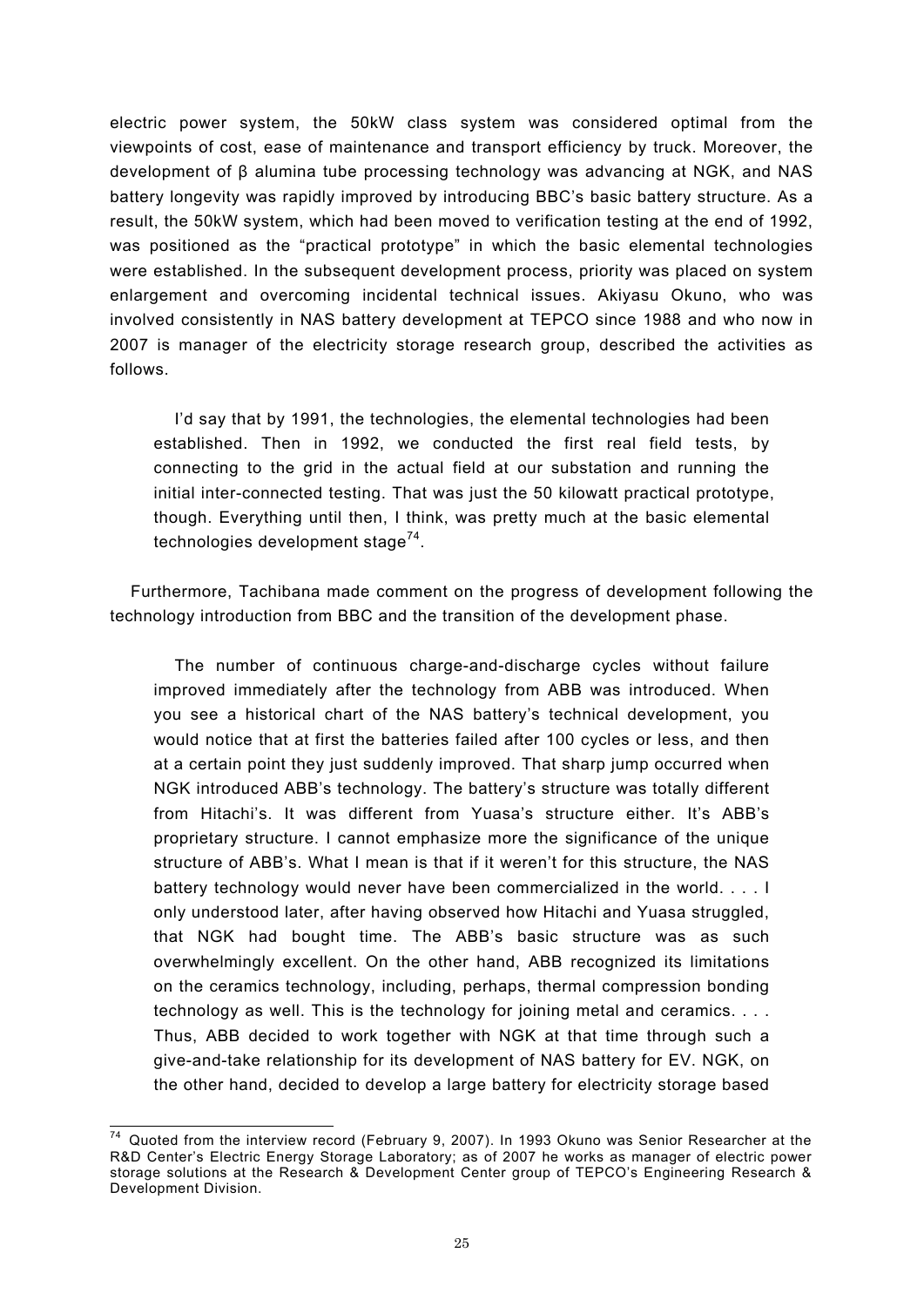on ABB's basic structure. Since then, our major battle field of the development has been ensuring reliability and performance whilst enlarging the size of a cell75.

On the other hand, Hitachi, which had a competitive relationship with NGK for the supply of batteries during the joint development project, began electrical charge and discharge testing of a 10kW module comprising 200 electric cells in March 1992<sup>76</sup>. Hitachi and TEPCO terminated their joint development arrangement in the following year, however, and Hitachi decided to pursue independent research thereafter. An engineering center to expand the electric power system business within the Power Systems Division was established at Hitachi in 1997, and a program to develop a one million kW class system by putting the center in charge of NAS battery development and channeling investment through the center was announced<sup>77</sup>. Hitachi's plan was to develop a power supply system combining 12.5kW of NAS batteries with wind power and solar generation capacity and begin verification testing at its Electric Power and Electric Equipment Development Group in Hitachi City in March 1998.

# 3-4. Progress of joint development and declining cost of pumped-storage

TEPCO's role as the customer that would actually operate the NAS batteries increased once the project entered the verification test phase. Through various exchanges that accompanied the verification tests, the NGK and TEPCO development teams bounced their know-how on electric power equipment quality control and quality improvement off each other and boosted the NAS battery performance. On the other hand, the cost to introduce pumped-storage power generation declined significantly during this period in anticipation of future electricity deregulation. It threatened the continuation of the NAS battery project that had sought to replace such systems. Yet the project had the support of both companies' management, and the investment in NAS batteries was maintained even under TEPCO's policy of curtailing its R&D budget. The project focused on lowering the cost by developing technology to enlarge electric cell capacity that would lead to reducing the number of components. Because the verification tests were conducted assuming NAS battery commercialization, efforts to seek easing of regulations that might restrict NAS battery installations were also pursued in cooperation with other companies. Furthermore, it was decided to carry out verification testing of the system installed in customers' properties, in addition to the system for substations, which until that time were considered to be the main site for NAS battery installation. This decision proved to be an important gambit when NAS battery commercialization was begun later on.

Following completion of the 50kW prototype, enlargement of electric cell capacity and module improvements were achieved by NGK and TEPCO from around 1993. Conducting verification tests of a system connected with the electric power grid, the project aimed for enlargement of the system. Although the basic elemental technologies for the 50kW

 $\overline{75}$  Quoted from interview record (February 9, 2007).

<sup>&</sup>lt;sup>76</sup> Nikkei Sangyo Shimbun (March 23, 1992). According to this article, battery life at the time in 1992 was about two years and the system construction cost was about 100 times that of pumped-storage power generation.

Nikkei Sangyo Shimbun (August 22, 1997) and Nihon Keizai Shimbun (December 25, 1997).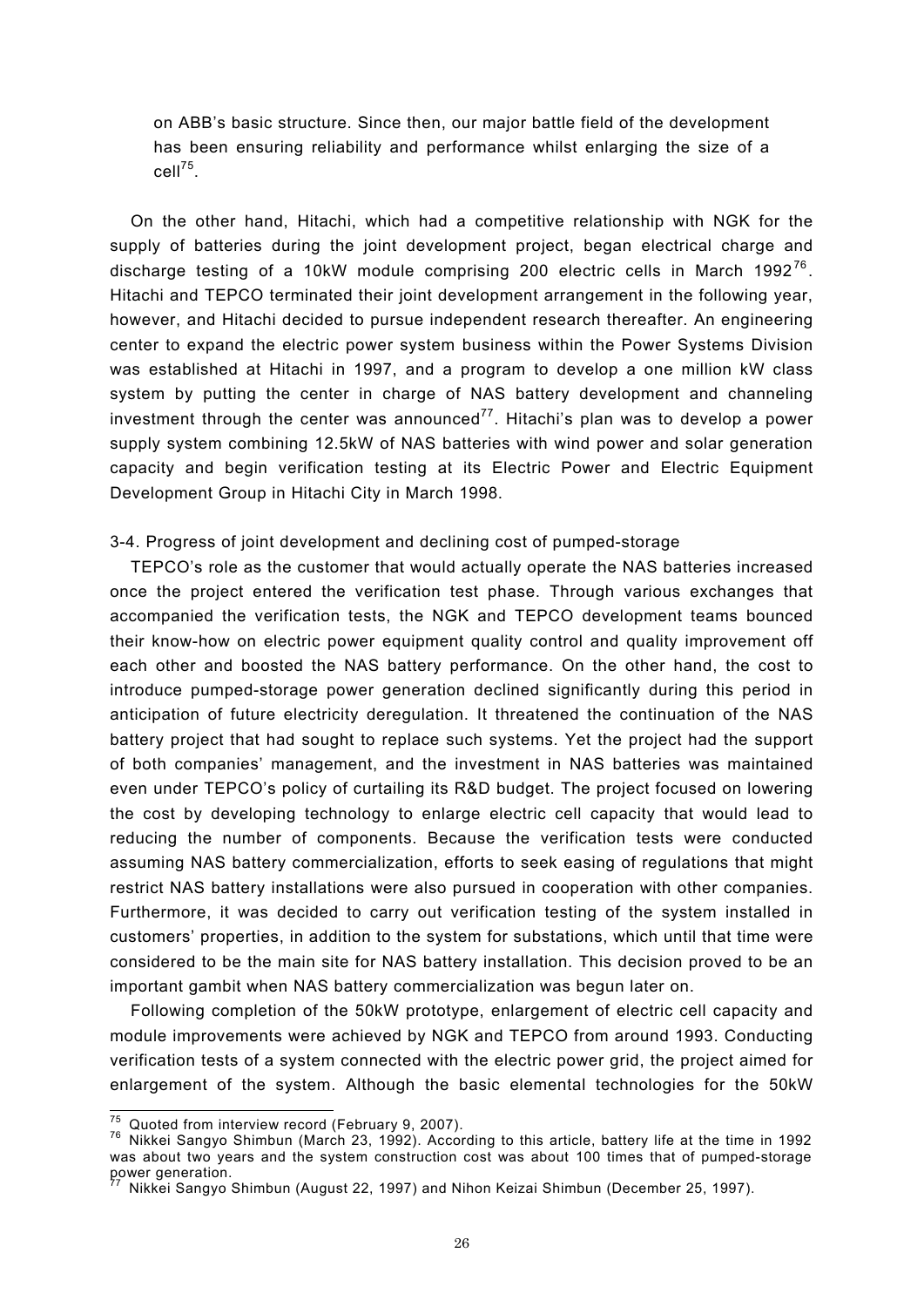prototype device were established at that time, it took 11 more years until mass production was begun in 2003. During this 11-year period, the joint development organization comprised of the manufacturer (NGK) and customer (TEPCO) can be said to have had a major influence on the progress of the development activity.

Electricity storage using NAS batteries is accomplished by joining electric cells into modules, then combining these modules to make a system to connect with the electric power grid. In the development process, various problems occurred during testing at the module phase and at the system verification test phase, although the NAS batteries operated normally as electric cells. During each phase, it was necessary to analyze the problems and plan countermeasures. Material leaks and β alumina tube damage occurred as the result of factors not predicted at the design and fabrication stages, partly because NAS batteries operate at high temperatures. The development teams at TEPCO and NGK made it a practice to meet not only when trouble occurred, holding a "reporting session" once a month. At these reporting sessions, troubles were confirmed and problems were analyzed getting back to fundamental principles of quality control. To solve problems, issues to be addressed, such as tests and inspections, were discussed and decided for the next.

TEPCO and NGK's know-how concerning electric power equipment quality control and quality improvement was combined through the process of addressing these problems. It was one of the biggest factors that supported the progress of the development activity. One wellspring of knowledge and experience that TEPCO enjoys as a power utility is that it analyzes, pursues and adopts measures to address, together with manufacturers, the causes of accidents originating in electric power equipment. Since Japanese customers could demand stricter electric power quality than in other countries, it's said that, through their routine activities, engineers at power utilities are thoroughly trained in electric power equipment quality control, investigation into the causes of accident, and quality improvement. NGK, which has continuously supplied electric power insulators, similarly possessed know-how and a corporate culture that is meticulous regarding thorough quality. Based on its business relationships over long years, NGK was accustomed to the ideal approach to quality control at power companies. In this project, manufacturer and customer worked closely together to overcome and improve the problems arising from enlargement of the NAS battery system. This proved effective for ensuring the quality that had to be achieved eventually as a product.

To develop a system for practical use, they had to act on three major issues<sup>78</sup>. These were the cost to introduce the NAS battery, the government regulations, and the product's applications. In particular, the cost to launch the product was a significant issue for all entities developing battery-based system of storing electric power that sought to replace pumped-storage. The cost issue cast a shadow over the TEPCO and NGK project as well until after commercialization. The issue was one of the two major difficulties that threatened the project's continuation in the 1990s.

Development had been undertaken by envisaging the installation of NAS batteries at substations in urban neighborhoods, just like other battery-based electric power storage

 $\overline{a}$ 

 $^{78}$  Based on Okuno (1993), Shito (1995) and Tachibana (1996).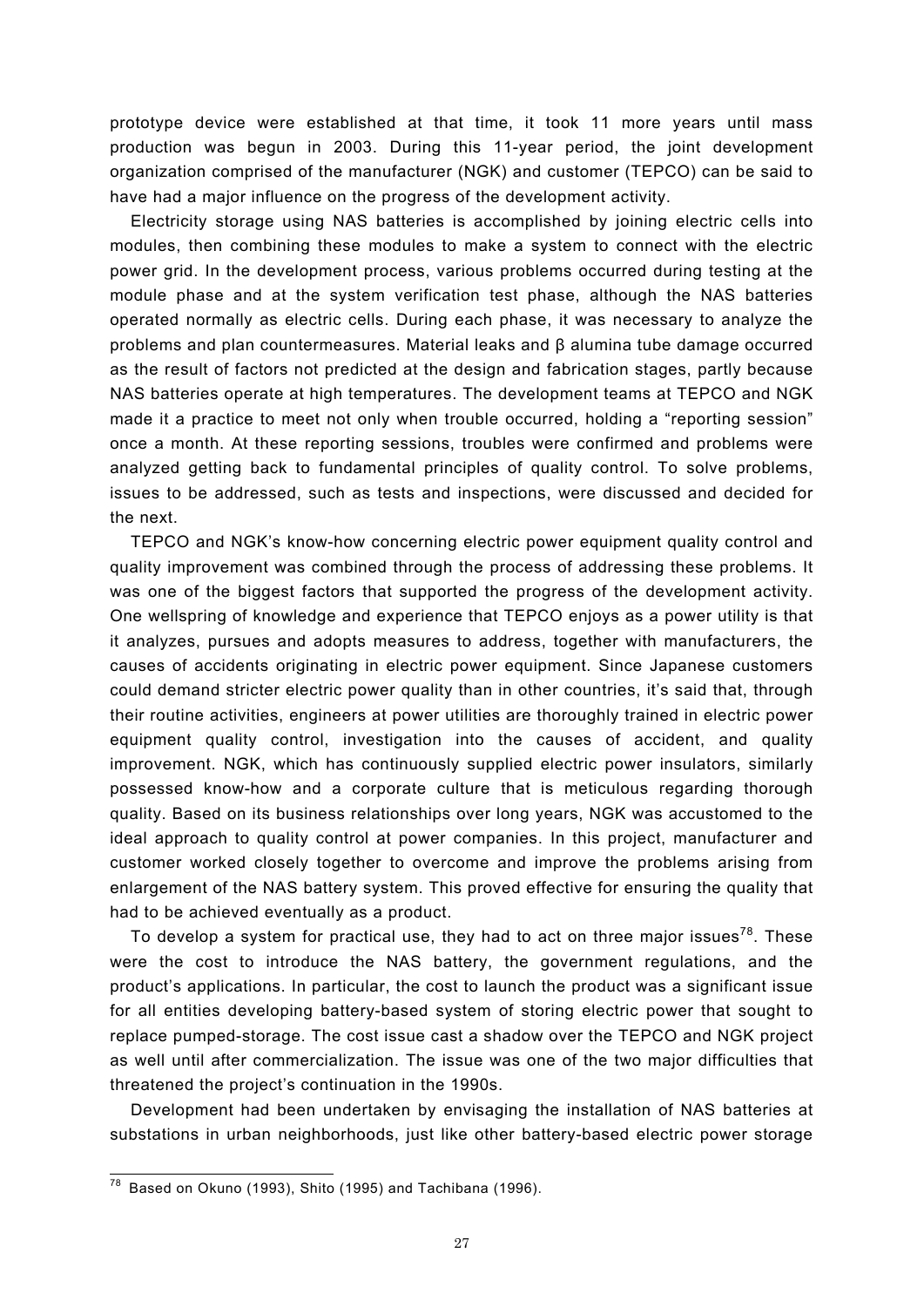systems, to replace pumped-storage power generation. This was the reason why one of key development goal was set as lowering the cost to introduce the system to less than the pumped-storage power generation cost of 300,000 yen per kW. Over the ten years from the project start, however, the "build and operate" cost of a pumped-storage power station continued to decline, falling to about 200,000 yen per kW in the latter half of the 1990s. The drop in the target cost, which was the project's "rival," made achievement of the goal difficult. Assuming the goal could not be reached, however, would call into doubt the necessity of the project itself.

Originally, the cost to introduce pumped-storage power generation was high and cost reduction was seen as the main issue. It was the reason development of a battery electric power storage system was planned. In addition, as the difference between domestic and foreign electricity rates gained growing attention in the 1990s, people began to discuss how Japan might proceed with reforms similar to the earlier deregulation of the electricity business in Europe and the U.S. In 1995, as the first step of the deregulation known as electricity liberalization, the Electricity Business Act was amended for the first time in 31 years. Owing to the amendment, IPP (Independent Power Producers) were permitted to enter the power generation business. Under Hiroshi Araki, who was company president from 1993 to 1999, TEPCO anticipated the progress of electricity liberalization and decided to implement a serious company-wide cost-cutting effort  $79$ . Based on its company-wide cost reduction policy, power plant construction and operating procedures were reviewed, and significant cost reductions were achieved by introducing a separate order system and expanding overseas procurement of materials  $80$ . As the result of introducing new works to shorten operations for steep gradient channel excavation and dam surface treatment, TEPCO was able to slash the construction cost by 15 billion yen, while further cost reductions were achieved in pumped-storage power station construction by introducing new night-time electric power conditioning technologies $^{81}$ .

Spurred by the increasing difficulty of achieving the project goals in the wake of the declining cost of pumped-storage power generation and the prolonged development period, voices questioning allocation of the resources and personnel for the NAS battery project began to be heard within TEPCO around the year 1995. They complained, "How much are we going to have to throw at this project before we get a product?" or commented, "If we waste money and have nothing to show for it, we're just doing it for our complacency." Although a large fuel cell development project had been pursued at TEPCO since the 1980s in parallel with the NAS battery, it was unable to achieve targeted results, and was recognized as a case "that did not go well"<sup>82</sup>. The example of fuel cells generated distrust toward large projects like the NAS battery, and was brought up whenever resources for the NAS battery were mobilized.

To cope with the issue of reducing the NAS battery cost, it was decided to proceed

<sup>79</sup> Nikkei Sangyo Shimbun (April 7, 1994; June 15, 1995; December 17, 1996).

<sup>80</sup> Nikoli Bangyo Shimbun (January 7, 1995; March 5, 1996).<br>81 Nikkei Sangyo Shimbun (June30, 1994; January 17, 1994; February 7, 1995).<br>82 Because they are less likely to cause air pollution problems and require limited in and their waste heat can be used for heating, an effort was undertaken to develop fuel cells as a "distributed urban power plant" that can be installed in neighborhoods near the source of demand similar to the NAS battery. (Nikkei Sangyo Shimbun, March 17, 1983).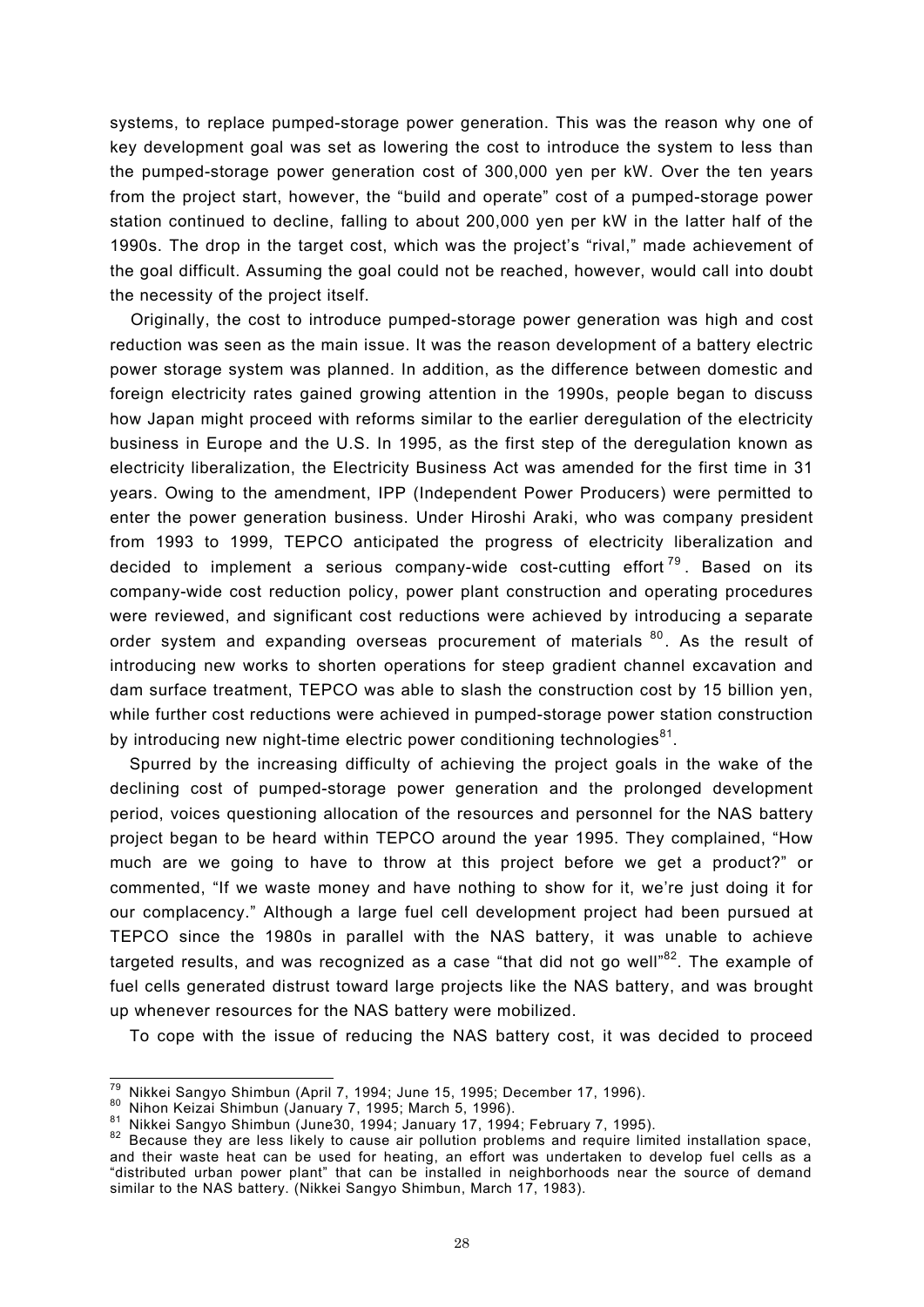with development centered on enlarging the electric cell capacity. To apply the electric cell Nastech had developed for electric vehicles to electric-load leveling, the electric cell capacity had been enlarged. The 160Ah T3-type electric cell had been developed in 1991, followed by the 320Ah T4 in 1996 $^{83}$ . The cost to introduce the NAS battery at this time, however, was about 3.0 million yen per kW. Because of the growing demand from the mid-1990s to lower the cost, the focus was set to achieving a further enlargement of the electric cell capacity from this time forward. The electric cells were the key component of the modules that would constitute the power storage system. Since enlarging the electric cell capacity would reduce the number of modules and system components, this was an efficient cost reduction measure. There was a trade-off, however, in that enlarging the electric cell capacity lowered the energy efficiency. Consequently, technical progress went back and forth between enlargement of electric cell capacity and enhancement of energy efficiency on the trade-offs.

TEPCO's Tachibana offered the following observation about the difficulties resulting from declining pumped-storage power generation cost and the prolonged development period, and the support of the top management.

Pumped-storage had also become cheaper. This was one of the major impacts of the liberalization of electricity supply industry in Japan. The liberalization meant we could only win the competition by lowering our costs as quickly as possible. Reduction of all power plant costs became the primary issue of the management. We had assumed a pumped-storage power station cost of 300,000 yen per kilowatt, but now it is one hundred and several tens of thousands yen per kilowatt. Because civil engineering works are the heart of pumped-storage, the civil engineering division slashed cost by making a frantic effort. We had assumed the pumped-storage cost of 300,000 yen per kW as our target. We worked very hard to achieve that goal, assuming that the batteries would be commercially used once we could make them cheaper than that. But, the pumped-storage had become cheaper very quickly. . . . The only thing we could do against this was to enlarge the size of a cell. I think this was a big decision making for NGK as well, because enlarging the size of a cell meant shouldering that much development risk. The possible use of the batteries remained an open question. The target of cost fell very quickly. Things became really severe. As such, the period, when we couldn't see when at all we would be able to put the batteries to practical use, was pretty tough. I think the effort would have collapsed if the top management hadn't continually supported us during this hard time $84$ .

Under TEPCO's company-wide cost reduction policy, the R&D spending also peaked at 75 billion yen in fiscal 1993, and then continued to shrink until the first decade of the new

 $\overline{a}$ 

 $83$  Ah shows the unit Ampere-hours, which indicates battery capacity. A 160Ah battery can supply 160 amperes for one hour or 1 ampere 160 hours. An ampere is a unit of electrical current. Electric power can be shown using watts (W) as a unit, electrical current using amperes (A) as a unit and electric potential using volts (V) as a unit.

Quoted from the interview record (February 9, 2007).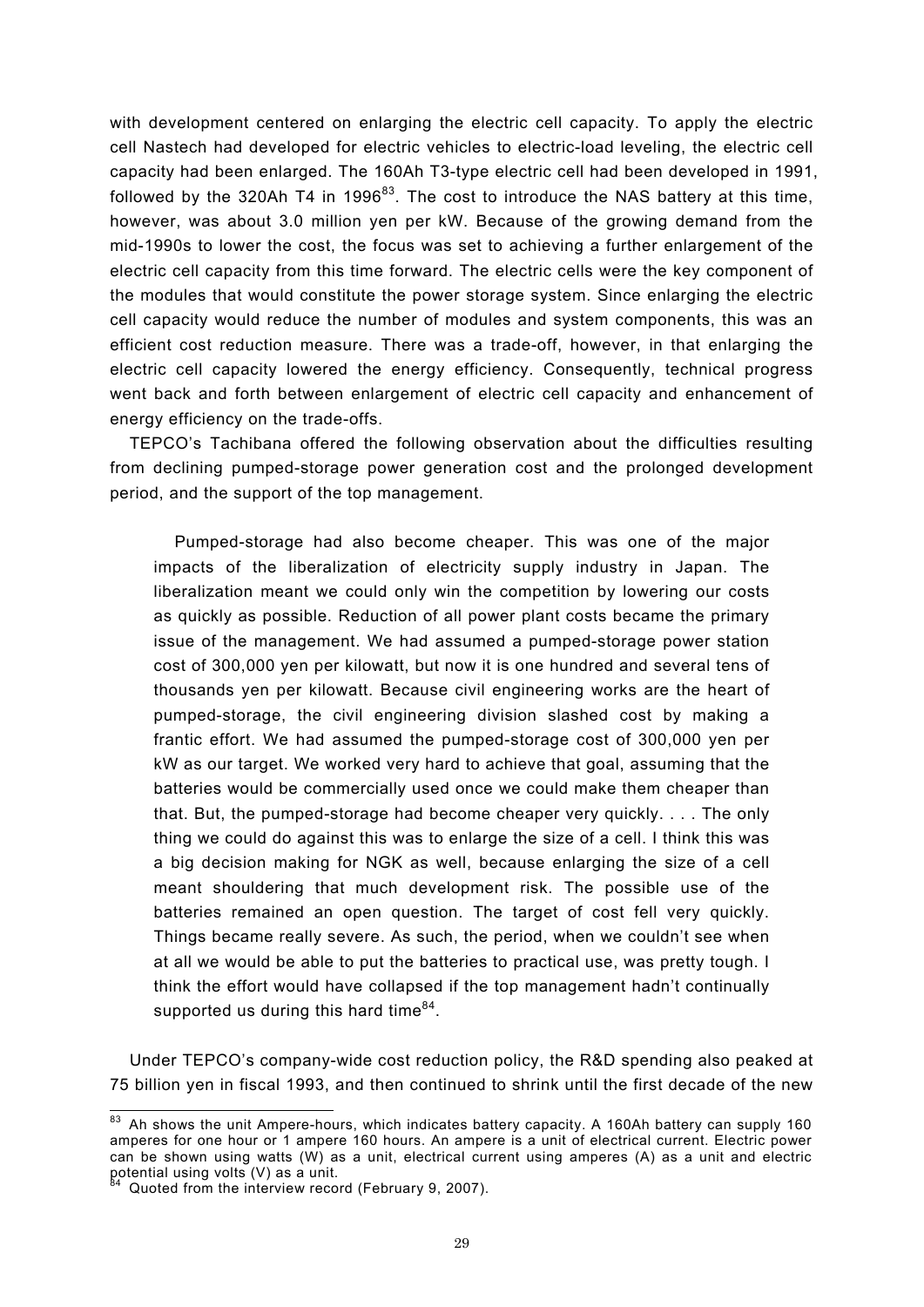century85. The reason R&D investment in the NAS battery was continued amidst the declining budget was that the battery was positioned as "one of the main themes for restraining investment in plant and equipment" at TEPCO. <sup>86</sup> It had been decided that restraint of R&D spending would take the form of focused investment in "technologies that would be effective in curbing plant and equipment investment."<sup>87</sup>

The second issue at this time was deregulation that would enable installation of the NAS battery. Since the sulfur and sodium used as raw materials in the NAS battery were treated as hazardous goods in the Fire Service Act, permits based on the Fire Service Act and the Building Standard Law would have to be obtained when installing the NAS batteries. It was believed the procedures based on laws and regulations that were expected to be necessary for installation might become a factor restricting NAS battery demand. Therefore, the central government was asked to ease its laws and regulations from 1993.

Invigorating the activity to deregulate installation were the collaborative research by the electric power industry, which continued until 1995 as the follow-up to NAS battery development under the Moon Light Project, and the existence of rival manufacturers such as Yuasa Battery and Hitachi. Deregulation based on a request submitted independently by a specific development entity contradicted government principles, and was expected to be difficult. Therefore, an "LL Procedure Response Study Committee" comprising nine Japanese power utilities led by TEPCO, NGK, Yuasa Battery and Hitachi as manufacturers and NTT as a customer was established in January 1994 $^{88}$ . Highlighting the NAS battery's safety, the LL Procedure Response Study Committee sought deregulation at the Fire and Disaster Management Agency and Ministry of Land, Infrastructure, Transport and Tourism. As a result, a deregulation notification based on amendment of the Fire Service Act was issued in June 1999. Although the Fire Service Act set products' safety as the condition for deregulation, the NAS battery produced by NGK was certified as safe by the Hazardous Materials Safety Techniques Association in 2000. Furthermore, amendment of the Building Standard Law was approved in December 2003, greatly easing restrictions concerning implementation of open hearings, which had been obligatory for any installation of NAS batteries. Cooperation by not only TEPCO and NGK but by other power companies and battery manufacturers as well was vital for the realization of such deregulation.

To address the third issue of NAS battery uses, in 1994 the companies decided to develop and test units for customer installation in addition to the units for installation at substations, which had been the focus so far. Up to this point, NAS batteries had been assumed to be installed at electric power suppliers' substations. Now, in addition to this, the possibility that electricity customers have the means for electric power load leveling was examined and became a target of development. The individual who gave instructions to consider a system for installation at customers was Gaishi Hiraiwa, the president who had decided to begin the project and was chairman at that time. After completing the

<sup>85</sup> Nihon Keizai Shimbun (May 31, 2000).

<sup>&</sup>lt;sup>86</sup> Nikkei Sangyo Shimbun (April 24, 1996).<br><sup>87</sup> Nikkei Sangyo Shimbun (April 19, 1995).<br><sup>88</sup> "LL" is an abbreviation for Load Leveling.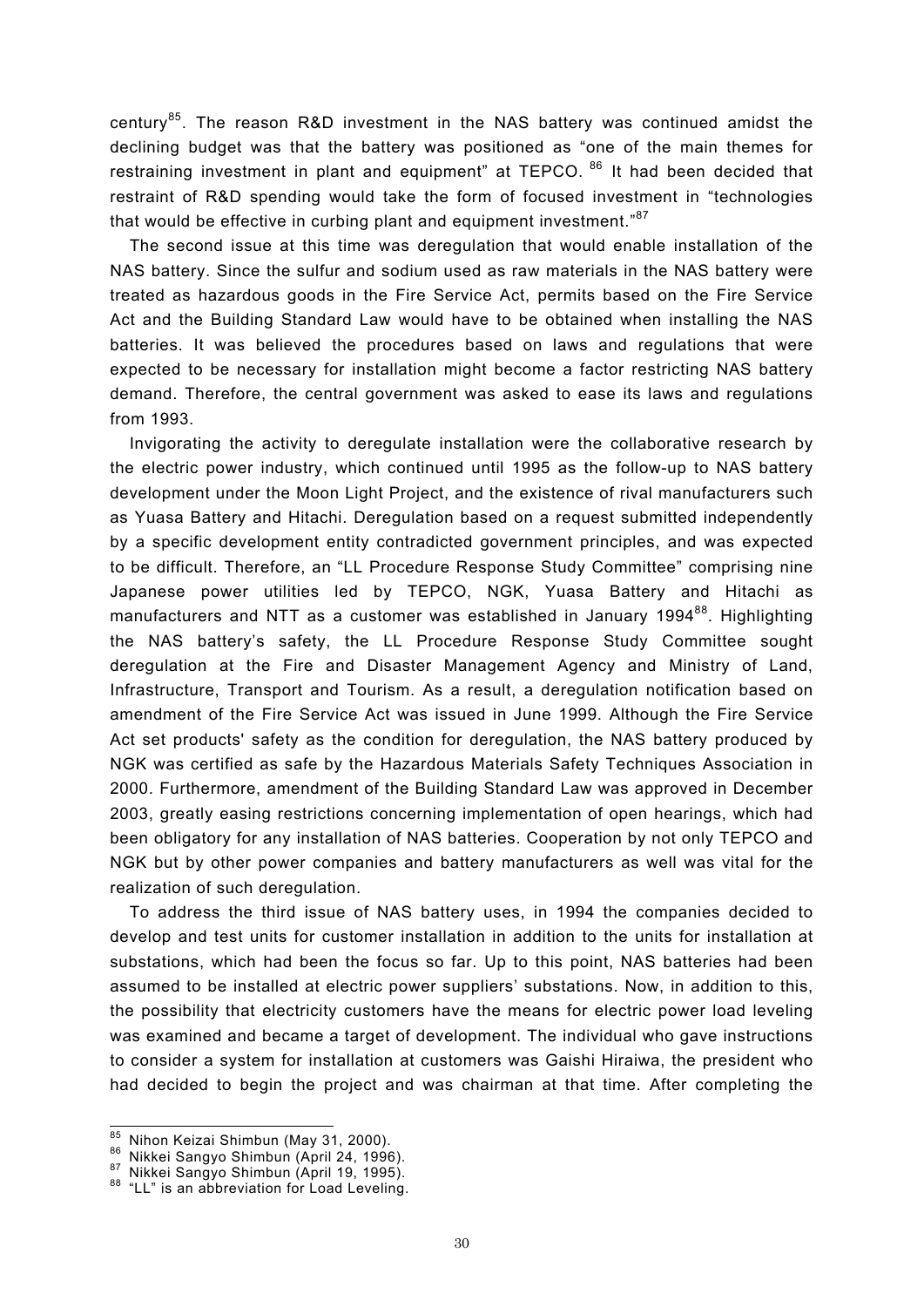50kW prototype, the NAS battery development team wanted to start verification testing of an even larger substation installation system. Nevertheless, when the development team proposed a 1,000kW substation installation to TEPCO's management, Hiraiwa instructed the team to devote half of their effort to systems for installation at customers, noting that "the future of the business resides in distributed power system." In fact, development of distributed battery energy storage technology was underway in the government's New Sunshine Program and cogeneration equipment using city gas and oil as fuels was also expected to come into widespread use as a distributed power system with the push for electricity deregulation at that time<sup>89</sup>.

The project received Hiraiwa's proposal and in 1995 began verification testing of a 500kW class substation system, a 250kW class system for customers that could serve as an emergency power supply, and a 50kW class system for office buildings, all using a 12.5kW module comprised of T3 electric cells $90$ . The cost of these verification tests including the battery construction cost was about three billion yen<sup>91</sup>. In 1996, the following year, together with the completion of a 25kW module based on T4 electric cells, the project installed a 200kW class system for customers that could serve as an uninterruptible power supply, and began verification tests of a 50kW system delivered to NTT, the first customer that was not an electric power utility<sup>92</sup>. In 1998, verification testing of a 200kW class system for customer installation using the same 25kW modules was begun, and the actual load leveling effect and operating and maintenance performance were verified by modeling operating patterns of customers<sup>93</sup>. At this time, however, systems for substations were still regarded as the main application. Tests on the long-term reliability, construction methods, operation and maintenance of a 6,000kW class system, the practical size for substation installations, were performed in 1997.

As a result of having added systems for customer installation to systems for substation installation as a subject of the verification tests, the TEPCO development team, which was moved to the R&D Center in October 1994, increased its staff significantly. From a seven-member team when the 50kW power supply model was developed, staffing was boosted up to over 20 individuals as verification test locations multiplied and the team found itself short-handed. The organizational position of NGK's development team was also changed. The NAS Development Department to which the development team was assigned was renamed the NAS Development Division, and it became the NAS Business Promotion Division in 1995. In conjunction with the withdrawal of ABB (the successor to BBC) from NAS battery development in 1996, the NAS Business Promotion Division was elevated to the NAS Battery Division. The development team, which had grown to roughly 100 people, was reassigned to this division. Takashi Isozaki, who had led the development team since the start of the project, became the first NAS Battery Division general manager, and was succeeded in 1997 by Yoshihiko Kurashima. Kurashima, the

 $\overline{a}$ 

 $89$  In addition to the expected diffusion of cogeneration equipment, the Nikkei Sangyo Shimbun (May 5, 1994) cited another reason for this kind of examination. That is, systems for customers could be made ready even with the technology level at that time because they would need less than 10% of the electric power capacity of a system for substation installation.

<sup>&</sup>lt;sup>90</sup> Nishimoto and Terasawa (1996).<br><sup>91</sup> Nihon Keizai Shimbun (March 8, 1995).<br><sup>92</sup> Nihon Keizai Shimbun (August 17, 1996) and Nikkei Sangyo Shimbun (November 18, 1996).<br><sup>93</sup> Sato (1998).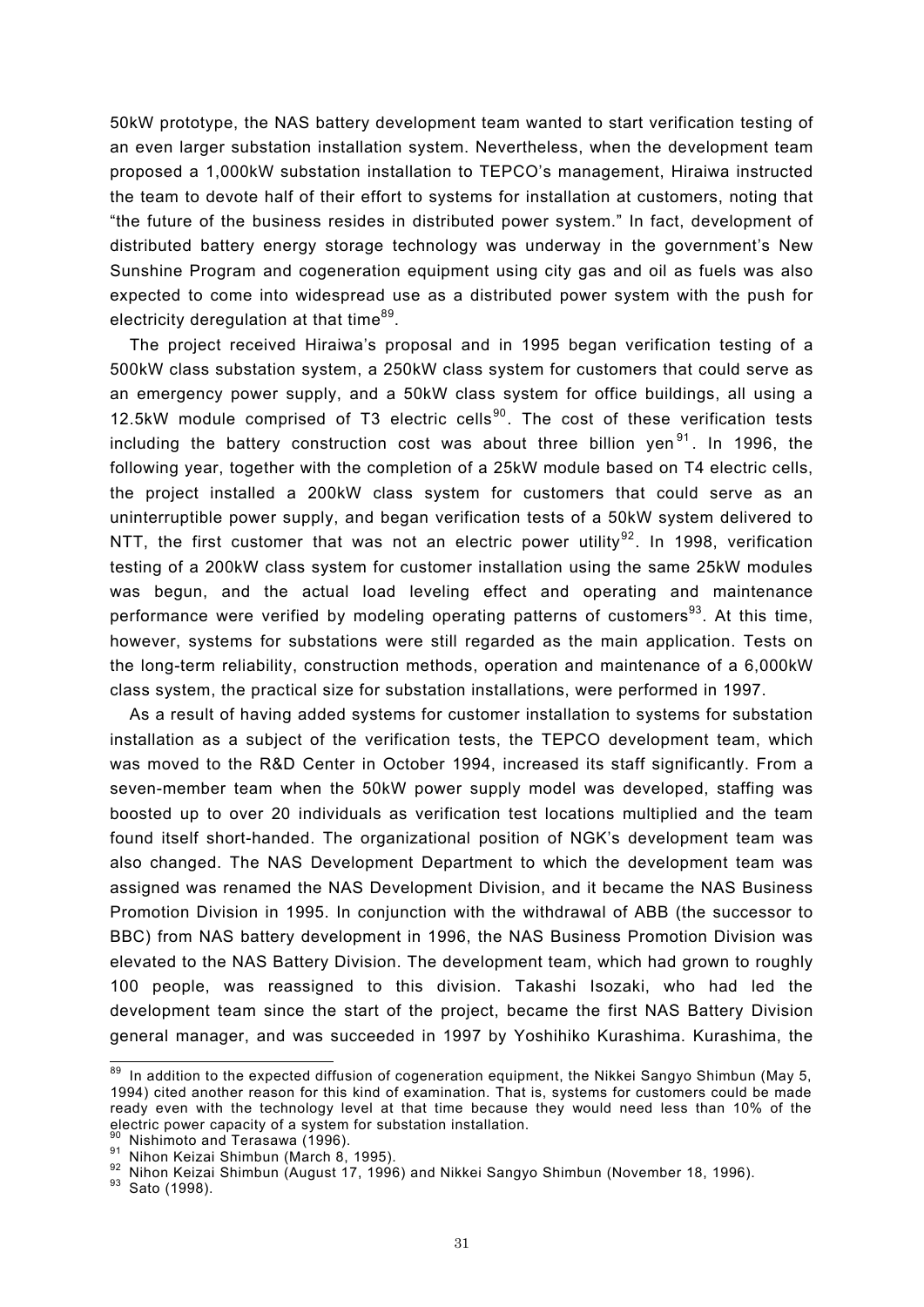former NAS Business Promotion Division general manager, led the team until 2001<sup>94</sup>. ABB's withdrawal from NAS batteries also eliminated the restriction preventing NGK from selling NAS batteries overseas beyond the Far East.

When NGK later turned to NAS battery commercialization phase, the 1994 decision and subsequent verification tests concerning the system for customer installation proved to be critical foundations.

### 3-5. A second round of difficulties and redefinition of uses

With the completion of the T5-type electric cell and 50kW module, the NAS battery reached its technical practical performance and the introduction cost was greatly reduced. Because pumped-storage power stations had excess capacity by the end of the 1990s, however, two new positions for NAS batteries were contemplated as alternatives to pumped-storage. One was a distributed power source for installation at customers that would bind customers to power utilities after deregulation, based on cheap electricity rates and stable electricity quality. NAS batteries were expected to supplement and protect the consistent electric power supply operations power utilities had traditionally managed. The second was a device to stabilize the intermittent output from clean energy power generation, which was increasingly demanding in this world. NGK decided to announce its NAS battery business plans, and promote these additional battery functions to its customers while putting more focus on the development of overseas markets.

The completion of the "T5" electric cell in 1998 provided an opening to solve the problem the project encountered in the mid-1990s, that is, the decline in the target introduction cost accompanied by a decrease in construction and operating cost of pumped-storage power generation. The T5 successfully boosted battery capacity to 632Ah, 2.5 times greater than earlier batteries, and the 50kW modules and systems produced by clustering these achieved a significant cost reduction. The cost to introduce the NAS battery system was lowered from three million yen per kW to 1.2 million yen<sup>95</sup>. Compared with the older T4, the T5 not only enlarged capacity but also improved energy density by 20% and reduced the space required for installation to three-quarters the space previously needed. Reduction of electric cells necessary for the system was made possible because repeated development efforts solved the problem of trade off between capacity enlargement of cells and energy efficiency up to certain level.

In 1999, a 6,000kW system for substation installation and a 200kW system for installation at customers were fabricated using 50kW modules consisting of T5 cells and supplied for verification testing. These were verification tests for the "practical application phase" of systems for installation at substations and customer locations. The project continued efforts to cut the cost by establishing the mass production technology, rationalizing the design and finding alternative, inexpensive raw materials. At this point, however, the project was thought to have reached the "region of technically practical

 $\overline{a}$ 

<sup>&</sup>lt;sup>94</sup> Nikkei Sangyo Shimbun (July 2, 1996; June 30, 1997; March 26, 2001). Takao Totoki, who was general manager of the NAS Battery Division Manufacturing Department, served as the division manager from 2001, and was followed by Taku Oshima, who was the division's technology general manager, from 2004 (Nikkei Sangyo Shimbun, March 26, 2001, March 24, 2004).

manager, from 200<sub>4</sub> (Nikkel Sange-scale Practical NAS Battery Application", *Koken*, Vol. 36 No. 6, June 1998.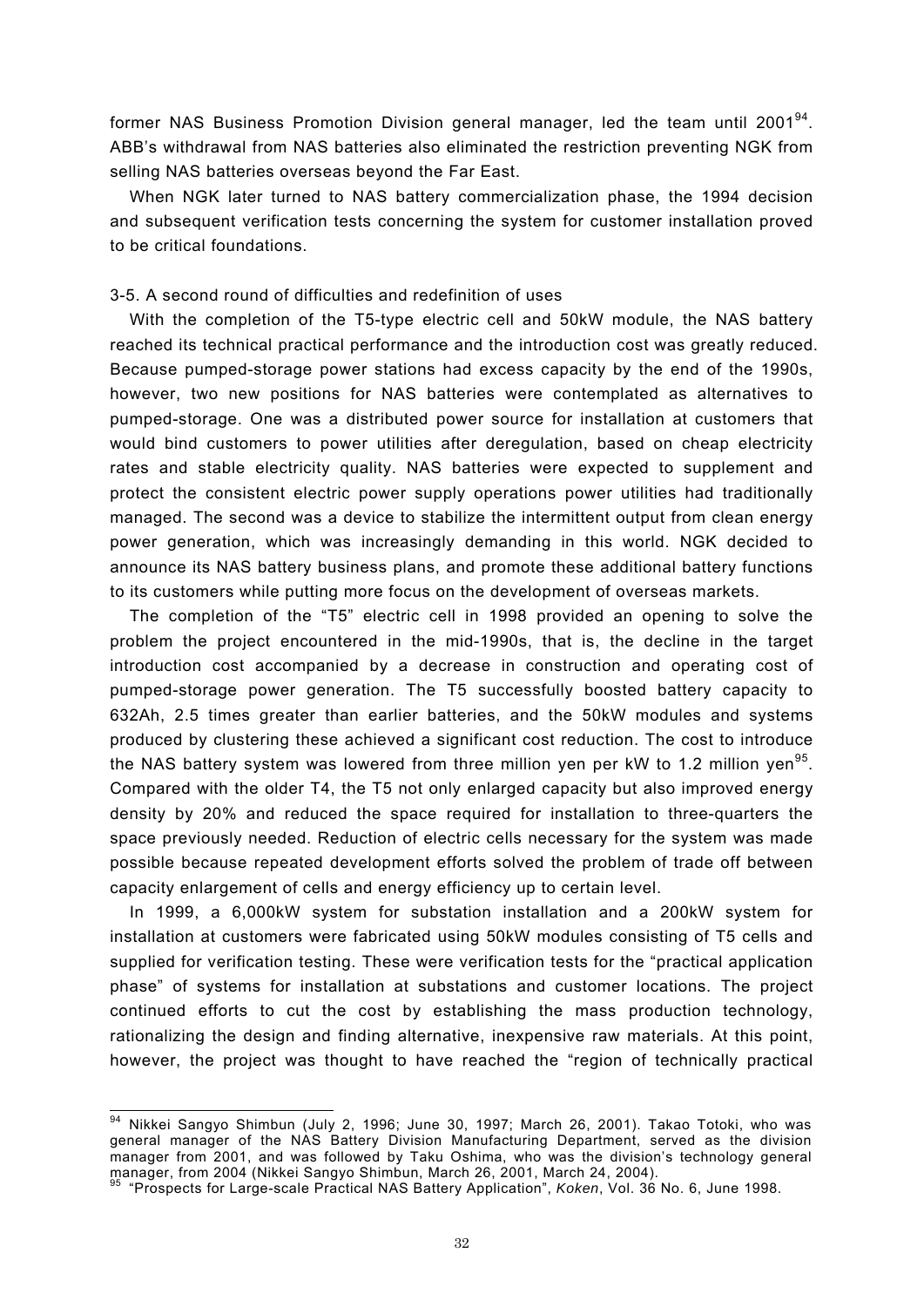application" and the basic technology completed $96$ .

However, as the 1990s drew to a close, the project faced with the second major difficulty. Because pumped-storage power stations were holding excess capacity at this time, doubts about the need for alternative devices began to be expressed. The possibility that strong demand could no longer be anticipated for an alternative to pumped-storage power generation, the main application considered at the start of the project, had to be contemplated. From the 1970s through the 1990s, power utilities had proceeded with pumped-storage power station construction owing to the growth in power demand. Because pumped-storage power station construction and survey techniques had progressed during these 20 years, site restrictions had been eased, and construction costs had declined as well. Moreover, the rate of growth in maximum power demand has slackened. As a result, after bottoming out in 1994, the electric power annual load factor had followed a rising trend, as shown in Figure  $2^{97}$ . Consequently, with regard to the maximum demand for electric power, people began wondering, "Won't we be unable to respond sufficiently by the current pumped-storage facilities?"

Overcoming this crisis and commercializing the NAS battery therefore required the development of new uses to take the place of pumped-storage. At the instruction of senior management, TEPCO created an "Advisory Committee on Measures for Practical Application of NAS Batteries" and encouraged a company-wide push to develop uses. Eventually, the distributed power source installed at customers was set to one of main applications of the NAS battery.

As deregulation of electric power moved forward, amendment of the Electricity Business Act authorized new entrants into power generation business in 1995, and electricity retailing in 1999 subsequently, selling to large-scale electric power customers such as large-scale plants and supermarkets. It became possible for customers who had been buying electricity from power utilities before this time to purchase electric power from other sources, and to cover demand using private power generation. Customers wanted less expensive electricity rates, and were expected to halt purchases from power utilities. At TEPCO, this deregulation created a serious need to establish a plan to counter the supply of electric power by other companies or by customers themselves.

By installing NAS batteries, customers themselves could perform electric power load leveling and use inexpensive night-time power effectively. Moreover, since NAS batteries can serve as an electric power backup system which has multiple functions of an emergency power supply, uninterruptible power supply or power supply in the event of a momentary voltage drop, users can obtain stable electricity quality. The NAS battery was positioned as a "device to provide customers with lower electricity rates and stable electricity quality, while maintaining the unified supply business encompassing power generation, power transmission and electric power supply managed until now by power utilities."

This pivot, from pumped-storage replacement based on installation at power utility substations to maintaining customers under electricity deregulation, was made possible

<sup>96</sup> Nikkei Sangyo Shimbun (May 27, 1998).

<sup>97</sup> The annual load factor has been declining again since 2001. When the annual load factor until 2005 is examined, however, it appears to be on a long-term improvement trend.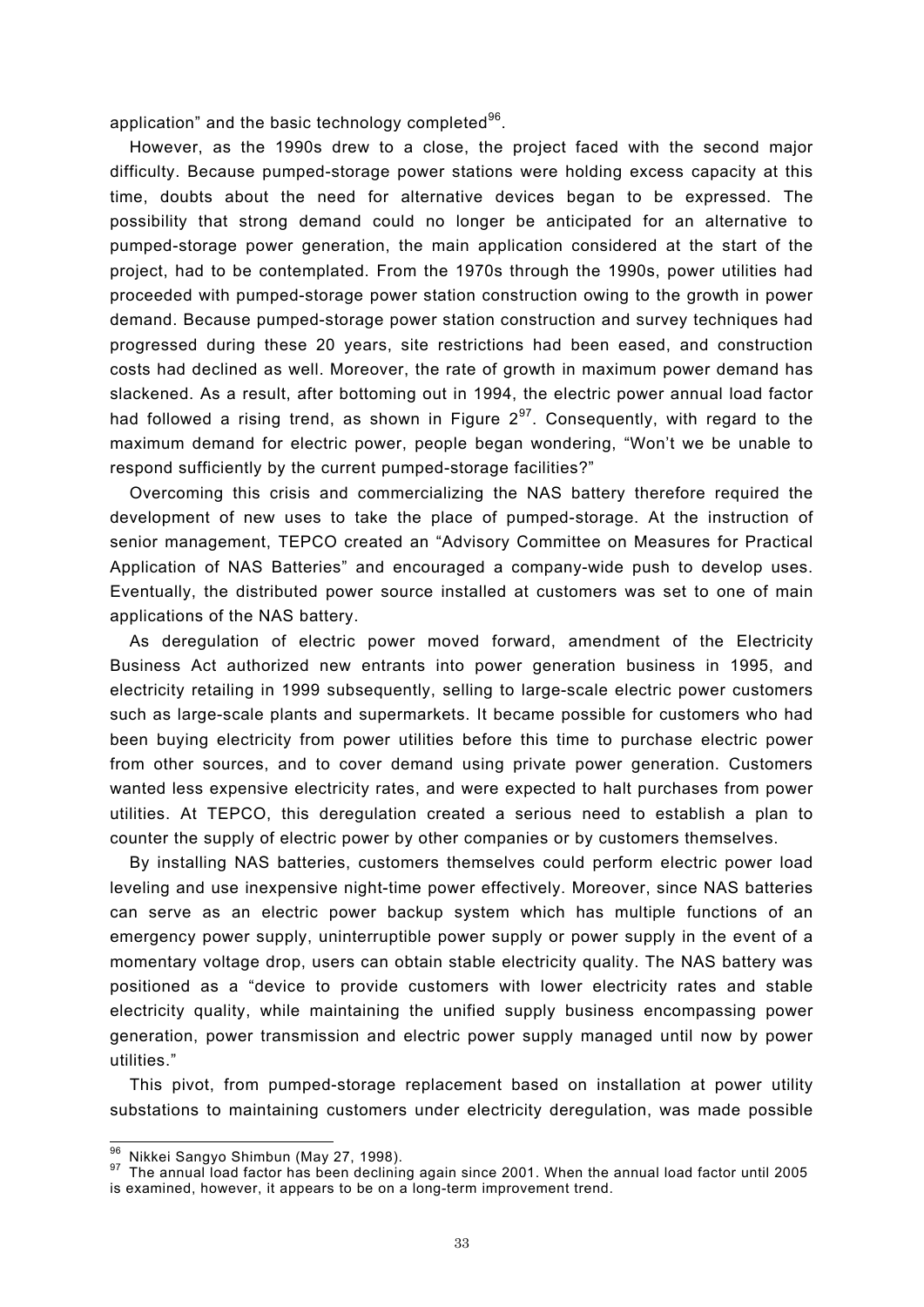by the verification testing decision taken in the mid-1990s. Because verification testing of systems installed at customers had been undertaken since five years earlier, the project was able to proceed smoothly to shift the market target when it became necessary.

Besides, growing demand from the 1990s for reducing carbon dioxide  $(CO<sub>2</sub>)$  gas through clean energy use thought to have spurred the spread of NAS batteries. Since the output from clean energy sources such as solar and wind power generation varies greatly depending upon the weather, their instability as a power supply was regarded as a serious problem. If these sources could be coupled with NAS batteries, it would be possible to stabilize power supply through electricity storage at low loads. Hence, NAS batteries were also positioned as a "supplementation device to stabilize clean energy power generation output" for which demand would increase.

At NGK as well, which had established the NAS Battery Division in 1996, continuing the project by focusing mainly on installation at customer sites such as factories was affirmed from the standpoint of keeping the battery technology in-house, and by TEPCO's indication of its intention to carry on. Although the need to install NAS batteries at power utility substations had been lessened by the construction of pumped-storage power stations, demand for inexpensive, stable electric power at electricity customers was expected to grow $98$ .

In its "EXCEL-01" Five-Year Medium-Term Management Plan in 1997, NGK announced it would begin operations at its NAS battery mass production plant in fiscal 1999 and seek to expand the business to 30 billion yen in five years<sup>99</sup>. The plan was revised in subsequent years, and NGK announced it would begin mass production of NAS batteries in 2002 as a "key next-generation product in the electric power sector" and seek to achieve annual net sales "to regular companies," i.e. customer firms other than electric utility, of 30 billion yen<sup>100</sup>. One factor behind the accelerated commercialization of NAS batteries might have been the drop in domestic sales of insulators, NGK's core product, as power utilities restrained capital investment because of electricity deregulation<sup>101</sup>. NGK's sales in its power-related business centered on insulators peaked at 99.5 billion yen in the fiscal year ended March 1993, then traced a downward trend, reaching 67.6 billion yen in the fiscal year ended March  $2000^{102}$ .

As shown in Table 3, starting with Chubu Electric in October 1995, NGK delivered NAS batteries to power utilities other than TEPCO, including Tohoku Electric, Hokuriku Electric and Chugoku Electric, for the purpose of verification testing. Until about 1998, the main customers were power utilities in Japan<sup>103</sup>. However, once the basic technology for practical application was considered to have been achieved with completion of the T5 electric cell, NGK announced plans to sell to large-scale customers through the introduction and verification testing of a 500kW system, using itself as a customer $104$ .

<sup>98</sup> Nakabayashi (2004a).

<sup>&</sup>lt;sup>99</sup> Nikkei Sangyo Shimbun (April 11, 1997).<br><sup>100</sup> Nikkei Sangyo Shimbun (July 15, 1998).<br><sup>101</sup> Nikkei Sangyo Shimbun (December 8, 2000).<br><sup>102</sup> Based on NGK's Annual Securities Report.<br><sup>103</sup> Nakabayashi (2001) and Nihon K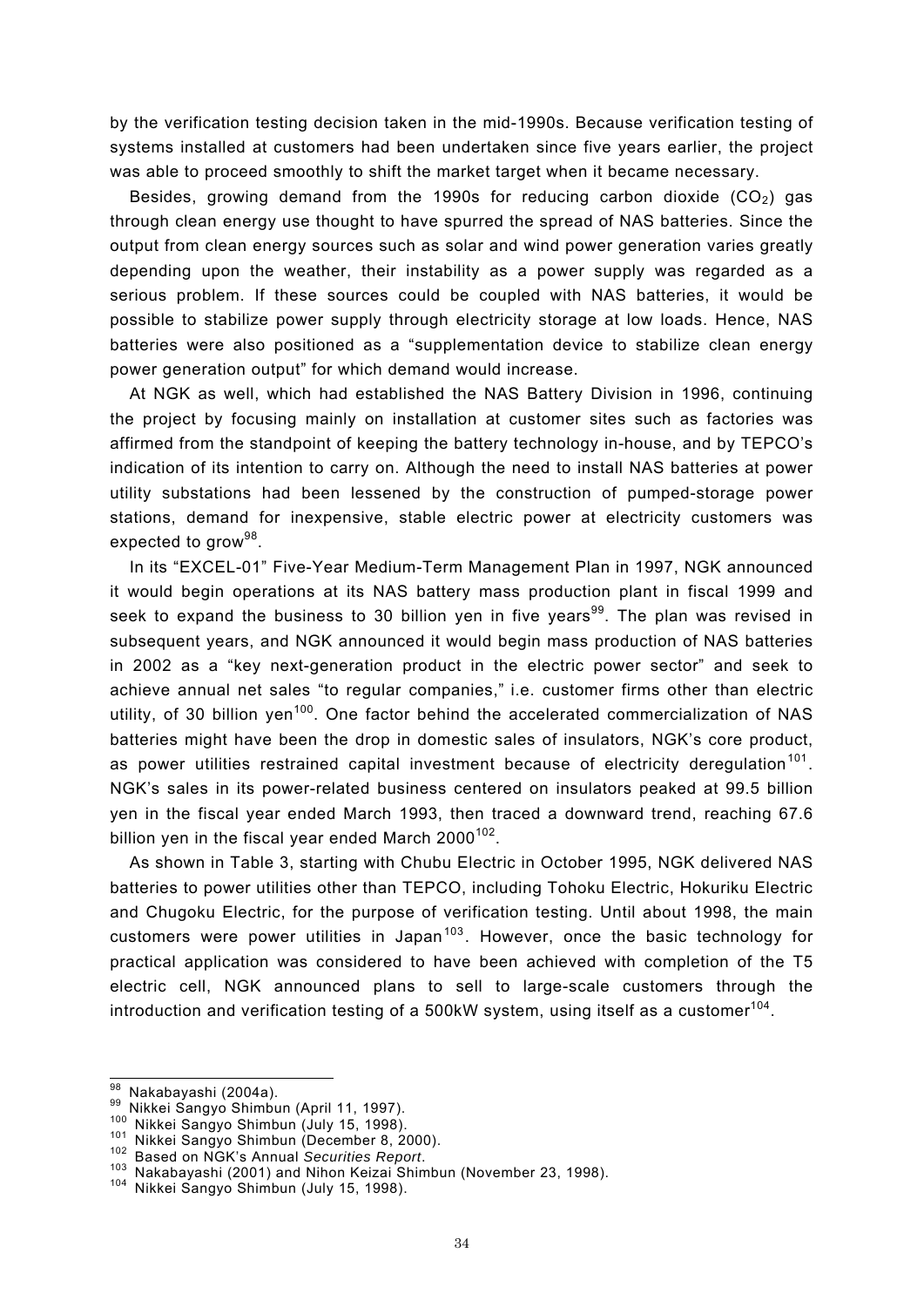|      | Installed               |                                            |                                                                           |                                                         |                                                                       |
|------|-------------------------|--------------------------------------------|---------------------------------------------------------------------------|---------------------------------------------------------|-----------------------------------------------------------------------|
| Year |                         |                                            | Installed location                                                        | Main use                                                | Remarks                                                               |
|      | capacity Entity<br>(kW) |                                            |                                                                           |                                                         |                                                                       |
|      |                         |                                            |                                                                           |                                                         | $A-04$                                                                |
| 1990 | 10                      | Tokyo Electric Power                       | Kawasaki Power Storage Systems Test Site                                  | Substation                                              |                                                                       |
| 1991 | 100                     | <b>Tokyo Electric Power</b>                | Kawasaki Power Storage Systems Test Site                                  | Substation                                              |                                                                       |
| 1992 | 50                      | <b>Tokyo Electric Power</b>                | Kawasaki Power Storage Systems Test Site                                  | Substation                                              | T3/12.5kW                                                             |
| 1995 | 500                     | <b>Tokyo Electric Power</b>                | Kawasaki Power Storage Systems Test Site                                  | Substation                                              |                                                                       |
|      | 100                     | Chubu Electric Power                       | <b>Technical Development Center</b>                                       | Substation                                              |                                                                       |
|      | 50                      | <b>Tokyo Electric Power</b>                | <b>TEPCO New Energy Park</b>                                              | Customer (office<br>building)                           |                                                                       |
|      | 250                     | <b>Tokyo Electric Power</b>                | Kawasaki Power Storage Systems Test Site                                  | Customer<br>(emergency power<br>supply)                 |                                                                       |
| 1996 | 200                     | <b>Tokyo Electric Power</b>                | Kawasaki Power Storage Systems Test Site                                  | Customer<br>(uninterruptible<br>power supply)           | T4/25kW                                                               |
|      | 100                     | Tohoku Electric Power                      | <b>Research and Development Center</b>                                    | Outdoor installation<br>and cold region<br>installation |                                                                       |
|      | 50                      | <b>NTT</b>                                 | Suzuka Training Center                                                    | Customer                                                | <b>First customer installation</b>                                    |
| 1997 | 6,000                   | <b>Tokyo Electric Power</b>                | Tsunashima substation                                                     | Substation                                              | Establishment of standards<br>and technology for<br>substations       |
| 1998 | 200                     | <b>Tokyo Electric Power</b>                | Kinugawa substation                                                       | Customer                                                | Evaluation of high output<br>operation for customers                  |
|      | 100                     | Hokuriku Electric Power                    | Local research laboratory                                                 | Substation/customer                                     |                                                                       |
|      | 25                      | Kandenko                                   | <b>Technical Research Institute</b>                                       | Customer                                                |                                                                       |
|      | 50                      | Chugoku Electric Power                     | <b>Technical Research Center</b>                                          | Substation/customer                                     |                                                                       |
|      | 500                     | <b>NGK</b>                                 | <b>Head Office</b>                                                        | Customer                                                | T5/50kW                                                               |
|      | 210                     | Okinawa Electric Power                     | Miyakojima Solar Power Research Facility                                  | Solar power<br>supplementation                          |                                                                       |
| 1999 | 6,000                   | <b>Tokyo Electric Power</b>                | Ohito substation                                                          | Customer                                                |                                                                       |
|      | 200                     | <b>Tokyo Electric Power</b>                | <b>Technology Development Center</b>                                      | Customer                                                |                                                                       |
| 2000 | 1.000                   | Chubu Electric Power                       | Otaka substation                                                          | Substation                                              |                                                                       |
|      | 100                     | Hokuriku Electric Power                    | Yamada Village Ushidake Hot Springs Health<br>Center                      | Customer                                                |                                                                       |
| 2001 | 13                      | <b>AEP(United States)</b>                  | Dolan Technology Center                                                   | Substation                                              | First overseas installation                                           |
|      |                         |                                            |                                                                           | Wind power                                              | FY2002 commercialization                                              |
|      | 400                     | <b>Tokyo Electric Power</b>                | Hachijo Shima Wind Power Station                                          | supplementation                                         | target                                                                |
|      | 1,000                   | <b>Asahi Breweries</b>                     | Kanagawa plant                                                            | Customer                                                |                                                                       |
|      | 200                     | Tohoku Electric Power                      | <b>Tsuden Electric Industries head office</b>                             | Customer                                                | Assumed commercialization<br>at Tohoku Electric                       |
| 2002 | 150                     | <b>Fukuoka Prefecture</b>                  | Fukuoka City Waterworks Bureau Otogana<br><b>Water Purification Plant</b> | Customer                                                | Assumed commercialization<br>at Kyushu Electric                       |
|      | 200                     | Tokyo Metro Government                     | Tokyo Metropolitan Tsubasa Sogo Senior High<br>School                     | Customer                                                | First residential area test                                           |
|      | 100                     | <b>AEP(United States)</b>                  | Dolan Technology Center                                                   | Substation                                              | Monitoring agreements with<br>DOE, EPRI                               |
| 2003 | 13                      | <b>Tenaga Nasional</b><br>Berhad(Malaysia) | <b>TNB Research Sdn</b>                                                   | Substation                                              | Development in Asian<br>countries                                     |
| 2007 | 500                     | Japan Wind Development                     | Wind power<br>Miura Wind Park<br>supplementation                          |                                                         | Preparation for Futamata<br><b>Wind Power Station</b><br>construction |

# Table 3. Main verification tests of NAS batteries made by NGK

Source) Prepared from secondary reference materials.

As NAS battery sales in 1999 were weak  $105$ , domestic and overseas market development activities began earnestly in  $2000^{106}$ . First, although up until then customers had been solicited by NAS batteries' peak power control function, it was decided to highlight their additional functions, namely, emergency power supply and uninterruptible power supply functions. Second, NGK came to emphasize overseas market development. Due to ABB's withdrawal from NAS batteries, more aggressive overseas deployment was now possible because restrictions on sales were removed. Business development in the U.S. market began to be considered, following receipt in 2000 of an order for NAS

<sup>&</sup>lt;sup>105</sup> Nihon Keizai Shimbun (October 27, 1999).

<sup>&</sup>lt;sup>106</sup> Nihon Keizai Shimbun (December 7, 2000).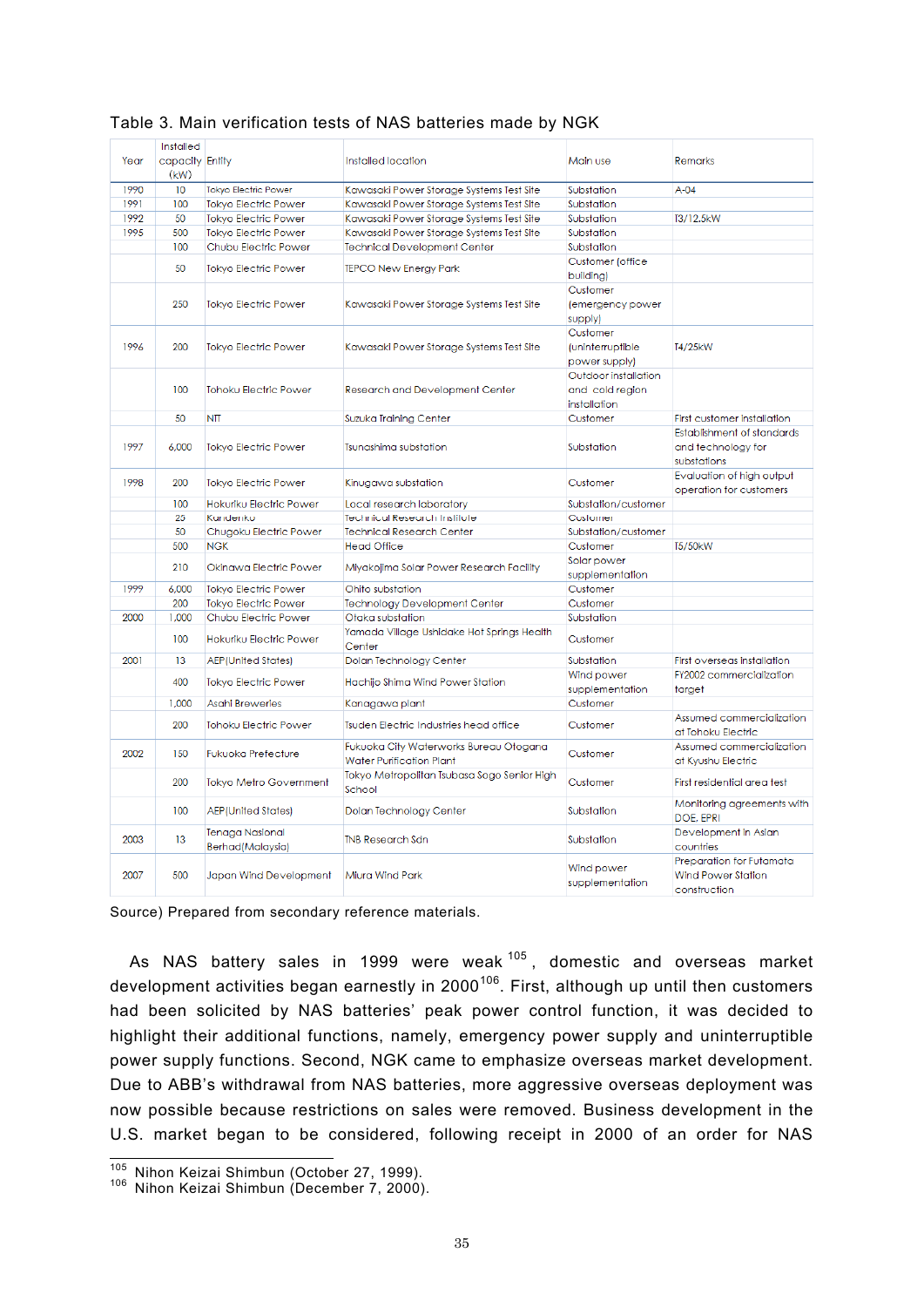batteries for verification testing from American Electric Power (AEP), a large power company in the United States<sup>107</sup>. In the United States, unstable electricity quality due to excess rationalization following electricity liberalization was seen as a serious problem, as symbolized by the California electric power crisis, and demand for uninterruptible power source equipment had increased owing to the expanding use of computers. Moreover, the use of renewable energy had grown along with heightened environmental awareness in Europe and America. All of these circumstances were seen as creating business opportunities for NAS batteries.

With this redefinition of applications, final verification testing for customer installation and installation with wind power generators was begun around 2000, moving the project closer to commercialization. At TEPCO, internal R&D spending excluding personnel expenses was reduced by six billion yen down to 36 billion yen in fiscal 2001 because of a cutback in NAS battery verification test investment<sup>108</sup>. On the other hand, 5.2 billion yen was allocated for purposes such as "research to enhance NAS battery convenience as a service for customers."

3-6. Technology development activities for reducing introduction cost

Following completion of the 50kW prototype in 1992, lowering the cost incurred to customers at introduction of the NAS battery continued to be a major issue for the project, along with ensuring durability and safety<sup>109</sup>. During NAS battery commercialization, the introduction cost was consistently a thorny problem for the project. While the spread of electricity liberalization provided the opportunity for NAS battery commercialization, it made the unit price level demanded by customers even more severe<sup>110</sup>. Just as a large reduction in the introduction cost was needed as an alternative to replace pumped-storage, a large reduction in the introduction cost was also necessary as a distributed power source installed at the customer. Although the initial cost was expected to fall as a result of mass production, various technical developments were carried out for commercialization additionally. Because enlargement of the electric cells for lowering the cost reduced energy efficiency, many efforts were put into increasing the energy efficiency.

As for the β alumina tubes, energy efficiency was improved by lowering the sodium ion conduction resistance. Moreover strength of the tube was also improved not to be damaged by the temperature rising and cooling process during operation of the enlarged batteries. For this purpose, technology to control the composition and crystalline structure of the raw materials, and inspection techniques to detect impurities and minute defects, were developed $111$ .

For the electric cells as well, greater energy efficiency was achieved by lowering the resistance of the cathode, which together with the β alumina tube accounts for 86% of the

 $107$  Takayama (2004).

<sup>108</sup> Nikkei Sangyo Shimbun (April 20, 2001).<br><sup>109</sup> Ohara, who succeeded Takemi as NGK president in 1986, also spoke in an article in the Nihon Keizai Shimbun (December 8, 1991) about the difficulty of cutting the cost of installing NAS batteries, noting that "even if the cost drops in theory, cost reductions are difficult in reality."<br><sup>110</sup> Based on the words by NGK president Atsune Matsushita in the Nihon Keizai Shimbun (January 13,

<sup>2005).</sup> 

 $111$  Isomura and Kajita (2004).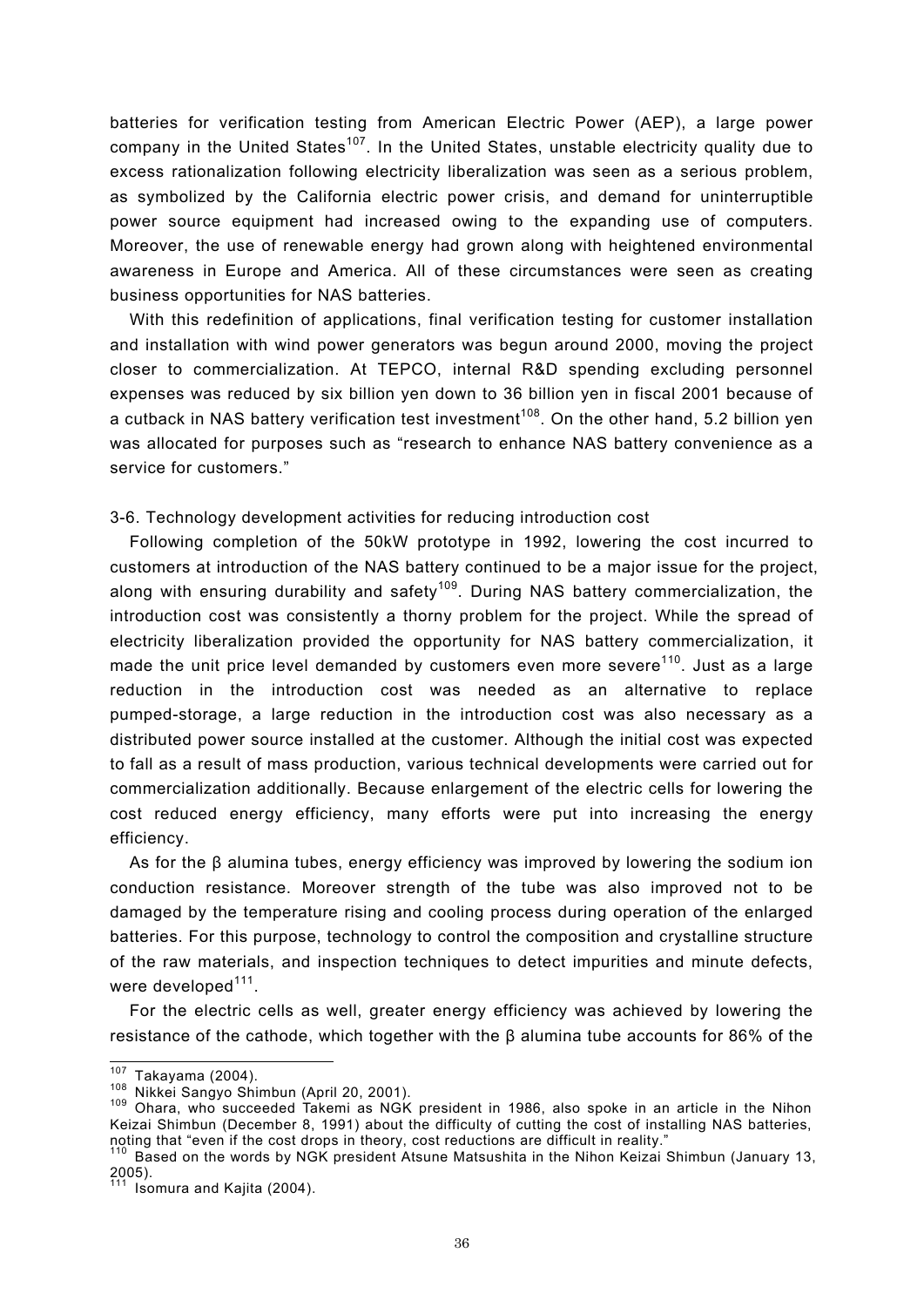battery's resistance. In addition, anti-corrosion technology was developed to reduce the decline in battery capacity. Since the batteries could be damaged by the stress stemming from components' differed rates of thermal expansion and contraction during battery operation, a design to relieve the stress was adopted, and the strength of both the β alumina tube and the glass joint region was improved<sup>112</sup>. Furthermore, because the drop in the battery temperature activate the heater to maintain the operating temperature, thus, decrease energy efficiency of the module, radiation of heat from the insulating container was reduced by adopting a vacuum insulation design and an insulation mat.

To ensure safety, a "multiple protections" approach was adopted. The approach was to protect against damage to the electric cells, prevent active material from leaking if a cell is damaged, and finally prevent a cascade of failures if there is a leak by sealing the leak within the module. A safety tube to prevent active material from leaking was placed in the electric cells and a fuse to prevent excessive current was attached. The modules were designed to ease external stress from outside, and the spaces between the electric cells were filled with dry sand to limit the amount of oxygen and heat of reaction<sup>113</sup>.

In addition to using inexpensive raw materials, and simplifying and standardizing parts, thorough efforts were made to shorten and automate mass production operations, because the batteries would be "fabricated from the most complex operations among any of the products handled by the company as a single product.<sup>114</sup>" For the  $\beta$  alumina tube manufacturing process, a direct synthesis method that greatly shortened powder processing from the 30 steps developed by Ford in 1977 to four processes, and a continuous synthesis furnace that shortened synthesis time by more than 85% were developed. For both the batteries and modules the manufacturing process was tweaked repeatedly, and an automated sodium filling machine, automated sulfur mold forming machine, and automated wire connecting machine were developed. The assembly and inspection processes were also automated by introducing robots.

For the system as a whole, development was undertaken to add an emergency power supply function, momentary voltage drop prevention function and an uninterruptible power supply function to NAS batteries. Besides, an easy-to-operate interface that would avoid most dangers for general customers was designed<sup>115</sup>. Finally, the equipment and installation construction costs were reduced by installing a battery control function to the battery packages to be delivered to general customers, and designing the packages with a prefab unit structure.

In addition to technological developments above, the ramp-up of production helped reduce the introduction cost. The opportunity to increase NAS battery production came with the start of TEPCO's activities to market the system to customers.

3-7. The final stage: start of sales activities and mass production

 $112$  Yoshida et al. (2004).

 $113$  NGK experienced a fire in a module battery during a voltage-resistance test at its NAS battery plant in Komaki City, Aichi Prefecture, on February 7, 2005 (NGK press release dated February 10, 2005). Because the safety measures based on the multiple protections concept had been adopted, however, the fire was not serious, and except for part of the inspection facility, operations were restarted in the following month (NGK press release dated March 24, 2005).<br><sup>114</sup> Yokoi et al. (2004).<br><sup>115</sup> Abe (2004).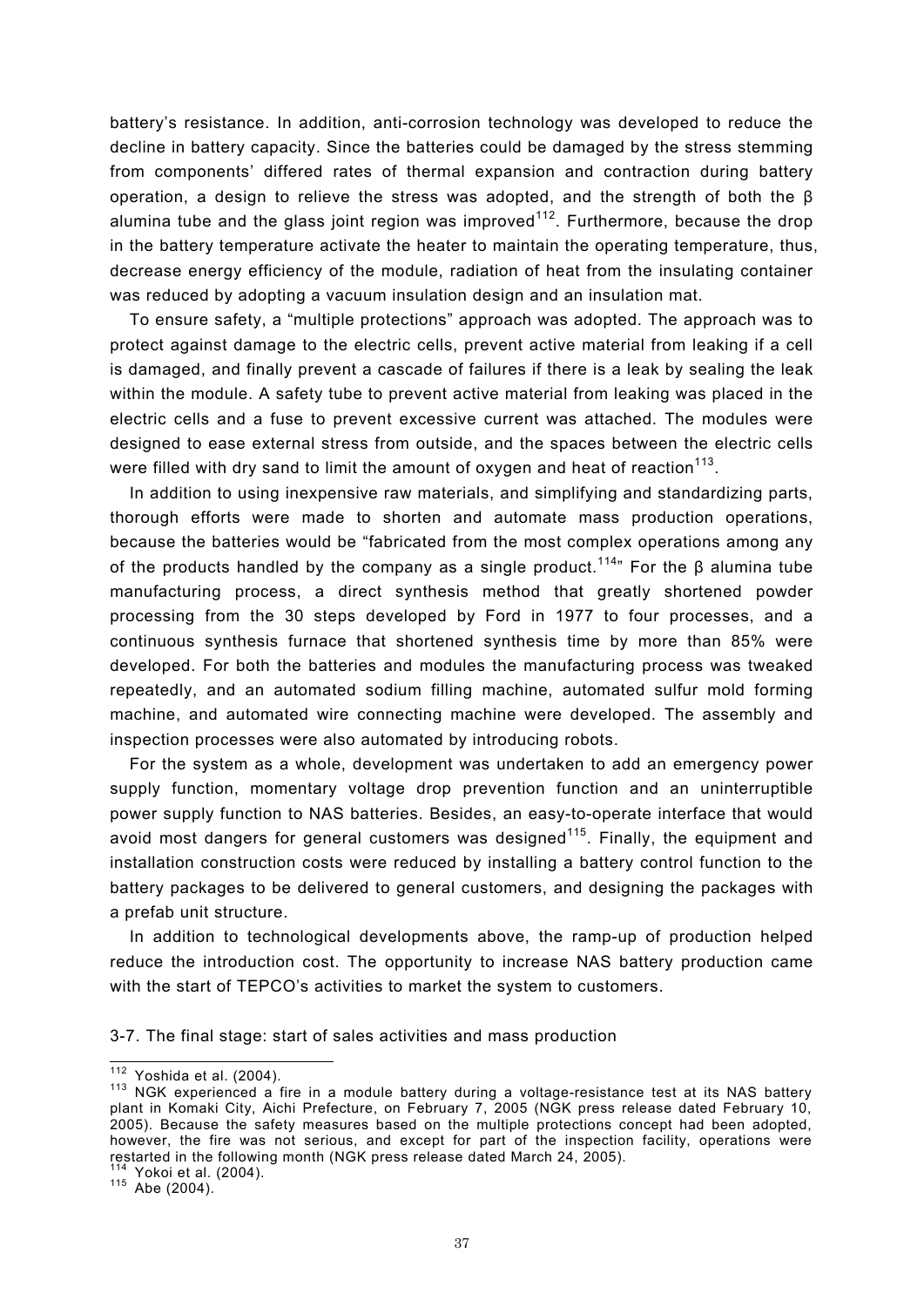NAS batteries were finally commercialized assuming two types of uses. First, customers are able to use them to lower electricity rates and stabilize electricity quality, while giving consideration to the environment. Second, customers are able to utilize the batteries to stabilize output from renewable energy power generation. Commercialization proceeded through the start of sales activities by TEPCO and the start of mass production by NGK. TEPCO strove to reduce customers' introduction cost by handling the NAS battery leasing, and contracted operation monitoring and maintenance services for the battery system. Other power utilities also began NAS battery sales activities in areas outside TEPCO's jurisdiction. As a result, NAS batteries began to be delivered to users such as sewerage treatment facilities, research institutions, factories, retail facilities and hospitals. Owing to the sales effort led by TEPCO and the start of mass production at NGK, NAS battery production rose and the introduction cost fell. Nonetheless, until 2005, as it was frequently pointed out that sizable initial cost prevented wide adoption of NAS batteries, further cost reduction efforts such as automation of manufacturing operations and standardization of parts were done. Signs of improvement in this situation were first evident in fiscal 2006.

The NAS battery project had moved to the commercialization phase through the reexamination of applications and target customers carried out around 2000. Sales of NAS batteries were encouraged by highlighting the following points. To begin, the benefits to electric power customers were divided roughly into three points. First, by installing NAS batteries, electric power customers would be able to achieve electricity cost savings without having to begin generating their own power or entering new transactions with electric power retailers other than power utilities. Second, while installation of NAS batteries required a considerable introduction cost, they eliminated the need for customers to separately prepare an emergency power supply function, momentary voltage drop prevention function and an uninterruptible power supply function, because the batteries provided these functions in addition to their basic load leveling function. Third, unlike other generating equipment, NAS batteries do not generate  $CO<sub>2</sub>$  or other gases and have a low environmental load because of their completely sealed structure. Accordingly, they can provide low electricity rates, and ensure high electricity quality, while addressing environmental problems. NAS batteries were seen as helping power utilities to maintain their unified electricity supply business using existing power lines and counter customer loss stemming from deregulation.

On the other hand, although the instability of output from renewable energy sources such as wind power had become a bottleneck hindering the diffusion of these alternative power sources, this could be overcome by installing NAS batteries in combination with such systems. Because countries were beginning to require power companies to use a certain percentage of renewable energy, it could be expected to produce a commensurate amount of demand for NAS batteries as devices to supplement these power sources.

Commercialization based on this clarification of users and selling points led to the start of development through two activities. These were the formation of sales and marketing team by TEPCO, and the construction and operation of a mass production plant by NGK. Around September 2001, TEPCO, decided to begin selling NAS batteries to its regular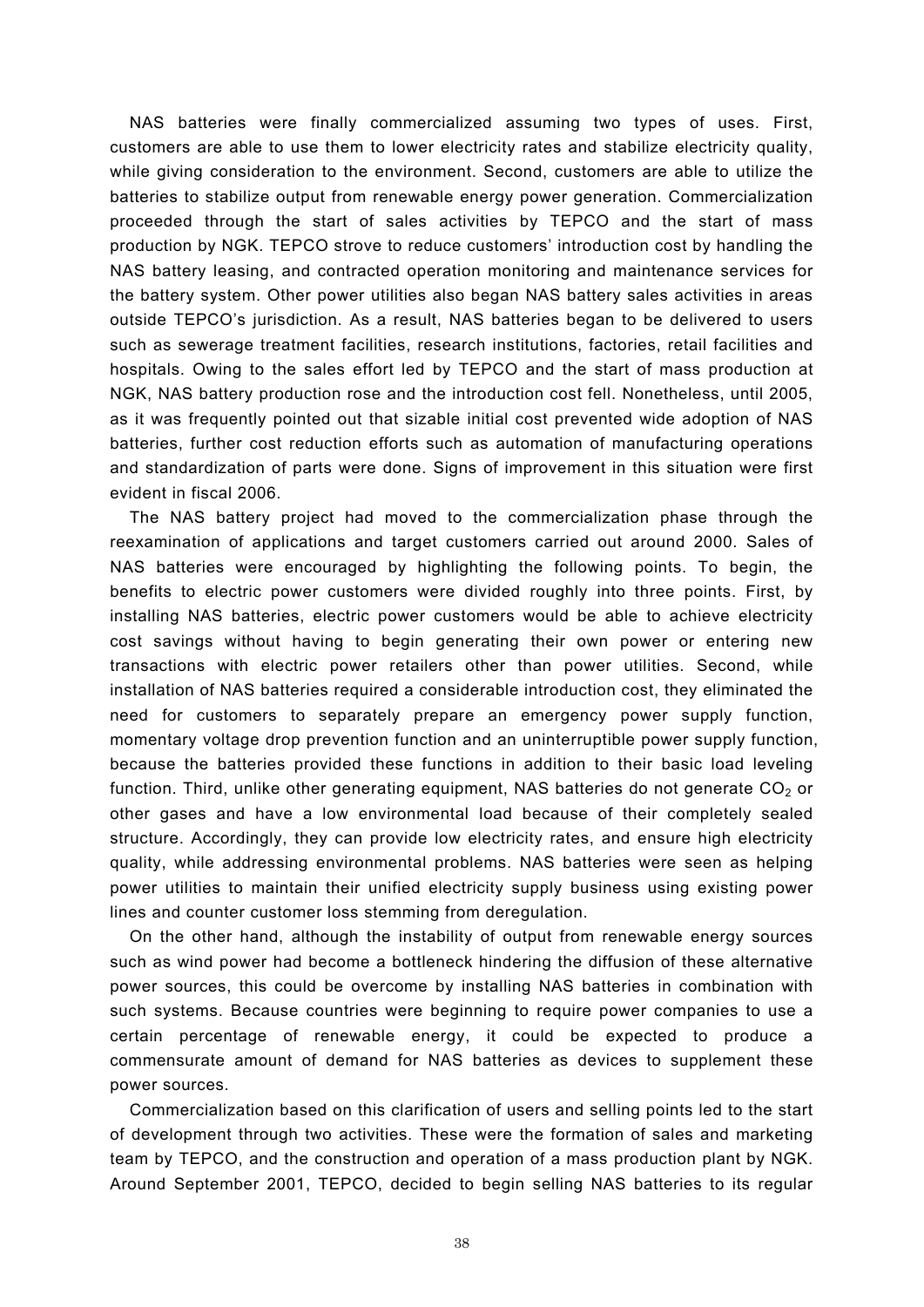customers in 2002<sup>116</sup>. Because until that point the NAS battery project did not have any point of contact with the sales division, the sales division had initially doubts about the practicality of the batteries. Nevertheless, as the sales people recognized the product's merits, they turned to aggressive sales of the NAS battery to electric power customers. Satoshi Yabe, who served as the manager of the development planning group in the Development Planning Department at TEPCO's Engineering Research & Development Division, acted as the liaison between the project and the sales division. Since making the most use of developed technology in products or processes was recognized by the development planning group as one of its missions, successive managers of the group focused considerable effort on identifying NAS battery customers.

Spurred by aggressive encouragement from the Development Planning Department, a ten-member NAS battery sales team under manager Koji Tanaka was organized in October 2001 within TEPCO's Corporate Marketing & Sales Department. Five individuals, or half of the sales team, were transferees from the development group. The sales team would grow to about 25 people by 2007. TEPCO announced that it would begin selling NAS batteries in April 2002 for about 200,000 yen per kW to large-scale customers such as semiconductor fabrication facilities that use 500kW or more of electric power<sup>117</sup>. The initial cost to a customer to introduce 1,000kW of NAS batteries was about 200 million yen. The sales target for first year of business was sales of three billion yen based on orders for 15,000kW. TEPCO planned to not only sell NAS batteries but also provide after-sale battery operation monitoring and maintenance services.

Furthermore, three months before the start of sales in January 2002, the decision to begin an NAS battery leasing business was made<sup>118</sup>. This was a measure to prevent the sizable initial cost of the batteries from becoming an obstacle to their purchase. TEPCO would purchase NAS batteries from NGK, lease them to customers and provide battery operation monitoring and maintenance services. This was a mechanism to enable customers to use NAS batteries simply by paying the leasing fee each month, provided they signed a lease agreement with TEPCO for ten years. This leasing operation evolved into a business of batch leasing to customers' energy supply systems that minimized electricity rates by combining NAS batteries with equipment such as the "Eco-ice"<sup>119</sup> ice thermal storage air conditioning system $120$ . TEPCO also worked to provide NAS batteries through the integrated energy supply business that TEPCO developed through a subsidiary in partnership with trading companies<sup>121</sup>.

Following the establishment of the sales and marketing organization at TEPCO, TEPCO and NGK inked an agreement concerning sales, as they jointly had developed NAS battery and its business. The content of the agreement are as follows. First, TEPCO

<sup>&</sup>lt;sup>116</sup> Nihon Keizai Shimbun (September 2, 2001).

<sup>117</sup> Nihon Keizai Shimbun (October 20, 2001).<br>118 Nikkei Sangyo Shimbun (January 18, 2002).<br><sup>119</sup> "Eco-ice" is a thermal storage device developed by power utilities in Japan and companies such as Daikin Industries, Ltd., Hitachi, Ltd., Mitsubishi Electric Corporation and Toshiba Corporation. It uses<br>inexpensive nighttime electricity to make ice that can then be used for daytime air-conditioning.

<sup>&</sup>lt;sup>120</sup> Nihon Keizai Shimbun (December 5, 2002).<br><sup>121</sup> Japan Facility Solutions, Inc., a company formed by TEPCO and Mitsubishi Corp., manages an energy conservation support business, and NAS batteries are incorporated into this business (Nikkei Sangyo Shimbun, May 7, 2003). The business provides integrated systems, as a project entity at each customer, for handling activities from receipt of electricity to maintenance checks.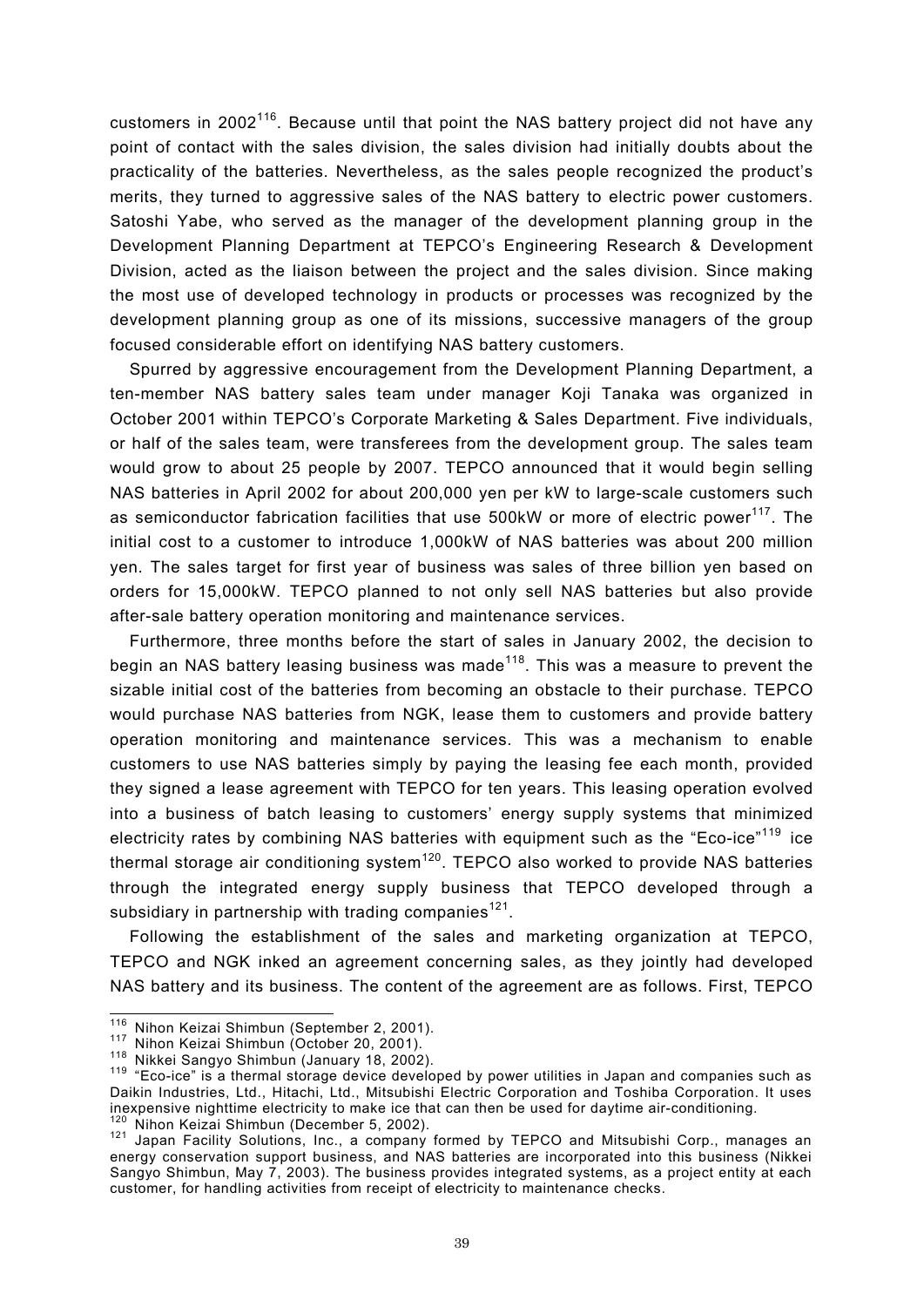would act as a window to sell the NAS batteries manufactured by NGK, and supply them as a system combined with other electric power equipment, within TEPCO's power supply jurisdiction. Second, TEPCO would provide services of monitoring operation and maintenance after NAS batteries were sold. In this case, NGK would earn the NAS battery sales revenue, while TEPCO would obtain the system sales revenue and income from the monitoring and maintenance services and thus could expect the buyers to remain with it as electric power customers. On the other hand, NGK could engage in both NAS battery manufacturing and sales activities outside of TEPCO's jurisdiction. Because commercialization had been achieved through the joint development system, however, TEPCO would receive a set royalty fee on such NAS battery sales. In the jurisdictions of power utilities other than TEPCO, the batteries were provided by power companies as a customer service in most cases, because the NAS battery benefits were related to electric rates $122$ .

Although sales through TEPCO eventually accounted for the largest percentage of sales, power utilities other than TEPCO also began preparations to sell NAS batteries from about 2001. Tohoku Electric Power Co., Inc., for example, had pursued the distributed power supply business including cogeneration equipment in those days as well as other power utilities. As it was assumed to use NAS batteries in this business, Tohoku Electric Power began verification tests at group companies aimed at installing the batteries at customers<sup>123</sup>. Moreover, at the end of 2001, Kyushu Electric Power Co., Inc. announced it would sell NAS batteries manufactured by NGK to its large-scale customers<sup>124</sup>. This was a plan to "foster solution-oriented sales approach as core" to maintain large customers, as part of them had begun to terminate their dealing with the company taking the opportunity of deregulation. Kyushu Electric began the verification tests assuming their NAS battery business at the Fukuoka City Waterworks Bureau in 2002, then started an NAS battery leasing business in 2003, expecting annual orders of 4,000kW125.

The start of sales operations centered on TEPCO would greatly expand NAS battery shipments. Although full-fledged sales operations began from fiscal 2002, some customer deliveries were made during fiscal 2001. A 1,000kW NAS battery was introduced experimentally at Asahi Breweries' Kanagawa Plant in July 2001, followed by a delivery as the first "completed product" to the Tokyo Kasai Water Recycling Center at the end of the year<sup>126</sup>. Although the central government bore half of the introduction cost of 400 million yen, this transaction was not a verification test but a sale for which actual operation as a product was warranted. The Tokyo Metropolitan Government prepared a plan to continually introduce NAS batteries at sewerage system-related facilities, making Tokyo one key customer for the project's NAS business. As shown in Table 4, from 2003 through 2007, deliveries were made continuously to Tokyo for installation at the Shinmachi Water Supply Station, Koto Water Supply Station, Morigasaki Water Reclamation Center, Sunamachi Water Reclamation Center, Miyagi Water Reclamation

 $\overline{\frac{122}{122}}$ Nakabayashi (2004b).

<sup>&</sup>lt;sup>123</sup> Nihon Keizai Shimbun (February 14, 2001; November 2, 2001).<br><sup>124</sup> Nihon Keizai Shimbun (December 26, 2001: January 30, 2002).<br><sup>125</sup> Nihon Keizai Shimbun (February 7, 2003).<br><sup>126</sup> Nihon Keizai Shimbun (July 27, 2001)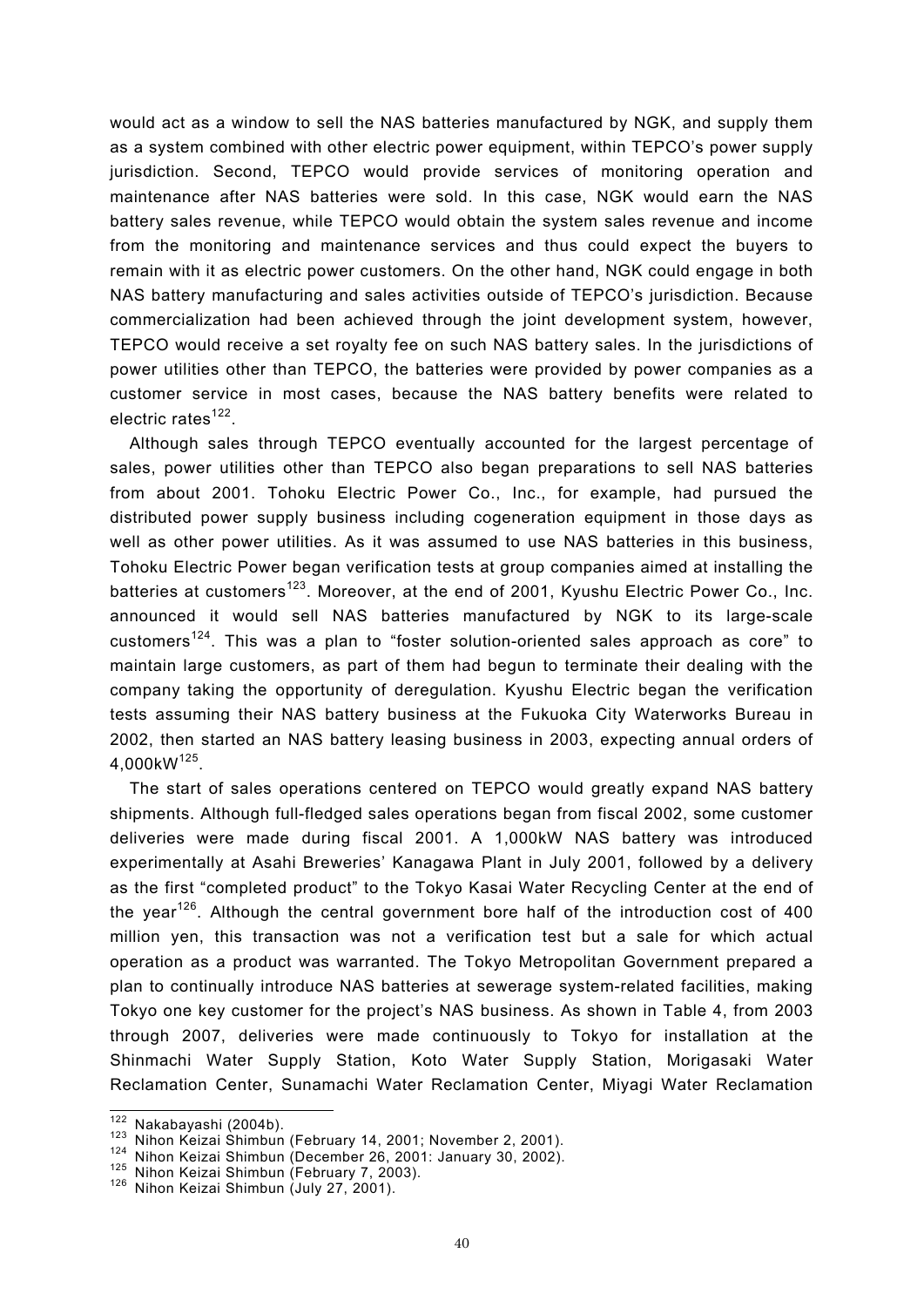Center and Kita-Tama Ichigo Water Reclamation Center. Especially large-capacity NAS battery complex totaling 8,000kW was delivered to the Morigasaki Water Reclamation Center. Urban sewerage-related facilities have a high electric-load leveling need because the quantity of electricity used varies intensely depending on rainfall, and water treatment for Tokyo's 23 wards alone consumes electricity corresponding to 1% of total electricity use in the Tokyo metropolitan area. Tokyo decided to continue introducing NAS batteries in order to save on its electric bill and reduce its  $CO<sub>2</sub>$  emissions volume<sup>127</sup>. From fiscal 2002 NAS batteries continued to be sold to research facilities, factories, retail facilities, universities, hospitals and other institutions, primarily within TEPCO's marketing territory.

 $\overline{a}$ <sup>127</sup> Nihon Keizai Shimbun (December 8, 2001; April 8, 2002).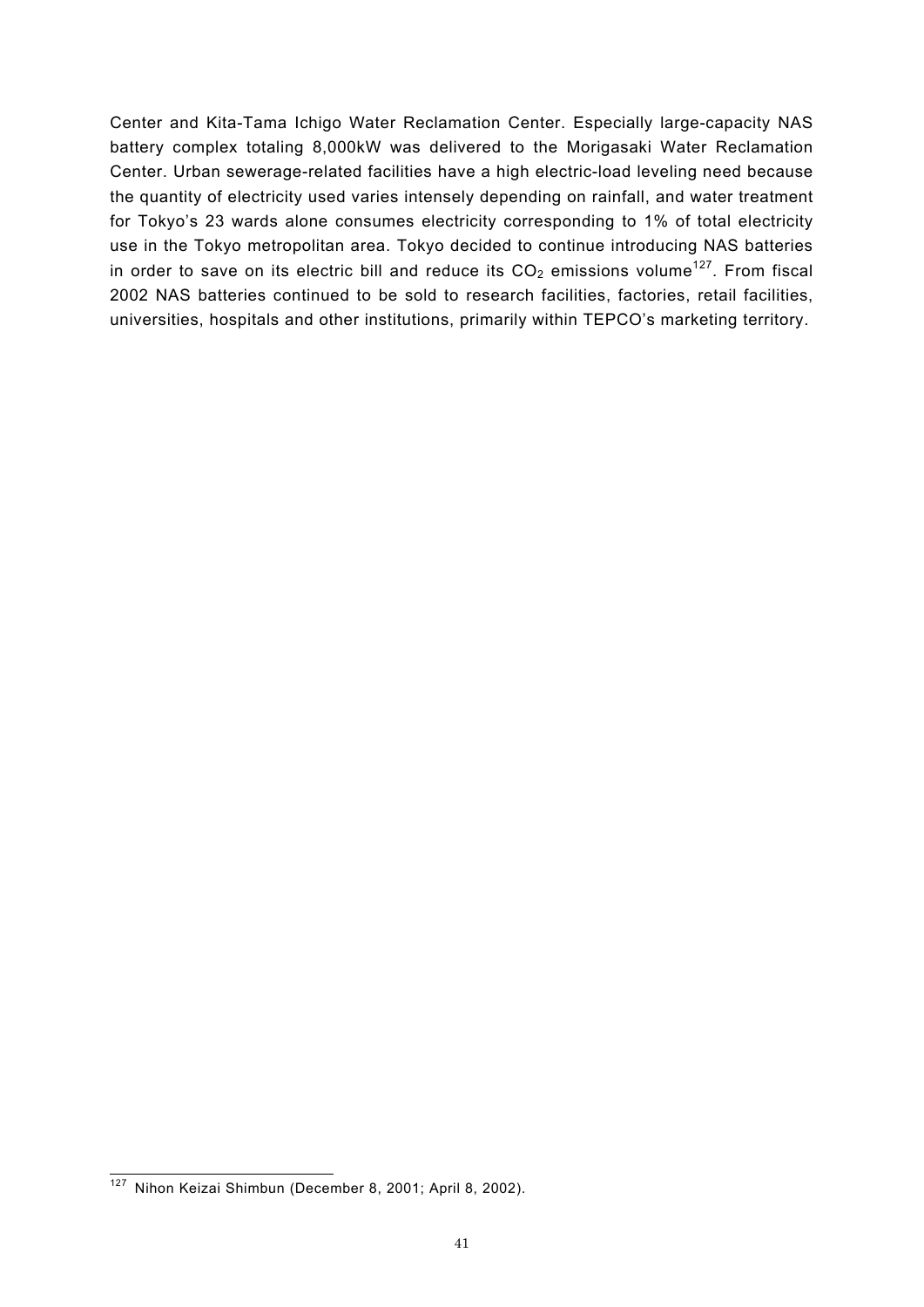# Table 4. Examples of deliveries of NAS batteries manufactured by NGK

|      | Installed capacity |                                       |                                    |                               |                                                                                                                           |
|------|--------------------|---------------------------------------|------------------------------------|-------------------------------|---------------------------------------------------------------------------------------------------------------------------|
| Year | (kW)               | Entity                                | Installed location                 | Application                   | Reference                                                                                                                 |
| 2001 | 1,000              | Tokyo Metropolitan Government         | Kasai Water Recycling Center       | Customer                      | Nihon Keizai Shimbun (July 27, 2001; December 8, 2001; April 8, 2002; May 15, 2002)                                       |
| 2002 | 1,000              | <b>Fujitsu Limited</b>                | Akiruno Technology Center          | Customer                      | Nihon Keizai Shimbun (June 12, 2002; July 17, 2002)                                                                       |
|      | 1,000              | Ito-Yokado Co., Ltd.                  | Two large Kansai Region stores     | Customer                      | Nikkei MJ (February 5, 2002)                                                                                              |
|      | 1,000              | Fuji Xerox Co., Ltd.                  | Ebina Office                       | Customer                      | NGK press release (December 16, 2002)                                                                                     |
|      | 800                | Takaoka Electric Mfg. Co., Ltd.       | Koyama office                      | Customer                      | NGK press release (December 16, 2002)                                                                                     |
|      | 2,000              | Pacifico Yokohama                     | International Broadcast Center     | Customer                      | NGK press release (December 16, 2002)                                                                                     |
|      | 400                | City of Yokohama, Kanagawa Prefecture | Imai drainage basin                | Customer                      | Nihon Keizai Shimbun (June 28, 2002); Yokohama website: "Environmental Preservation Efforts"                              |
|      |                    |                                       |                                    |                               | (http://www.city.yokohama.jp/me/suidou/kyoku/torikumi/kankyo-hozen/nas.html)                                              |
|      | 1,000              | Meisei University                     | Hino campus                        | Customer                      | Meisei University (2007)                                                                                                  |
|      | 1,000              | <b>TEPCO</b>                          | Chichibu substation                | Substation                    | NGK press release (July 21, 2006)                                                                                         |
| 2003 | 200                | Tokyo Metropolitan Government         | Shinmachi Water Supply Station     | Customer                      | Nihon Keizai Shimbun (March 6, 2003)                                                                                      |
|      | 300                | Tokyo Metropolitan Government         | Koto Water Supply Station          | Customer                      | Nihon Keizai Shimbun (March 6, 2003)                                                                                      |
|      | 1,000              | <b>Tokyo Dome Corporation</b>         | LaQua                              | Customer                      | Nihon Keizai Shimbun (May 17, 2003)                                                                                       |
| 2004 | 1,000              | <b>TEPCO</b>                          | Kamiyama substation                | Substation                    | Nikkei Sangyo Shimbun (August 15, 2003)                                                                                   |
|      | 1,000              | <b>TEPCO</b>                          | Matsuo substation                  | Substation                    | Nikkei Sangyo Shimbun (August 15, 2003)                                                                                   |
|      | 8,000              | Tokyo Metropolitan Government         | Morigasaki Water Redamation Center | Biomass power station support | Nikkei Sangyo Shimbun (March 27, 2003)                                                                                    |
|      | 500                | Saga City                             | City Hall office building          | Customer                      | Nihon Keizai Shimbun (June 11, 2003)                                                                                      |
|      | na                 | City of Yokohama, Kanagawa Prefecture | Kaminagaya water supply pond       | Customer                      | City of Yokohama press release (April 12, 2004)                                                                           |
|      | 500                | Taiyo Pharmaceutical Co., Ltd.        | Takayama Plant                     | Customer                      | Nikkei Sangyo Shimbun (May 10, 2004)                                                                                      |
|      | 4,000              | Japan Tobacco, Inc.                   | Kita-Kanto Factory                 | Customer                      | Nikkei Sangyo Shimbun (August 3, 2004); Energy Conservation Center, Japan website                                         |
|      |                    |                                       |                                    |                               | (http://www.eccj.or.jp/succase/07/G/kan07.html>                                                                           |
|      | 8,000              | Hitachi, Ltd.                         | Automotive System Group            | Customer                      | NGK Fiscal 2004 Business Report (June 2005)                                                                               |
|      | 1,400              | <b>Tokyo Metropolitan Government</b>  | Kasai Water Recyding Center        | Customer                      | Tokyo Metropolitan Govemment, "Status Report on the Progress of Key Projects" (FY2004 interim report)" (October 29, 2004) |
|      | 250                | Mochida Pharmaceutical Co., Ltd.      | Otawara Plant                      | Customer                      | Nikkei Sangyo Shimbun (May 28, 2004)                                                                                      |
|      | 2,000              | <b>Tokai University</b>               | <b>Tokai University Hospital</b>   | Customer                      | Nikkei Sangyo Shimbun (May 7, 2003)                                                                                       |
|      | 1,000              | Canon Inc.                            | Hiratsuka Plant                    | Customer                      | Heat Pump and Thermal Storage Technology Center of Japan (2005), "COOL & HOT", no. 23                                     |
|      | 2,000              | Canon Inc.                            | Yako Office                        | Customer                      | Same as above                                                                                                             |
|      | na                 | <b>Fujitsu Limited</b>                | Aizu Wakamatsu Plant               | Customer                      | Nikkei Sangyo Shimbun (August 25, 2006); Fujitsu Limited "Plant Environmental Management Report Fiscal 2005"              |
|      |                    |                                       |                                    |                               | (http://jp.fujitsu.com/microelectronics/environment/factory/2005/index-p2.html)                                           |
| 2005 | na                 | Mitsubishi Chemical Corporation       | <b>Tsukuba Plant</b>               | Customer                      | Nikkei Sangyo Shimbun (January 13, 2005)                                                                                  |
|      | 500                | <b>TOTO</b>                           | Oita Plant                         | Customer                      | Nikkei Sangyo Shimbun (February 21, 2005)                                                                                 |
|      | 2,000              | Tokyo Metropolitan Government         | Sunamachi Water Reclamation Center | Customer                      | The outer area of Tokyo waterworks bureau'Environmental guide in drainage'                                                |
|      |                    |                                       |                                    |                               | (http://www.gesui.metro.tokyo.jp/kanko/kankou/kankyou/guide03.htm)                                                        |
|      | 2,000              | <b>Fujitsu Limited</b>                | Mie Plant                          | Customer                      | Chubu Electric Power Co., Inc. press release (April 27, 2005)                                                             |
|      | na                 | Tamagawa Academy                      | <b>Tamagawa University campus</b>  | Customer                      | Tamagawa Academy, "2005 Self-Review and Evaluation Report" (March 2006)                                                   |
|      | 500                | City of Yokohama, Kanagawa Prefecture | Chubu Water Reclamation Center     | Customer                      | City of Yokohama website, "ISO Pilot Project (Excellent Examples) Report"                                                 |
|      |                    |                                       |                                    |                               | (http://www.city.yokohama.jp/me/kankyou/mamoru/iso/pilot/1708.html)                                                       |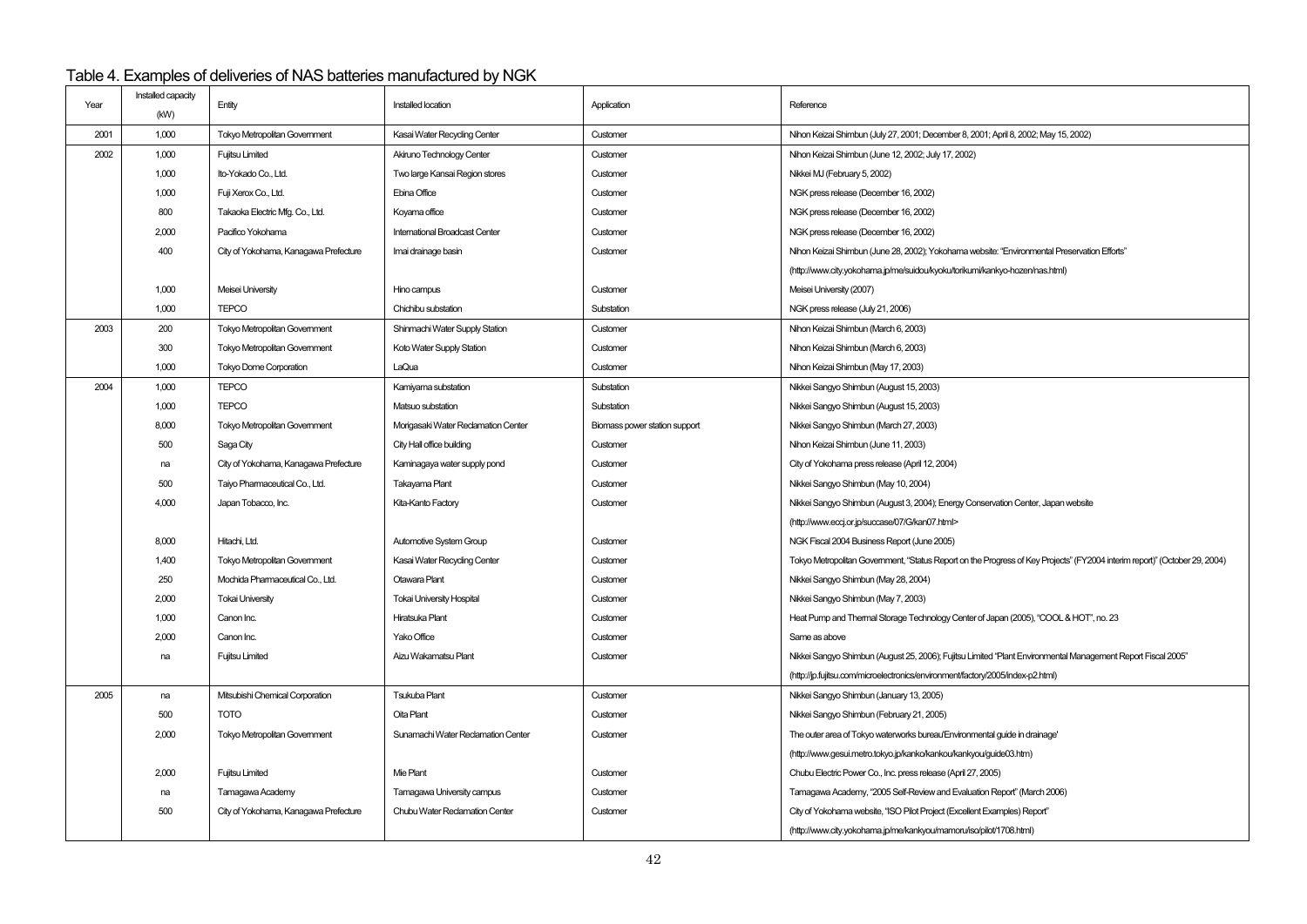|         | 2,000  | Ito-Yokado Co., Ltd.                       | Ario Kawaquchi                            | Customer                                  | Heat Pump and Thermal Storage Technology Center of Japan (2006),"COOL & HOT", no. 26                                       |
|---------|--------|--------------------------------------------|-------------------------------------------|-------------------------------------------|----------------------------------------------------------------------------------------------------------------------------|
|         | 2,000  | Sankyo Co., Ltd.                           | Research & Development Center             | Customer                                  | Heat Pump and Thermal Storage Technology Center of Japan (2005), "COOL & HOT", no. 23                                      |
| 2006    | 1,500  | Kirin Brewery Co., Ltd.                    | <b>Toride Plant</b>                       | Customer                                  | Nikkei Sangyo Shimbun (March 8, 2006)                                                                                      |
|         | 1,000  | Tokushima Bunri University                 | Tokushima campus                          | Customer                                  | Tokushima sentence reason university press release (June 14, 2006)                                                         |
|         | 750    | <b>ITOCHU Techno-Solutions Corporation</b> | Data Center                               | Customer                                  | CTG Data Center website. "Advanced Efforts for the Environment"                                                            |
|         |        |                                            |                                           |                                           | (http://www.crc.ad.jp/datacenter/nas.html)                                                                                 |
|         | 1,000  | <b>AEP</b>                                 | <b>West Virginia</b>                      | Substation                                | TEPCO press release (July 21, 2006); Nikkei Sangyo Shimbun (July 24, 2006)                                                 |
|         | 1,000  | <b>Fujitsu Limited</b>                     | Mie Plant                                 | Customer                                  | Nikkei Sangyo Shimbun (August 25, 2006)                                                                                    |
|         | 2,000  | Ito-Yokado Co., Ltd.                       | Ario Kameari                              | Customer                                  | Heat Pump and Thermal Storage Technology Center of Japan (2006),"COOL & HOT", no. 26                                       |
|         | 2,000  | <b>Fujifilm Corporation</b>                | Advanced Research Laboratories            | Power supply and emergency power supply   | Heat Pump and Thermal Storage Technology Center of Japan (2006),"COOL & HOT", no. 26                                       |
|         | 2,000  | <b>Tokyo Metropolitan Government</b>       | Miyagi Water Reclamation Center           | Customer                                  | Tokyo Metropolitan Government Bureau of Sewerage, "Sewerage Environmental Guide"                                           |
|         |        |                                            |                                           |                                           | (http://www.gesui.metro.tokyo.jp/kanko/kankou/kankyou/guide03.htm)                                                         |
| 2007 or | na     | <b>Tokyo Metropolitan Government</b>       | Kita-Tama Ichigo Water Reclamation Center | Customer                                  | Tokyo Metropolitan Government, "Status Report on the Progress of Key Projects" (FY2004 interim report)" (October 29, 2004) |
| later   | 12,000 | Honda Motor Co., Ltd.                      | Automobile R&D Center Tochigi             | Customer                                  | Honda Motor Co., Ltd., "HONDA Environmental Annual Report 2007" (June 26, 2007)                                            |
|         | 34,000 | Japan Wind Development Co., Ltd.           | <b>Futamata Wind Power Station</b>        | Wind power supplementation                | Nihon Keizai Shimbun (January 30, 2007; April 20, 2007); Distributed Power Generation News (April 4, 2007)                 |
|         | 6,000  | <b>AEP</b>                                 | West Virginia, Ohio                       | Substation and wind power supplementation | Nihon Keizai Shimbun (October 4, 2007)                                                                                     |

Source) Prepared by the author based on references shown in the table.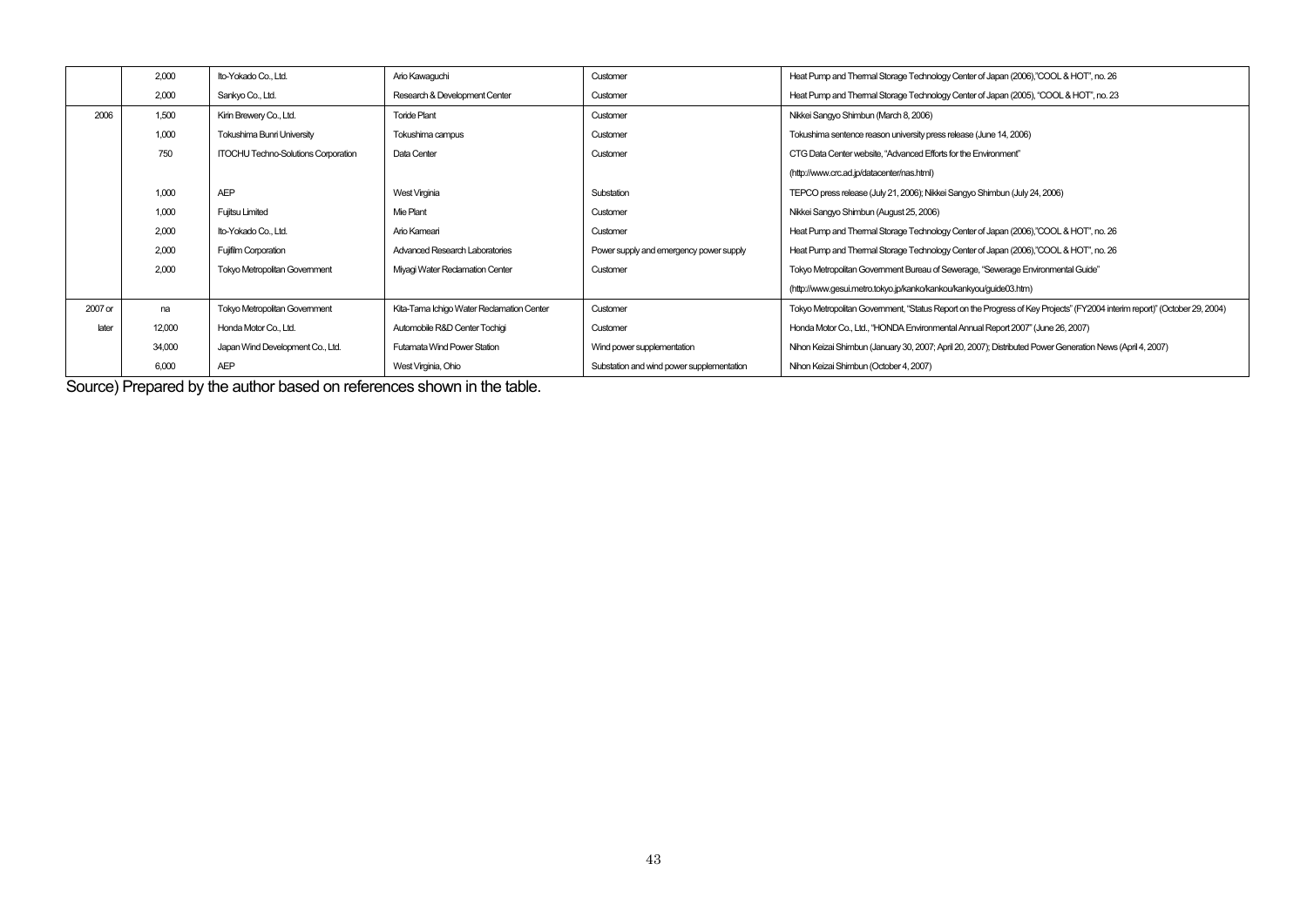Together with the establishment of a sales and marketing organization by TEPCO, NAS battery commercialization was aided by the creation of a mass production system by NGK. NGK invested five billion yen to construct an NAS battery plant with annual production capacity of 65,000kW in Komaki City in Aichi Prefecture, which it began operation in fiscal 2003. A goal of increasing annual sales to about nine billion yen was set, with plans to expand annual production capacity up to 200,000kW within several years <sup>128</sup> . The increase of production volume with the start of mass production was expected to help lower the introduction cost of NAS battery as shown in Figure  $6^{129}$ .



Figure 6. Change in estimated introduction cost per kW of NAS battery assemblies (1,000kW)

Note) The value for each year are indicated as a percentage with the value in 1997 as 100. Values are for the battery units only; the cost of converters that are combined with the batteries and construction costs are not included.

However, as lowering the introduction cost to the level customers demanded in the midst of electricity liberalization was no easy task, efforts including further automation of the production processes and standardization of components were made repeatedly even after commercialization  $130$ . The target value for the introduction cost of the battery alone was 150,000 yen per kW, even lower than the amount aimed at pumped-storage replacement. Until about 2005, slow diffusion of NAS batteries caused by the high introduction cost had been noted frequently  $131$ . The full-scale introduction at the company's substations announced by TEPCO in August 2003 was said to have had the

Source) Prepared with reference to Nakabayashi (2004b) and Nikkei Sangyo Shimbun (May 27 1998; February 9, 1999; December 38, 2001; January 18, 2002).

<sup>128</sup> 

<sup>&</sup>lt;sup>128</sup> Nihon Keizai Shimbun (December 8, 2001; May 17, 2003).<br><sup>129</sup> Nakabayashi (2004b).<br><sup>130</sup> Based on words by NGK President Atsune Matsushita in the Nihon Keizai Shimbun (January 13, 2005).

<sup>&</sup>lt;sup>131</sup> See, for example, Nihon Keizai Shimbun (February 7, 2003; December 16, 2004; January 13, 2005).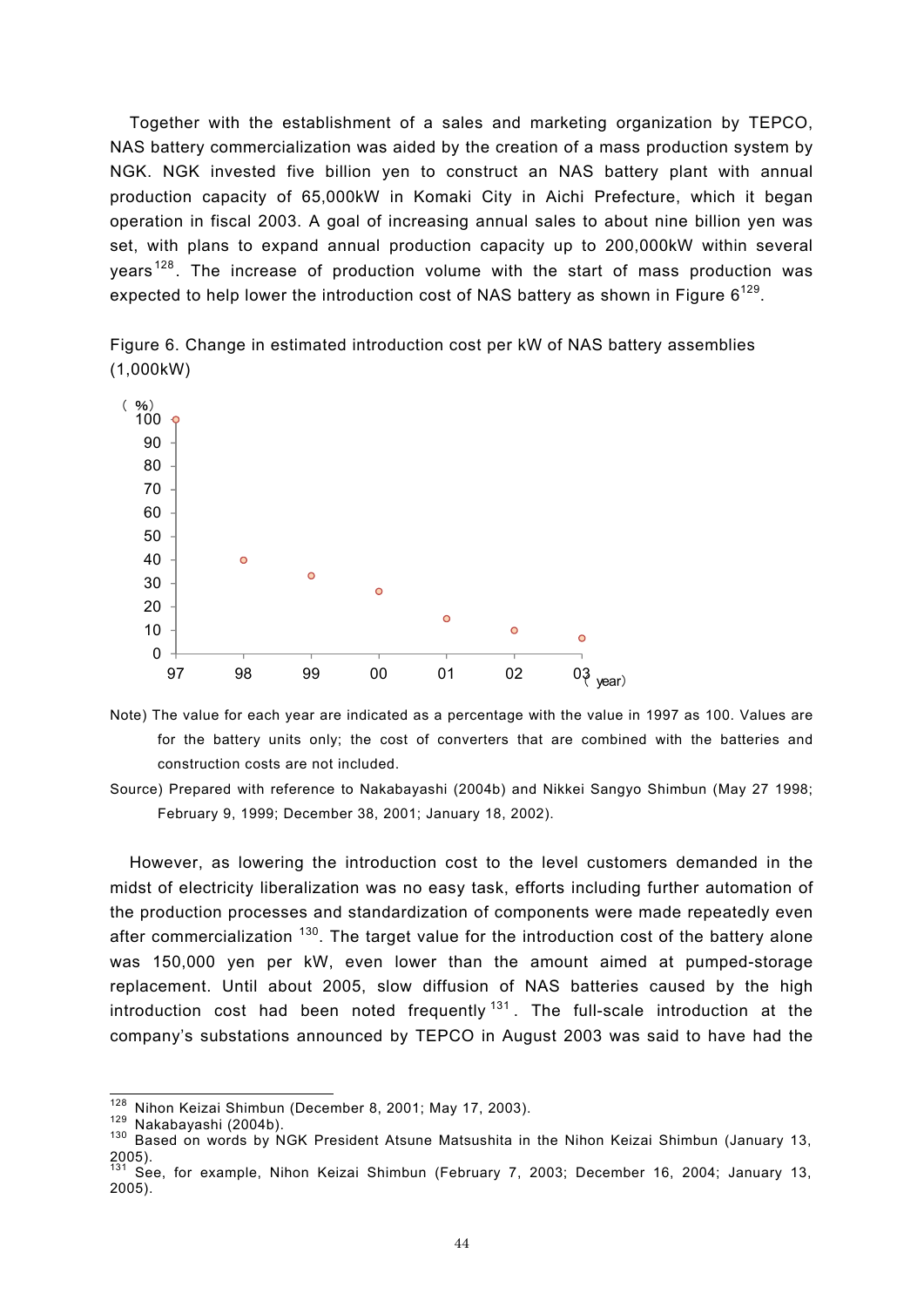partial aim of reducing the NAS battery price through TEPCO's own use<sup>132</sup>. Owing to the two companies' cost reduction push and sales efforts, growth in demand could be projected around fiscal 2006.

# 3-8. Outcome of the NAS battery project to-date

Let us look at business outcome of the NAS battery, TEPCO and NGK struggled over 20 years to commercialize. As of September 2006, about 80% of the two companies' NAS batteries have been installed mainly at electric power customers in TEPCO's jurisdiction; half are used for storage while concurrently serving added functions such as emergency power supply. At NGK, since their electric power-related business, in which the project was placed, had been strong in the market and some other diversified businesses had been growing gradually, prolonged NAS battery development had been supported financially. The company's NAS business, though sluggish earlier, improved earnings from fiscal 2006 and accounted for about 14% of all electric power-related business revenues in the same year. This was because overseas power utilities were beginning to think cutting capital investment using NAS batteries, and domestic demand for wind power generation was growing. TEPCO, on the other hand, has seen new market entrants grab more than 4% of the market in its jurisdiction in recent years, despite its efforts to maintain customers through price reductions based on investment controls. The impact of the NAS battery business on TEPCO's operating results is not affirmative. Still, if we simplify the matter, it possibly kept 5% of the TEPCO customers who might have switched to new players in the business, besides earning from NAS business alone. Despite the possible competition with various product technologies in the long run, as the first battery for electricity storage to be commercialized on a mass production scale, growth is expected for their NAS battery business.

We look first at the types of the customers and their uses of the NAS battery. By September 2006, NAS batteries with capacity of 132,000kW had been delivered to 92 domestic locations for the customers shown in Table  $4^{133}$ . Of these, deliveries within TEPCO's jurisdiction were made to 71 locations for a total of 115,000kW, representing 77% of all delivery locations and 87% of total delivered capacity. In addition, 80% of revenues were from the use of leases, rather than from purchases. It appears that customers introduce the NAS batteries with lowered initial cost using leases and the system of central government grants<sup>134</sup>. As so many customers are in the Kanto area, the sales by TEPCO adopting the leasing system is thought to have contributed to the growth in NAS battery sales.

<sup>&</sup>lt;sup>132</sup> Nikkei Sangyo Shimbun (August 15, 2003).

<sup>133</sup> The NAS battery delivery record shown here is based on TEPCO-NGK (2006).<br><sup>134</sup> The government has implemented various support ptograms for projects that use energy resources effectively; one program that made the NAS battery introduction project eligible for assistance, for example, was the Advanced Load Leveling Equipment Introduction and Diffusion Model Project implemented by the Ministry of Economy, Trade and Industry.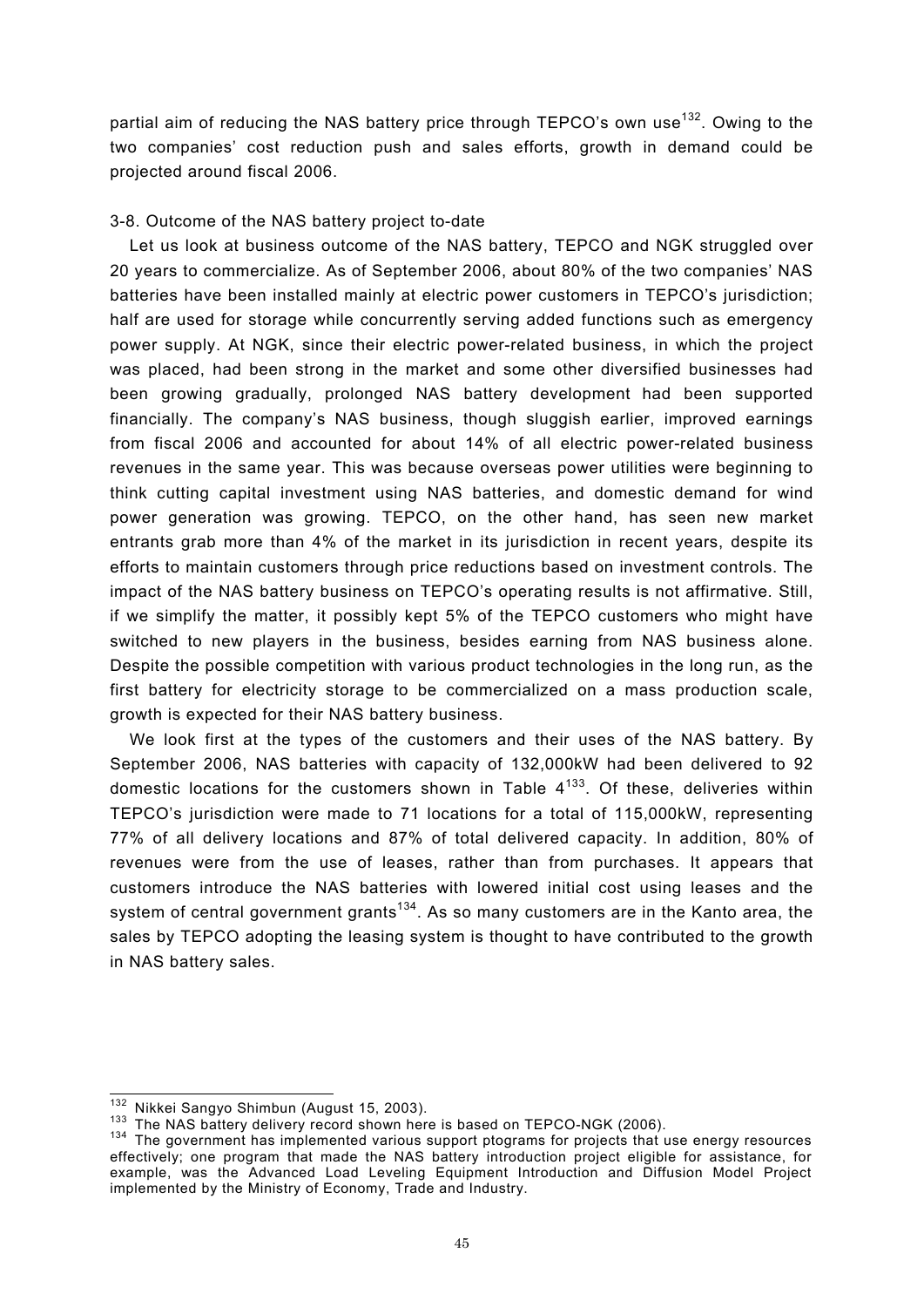



Note) Cumulative through September 2006. Delivered capacity basis. Source) TEPCO-NGK (2006).





Note) Cumulative through September 2006. Delivered capacity basis. Source) TEPCO-NGK (2006).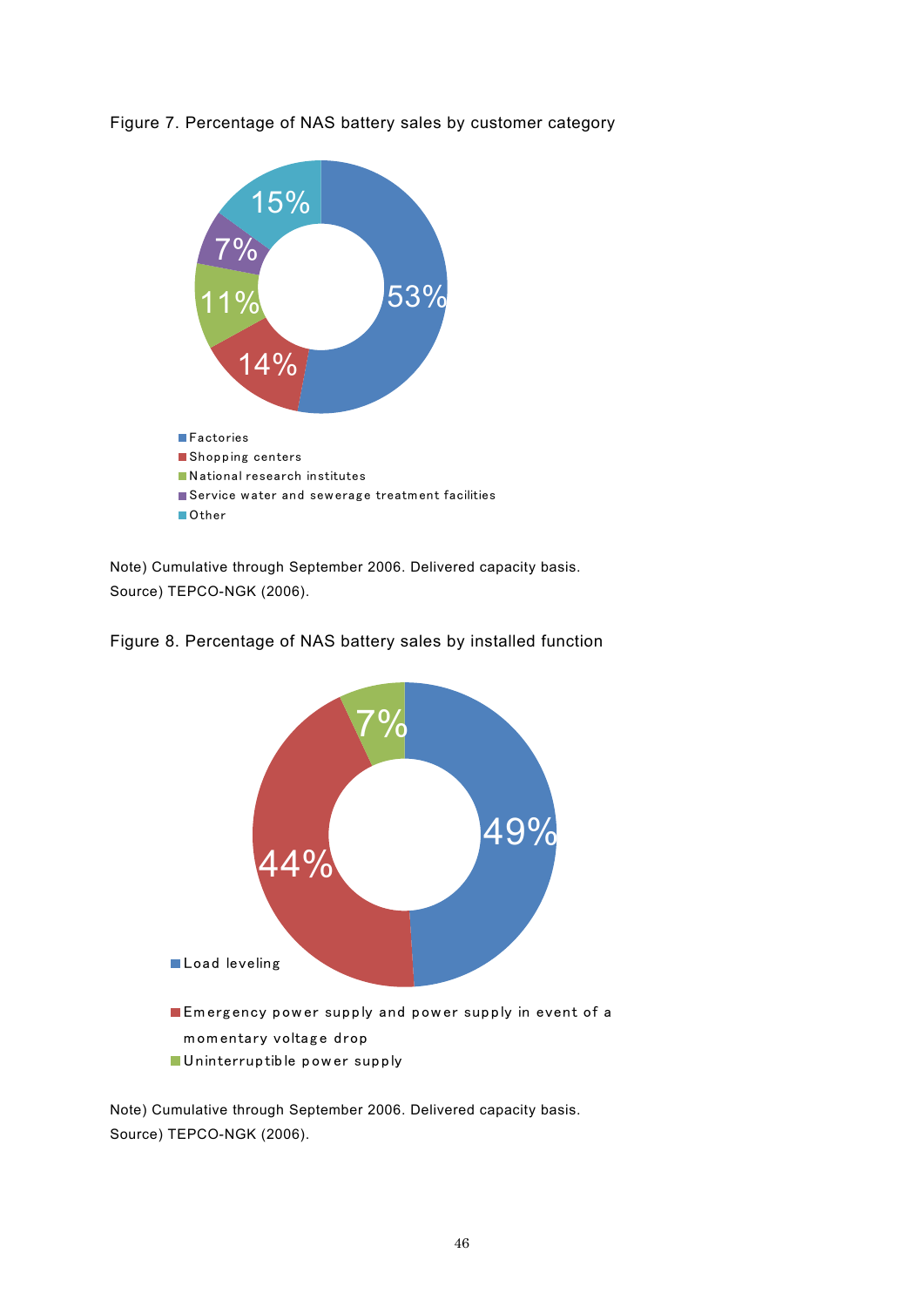NAS battery installation locations are overwhelmingly at electric power customers rather than substations. When customers are looked at by business category, factories account for half of the locations on a delivered capacity basis as shown in Figure 7, followed by shopping centers, national research institutes and service water and sewerage-related facilities. According to surveys by TEPCO and NGK, the main reason for introducing NAS batteries differs depending on the customer. The major reason given by shopping centers such as supermarkets and department stores is "to reduce our electricity bill." In contrast, "to achieve a highly reliable power supply" and "ease of maintenance" to stably receive a high-quality power supply were given as the main reasons by service, water and sewerage treatment facilities, plants of semiconductor and precision parts manufacturers, and hospital facilities. At firms and schools with active environmental programs, "pollution-abatement measures are unnecessary" was cited as the main reason. Such differences in needs seem to have been reflected in the installed functions of the NAS batteries that were introduced. As shown in Figure 8, on a delivered capacity basis, 49% of NAS batteries delivered were for load leveling to help reduce customers' electric bills, and 51% had ancillary functions as emergency power supply, momentary voltage drop prevention, or uninterruptible power supply. This is attributed to the fact that achieving a highly reliable power supply is considered vitally important at factories, which account for half of customers on a delivered capacity basis.



Figure 9. Change in NGK's sales (consolidated) and sales by business segment

- Note 1) To confirm the long-term trend in the change in sales, sales from fiscal 1999 through fiscal 2002 of Asahi Tec Corporation, which was temporarily subject to consolidation accounting during that period, have been excluded from "sales (consolidated)."
- Note 2) "Sales by business segment" are based on non-consolidated data until fiscal 1989 and consolidated data after fiscal 1990, when NGK revised its presentation method. Moreover, the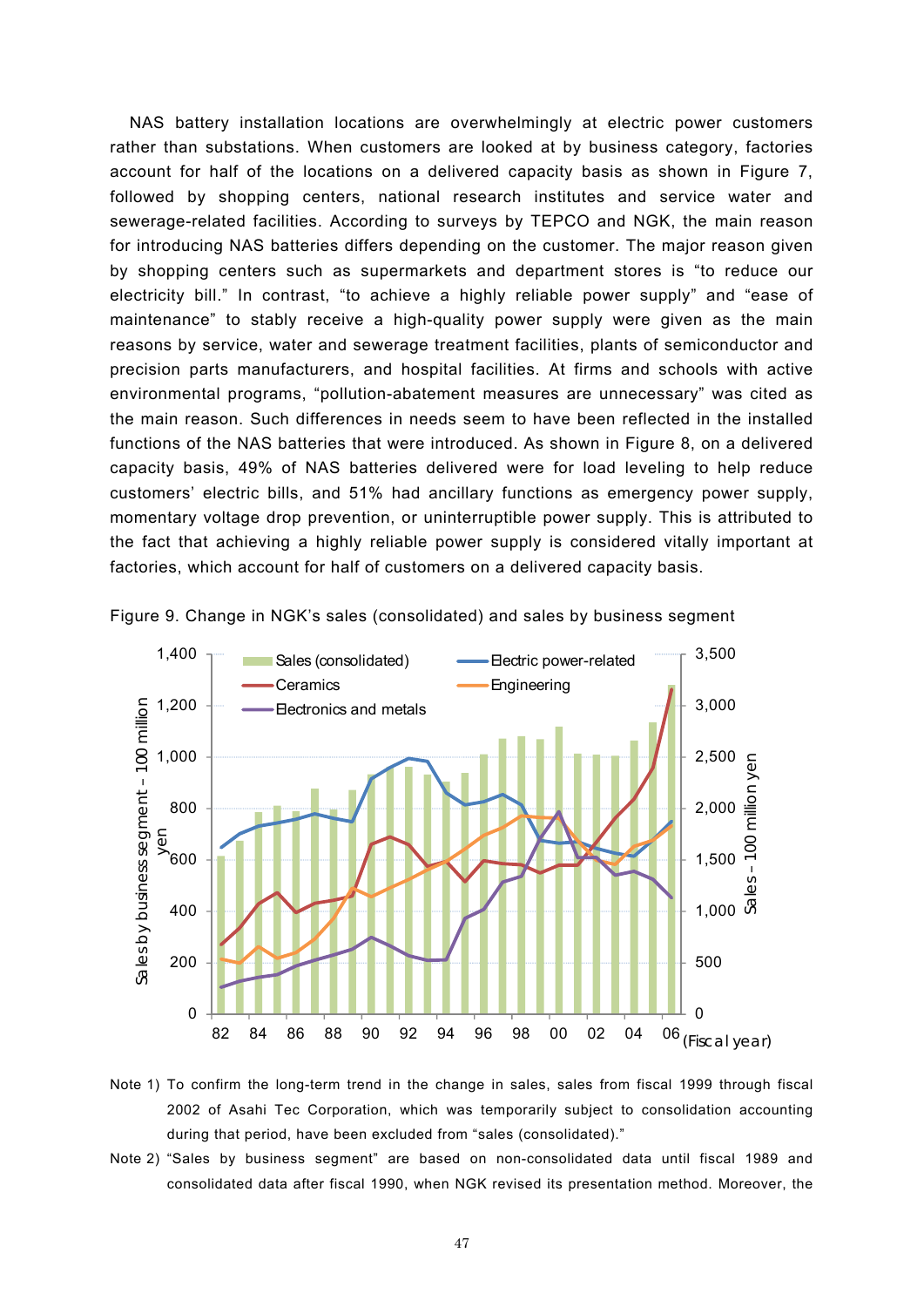"electronics and metals" business is described in NGK's Annual Securities Report as the "Metals" business until fiscal 1995 and as the "Electronics" business from fiscal 1996. Ceramics components for printers are included in the "Ceramics" business until fiscal 1995 and reported in the "Electronics" business from fiscal 1996. There is a possibility reporting business sectors for products other than these were also changed during the calculation period.

Source) Prepared by referring to NGK's Annual *Securities Report*.



Figure 10. Change in net sales by product in NGK's electric power-related businesses

- Note) Figures for fiscal 2007 are forecast values from NGK's interim reporting period (period ended September 2007).
- Source) Prepared by referring to NGK's financial briefing presentation materials (May 12, 2006; October 30, 2007).

We next turn to examine the impact of the NAS battery business on the operating results at NGK. First, looking at the change in the company's sales, over the past 20 years total sales doubled to about 320 billion yen as shown in Figure 9. Looking into change in sales by business segment, however, the electric power-related business, including the insulator products indicated in the company's name, peaked in fiscal 1992 and, despite an upturn in recent years, appears to have settled into a long-term maturing trend. The ongoing restraints on plant and equipment investment at domestic power utilities are one cause of the decline in sales in this business.

The businesses that drove NGK's growth in place of the electric power-related business were the ceramics business, electronics business, and engineering business, all of which enjoyed rapid growth during this 20-year period. Despite a lull in growth during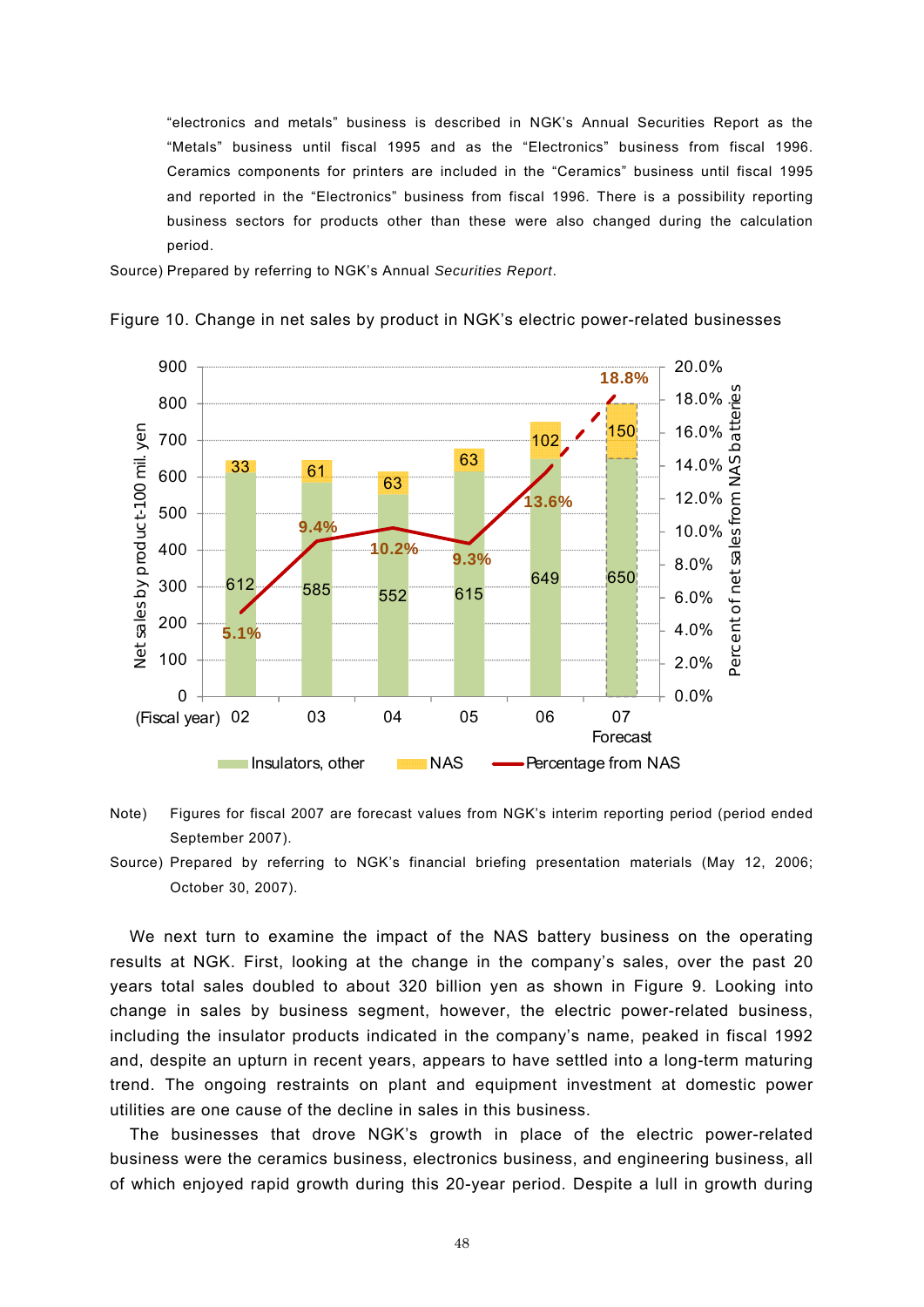the 1990s, the ceramics business, which includes vehicle exhaust emissions filters for automobiles, achieved explosive growth in the 2000s, particularly with products for diesel-powered vehicles, as countries worldwide toughened exhaust emissions regulations. The metals business centered on beryllium copper products, which NGK had handled since the 1950s, was reorganized along with piezo-electric ceramics for printers and materials for mobile phones, which grew rapidly from the mid-1990s, into the electronics business. The business expanded at a fast clip until about 2000. The engineering business, established in the 1970s to develop sewage treatment equipment and incineration plants, also continued to grow until the 2000s. Since these businesses entered overlapping periods of growth, they created the time and resources to take off the NAS business. Even the electric power-related business, which experienced a decreasing trend after 1992, maintained an operating profit margin of 11%-15% until 1998<sup>135</sup> and can be said to have supported NAS battery development located within this business.





Note) Figures for fiscal 2007 are forecast values from NGK's interim reporting period (period ended September 2007).

On the other hand, net sales for the NAS battery business per se showed an increasing trend recent year, as in Figure 10, When full-scale sales were begun following establishment of the sales and marketing organization in fiscal 2002, net sales were 3.3

Source) Prepared by referring to NGK's financial briefing presentation materials (May 12, 2006; October 30, 2007).

<sup>135</sup> Based on NGK's Annual Securities Report.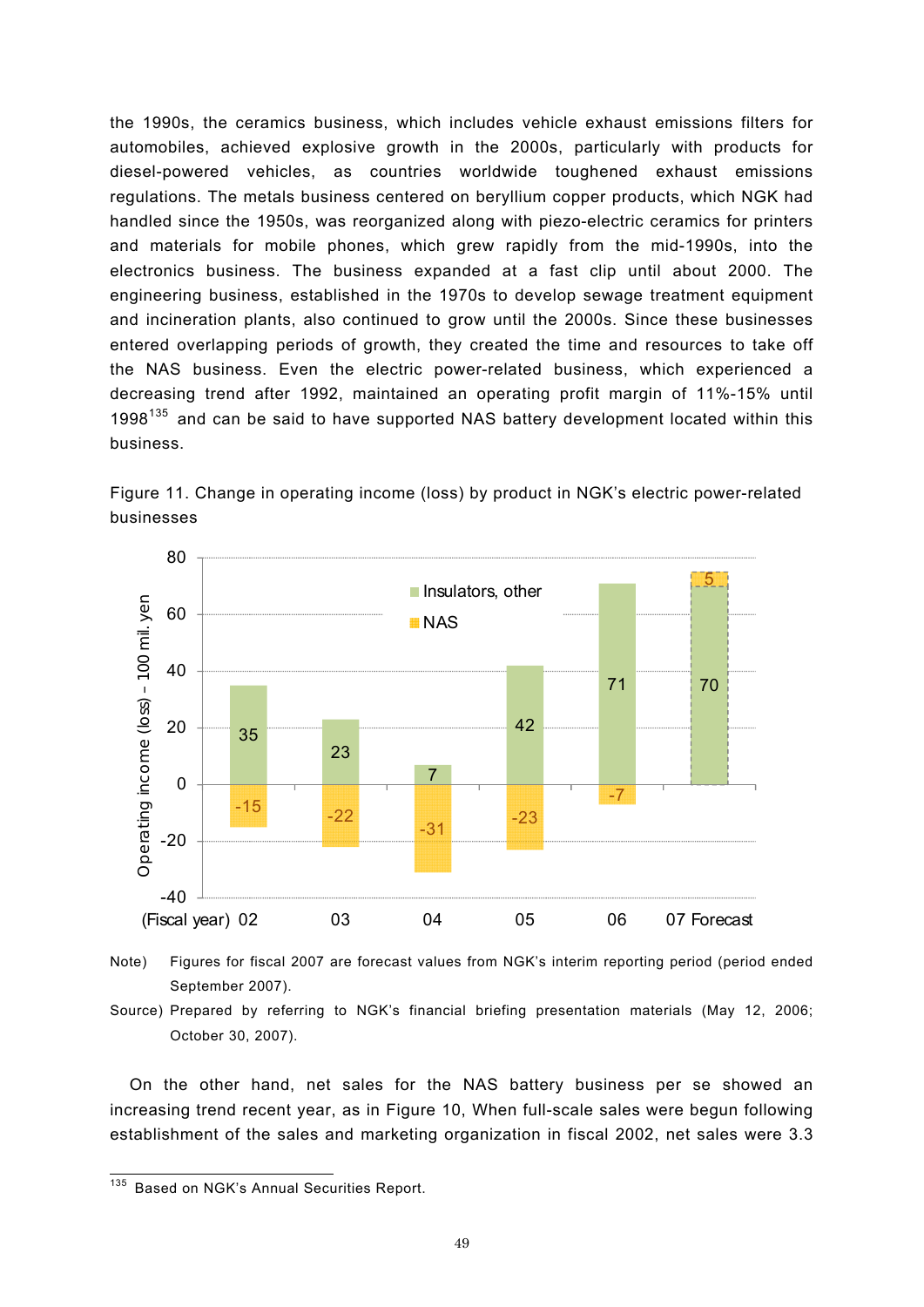billion yen. Although this figure doubled to 6.1 billion yen in fiscal 2003 when mass production was started, net sales remained at this level through fiscal 2005. In fiscal 2006, however, NAS battery business net sales exceeded the 10 billion yen, level set as the initial commercialization objective, and are expected to reach 15 billion yen in fiscal 2007. The business's improving trends from fiscal 2006 encompass not only net sales but also operating earnings. As shown in Figure 11, after a peak of 3.1 billion yen in 2004, operating losses began to shrink and the business is expected to turn a profit in fiscal 2007. This turnaround in the NAS battery business was made possible due to production process rationalization, plus increases in overseas sales and demand for NAS batteries to combine with wind power generation $136$ .

NGK worked in cooperation with TEPCO to deliver a 12.5kW NAS battery system in 2000 and a 100kW system in 2002 to AEP, a power company in the United States, for verification testing, and signed contract with the U.S. Dept. of Energy to monitor the tests<sup>137</sup>. The delivery contract at this time became the foothold for NAS battery business development in the U.S. market. In 2006, a 1,000kW class NAS battery was installed at an AEP substation in West Virginia. The NAS battery delivery to AEP received DOE certification as a "model project for power storage," making it eligible for a grant<sup>138</sup>. This was the first sale to the overseas market. It was thought that tremendous amounts of capital will be required for spreading systems of power transmission and distribution over the vast country like United States, besides clearing regulations for visual landscape<sup>139</sup>. If overseas power utilities begin utilizing NAS batteries to control capital investment in power transmission and distribution system infrastructure, they could become a major NAS battery customer in overseas markets.

To capture such demand, NGK decided to develop sales activities in North America, Europe and Australia. In 2007 it received an inquiry for a 1,000kW system for an outer island in the French territory of Madagascar from Électricité de France (EDF), a major power utility in France. EDF desired to supplement a vulnerable power generating facility on the island with NAS batteries. In the same year, NGK received an additional order for 6,000kW worth approximately 1.5 billion yen from AEP. AEP placed the additional order because it judged the 1,000kW system delivered in 2006 to have had an "excellent electric power stabilization effect<sup> $n$ 140</sup>. AEP announced it would utilize 2,000kW of the 6,000kW for stabilization of output from wind power generation.

Demand for NAS batteries as a wind power generation supplementation device was also expected to grow both domestically and overseas. In recent years the introduction of renewable energy has been promoted as a policy in many countries, and in Japan as well. The Special Measures Law Concerning the Use of New Energy by Electric Utilities, also known as the RPS (Renewable Portfolio Standard) Law, has been enforced since 2003, obligating electric power suppliers to use a certain proportion of renewable energy. Because the output of renewable energy power generation including wind power varies

 $\overline{a}$ 

<sup>&</sup>lt;sup>136</sup> NGK's fiscal 2006 Annual Securities Report, fiscal 2006 Report of Business Operations, fiscal 2007 interim report, settlement of accounts briefing presentation materials (May 8, 2007;October 30, 2007).<br>
<sup>137</sup> Norris et al. (2007) and AEP press release (614/223-1903, September 23, 2002).<br>
<sup>138</sup> TEPCO press release (July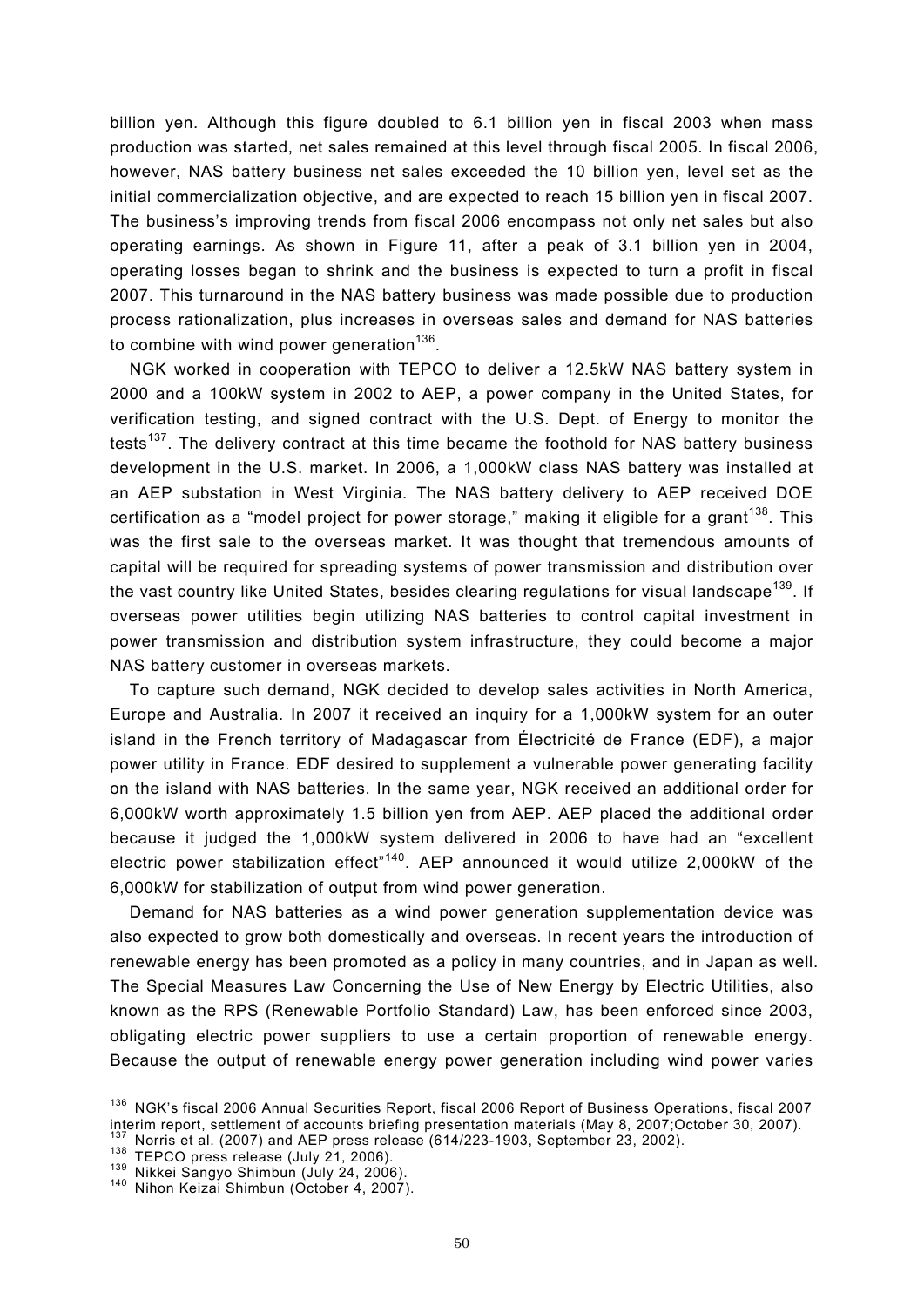as a result of factors such as weather, however, stabilization of output is considered to be a major challenge for wide use of such sources. Accordingly, demand for NAS batteries from entities such as wind power generation companies is expected to increase<sup>141</sup>. NGK and TEPCO began a verification test of NAS batteries for wind power generation supplementation at TEPCO's Hachijojima Wind Power Station in fiscal 2001. This proved effective and led to the receipt in 2007 of a large capacity order for 34MW from Japan Wind Development Co., Ltd., a wind power generation firm. Japan Wind Development adopted the NAS batteries for the Futamata wind power site it was building in Rokkasho Village in Aomori Prefecture. Adoption of NAS batteries by wind power generation entities was given a boost by the Wind Power Generation System Support Measures Grant Project begun by NEDO in fiscal  $2007^{142}$ . NEDO decided to provide grants until fiscal 2012 for businesses that would newly construct wind power generators producing at least 2,000kW. The grants provide up to one-third of the installation cost of electric power storage facilities, such as NAS batteries, redox flow batteries, lead acid storage batteries, and lithium ion batteries<sup>143</sup>.

Owing to growing demand in overseas markets and for use to supplement wind power generation, NGK expects the NAS business to swing into the black in fiscal 2007. The company is planning to expand the area of its NAS battery plant, thus expand production capacity after fiscal  $2008^{144}$ . As of 2007, the NAS business accounts 13.6% of net sales of NGK's electric power-related business and 3.2% of net sales for the entire company as shown in Figure 10.

On the other hand, the influence of the operating results from TEPCO's NAS battery business on the company's total operating performance is difficult to gauge directly. Because TEPCO is an immense company with net sales in excess of five trillion yen, and its NAS battery business is so small for the company, TEPCO does not release the relevant information publicly. Therefore, we should try some other ways to assess the impact of NAS battery business on TEPCO's performance. We first look at the effect electricity liberalization had on TEPCO's operating results, and then roughly estimate the contribution of the NAS battery business against the effect under simplified scheme.

As highlighted in Figure 12, TEPCO's annual operating revenues had been around five trillion yen, of which about 90% is obtained from its domestic electricity business as shown by the revenues for power and lighting. Although not depicted in the graph, the ratio for the power business, which accounted for 97% of revenues until about fiscal 2000, has declined slightly in recent years. This reflects the progress of TEPCO's diversification into the information and communications business, the energy and environment business, best represented by liquefied natural gas (LNG), and the living environment and lifestyle-related business, including all-electric homes<sup>145</sup>.

 $\overline{a}$ 

<sup>&</sup>lt;sup>141</sup> Nihon Keizai Shimbun (January 30, 2007).<br><sup>142</sup> Japan Wind Development Co., Ltd., FY2007-2010 Medium-Term Management Plan Materials September 26, 2007).<br><sup>143</sup> New Energy and Industrial Technology Development Organization (2007).

<sup>144</sup> Nihon Keizai Shimbun (January 30, 2007; October 4, 2007).<br><sup>145</sup> TEPCO's Annual Report and the TEPCO Factbook (April 2007).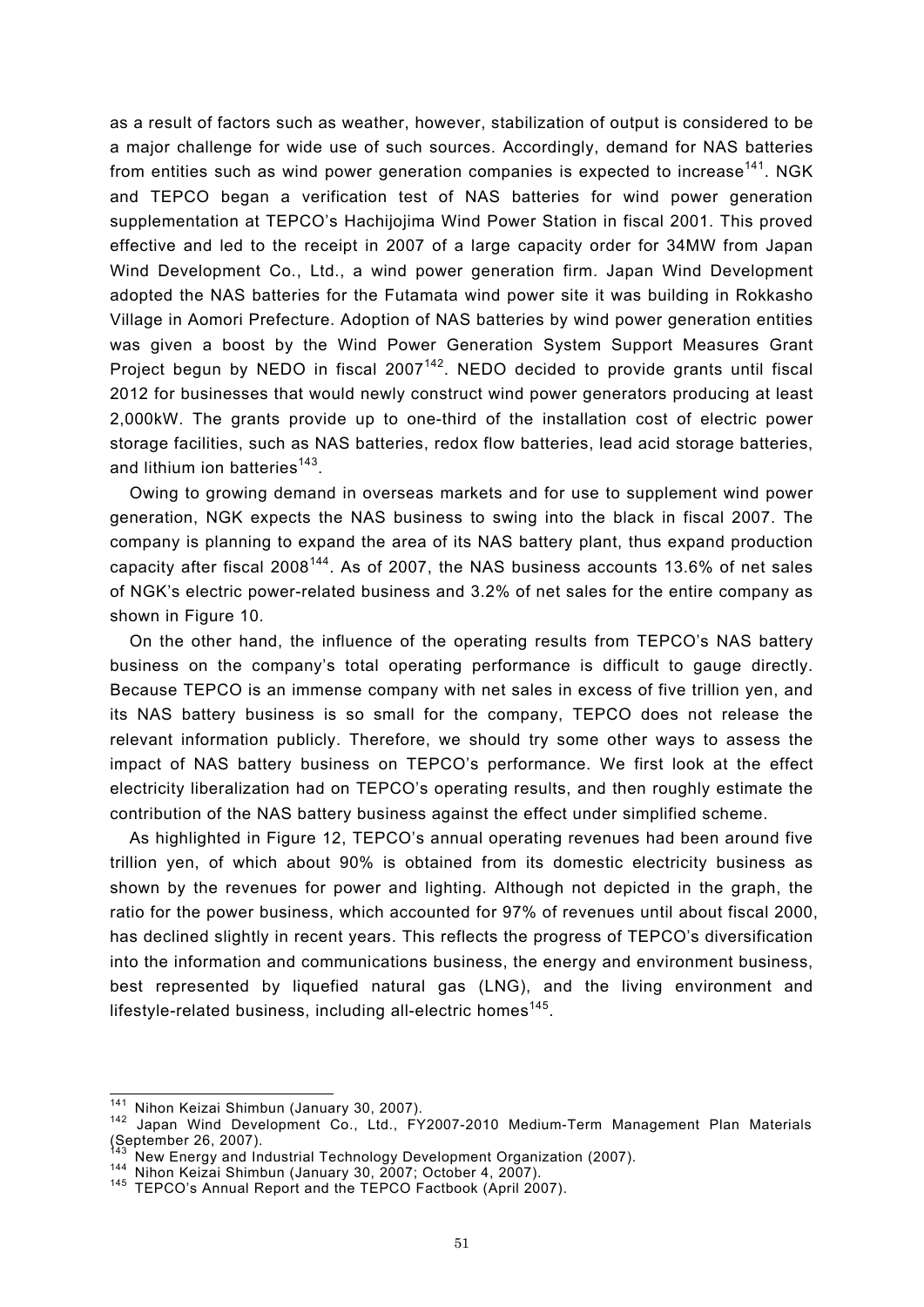

Figure 12. Change in TEPCO's operating revenues and operating income margin (consolidated), and revenues from power and lighting

Note) Operating revenues by type of electricity contract are divided roughly into lighting used by small-scale users such as ordinary households and small stores, and electric power (high voltage) used by large-scale facilities such as office buildings, factories and mass merchandising stores. The sum for revenues from both types of contracts is used here.

Source) Prepared by referring to TEPCO'S Factbook (April 2007)

Moreover, as can be seen from Figure 12, power business income has decreased somewhat since fiscal 2001. Based on fiscal 2000, it dropped by 2% in 2001, and the decrease was about 8% afterward. The operating income margin can also be seen to trace a downward course since fiscal 2000 or the mid-1990s. Although lighting business revenue and operating income can vary depending on various factors, including the weather and socioeconomic conditions, we examine the effect of electricity deregulation here.

The change in TEPCO's lighting and power sales volume and change in average unit price, determined by dividing revenue by sales volume, are shown in Figure 13. Liberalization of electricity retailing has proceeded gradually expanding the scope of liberalization in Japan. For the beginning, large-scale customers who purchase 2,000kW or more were allowed to choose their supplier in 2000. The scope of liberalization was expanded in 2004 to include contracts of 500kW or more, and expanded again in 2005 to include contracts of 50kW or more. In 1995, private power generation was made possible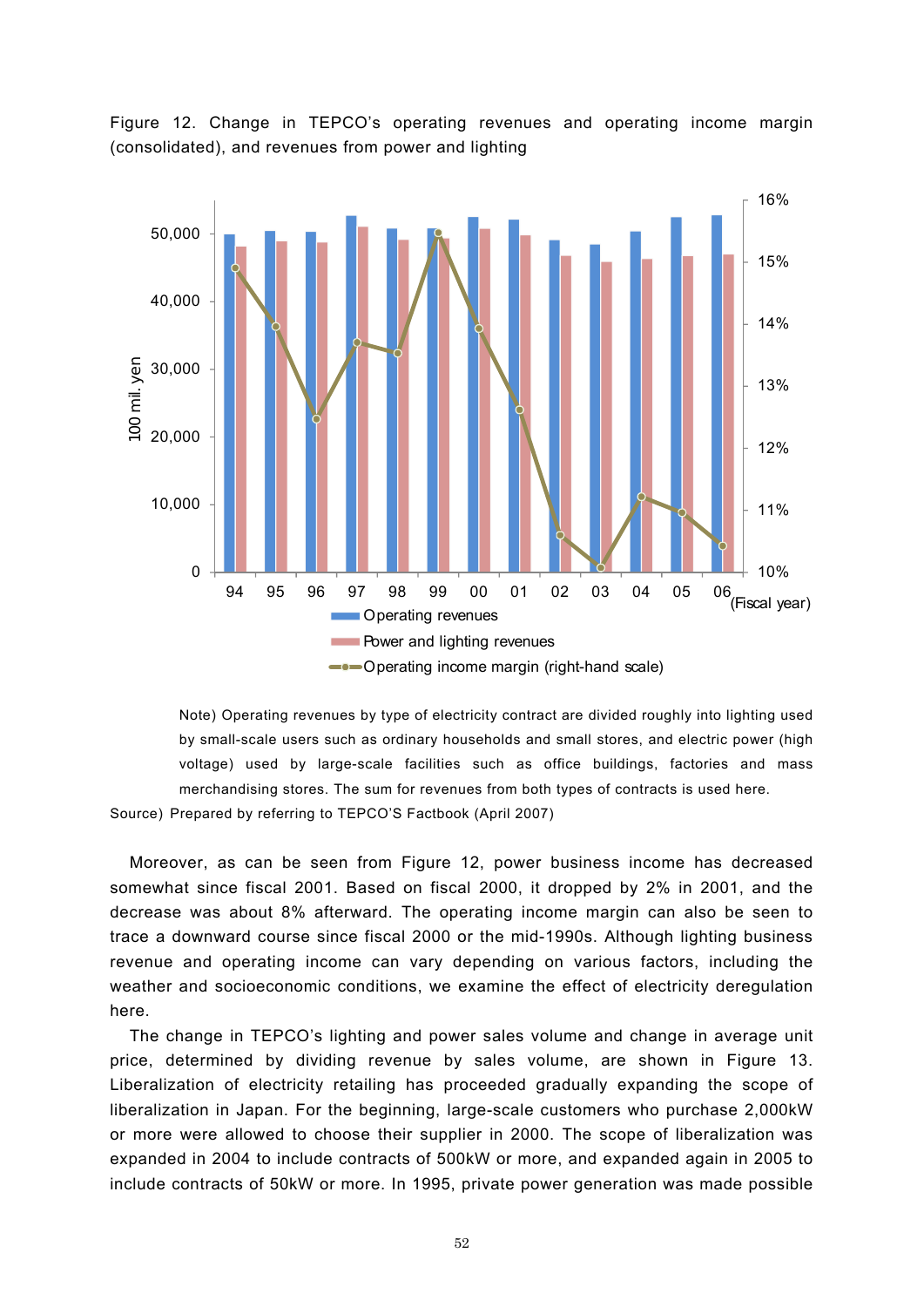by the deregulation of wholesale electric power (power generation), and after 2000 it became possible for customers to buy electric power from a new market entrant referred to as a Specified-Scale Electricity Utility (PPS: Power Producer and Supplier). In Figure 13(A), the volume of electric power sales to customers who were the target of electric power retail liberalization is classified as Specified-Scale Demand.





Note 1) Specified-Scale Demand is customers who were the target of electricity liberalization. The

(B)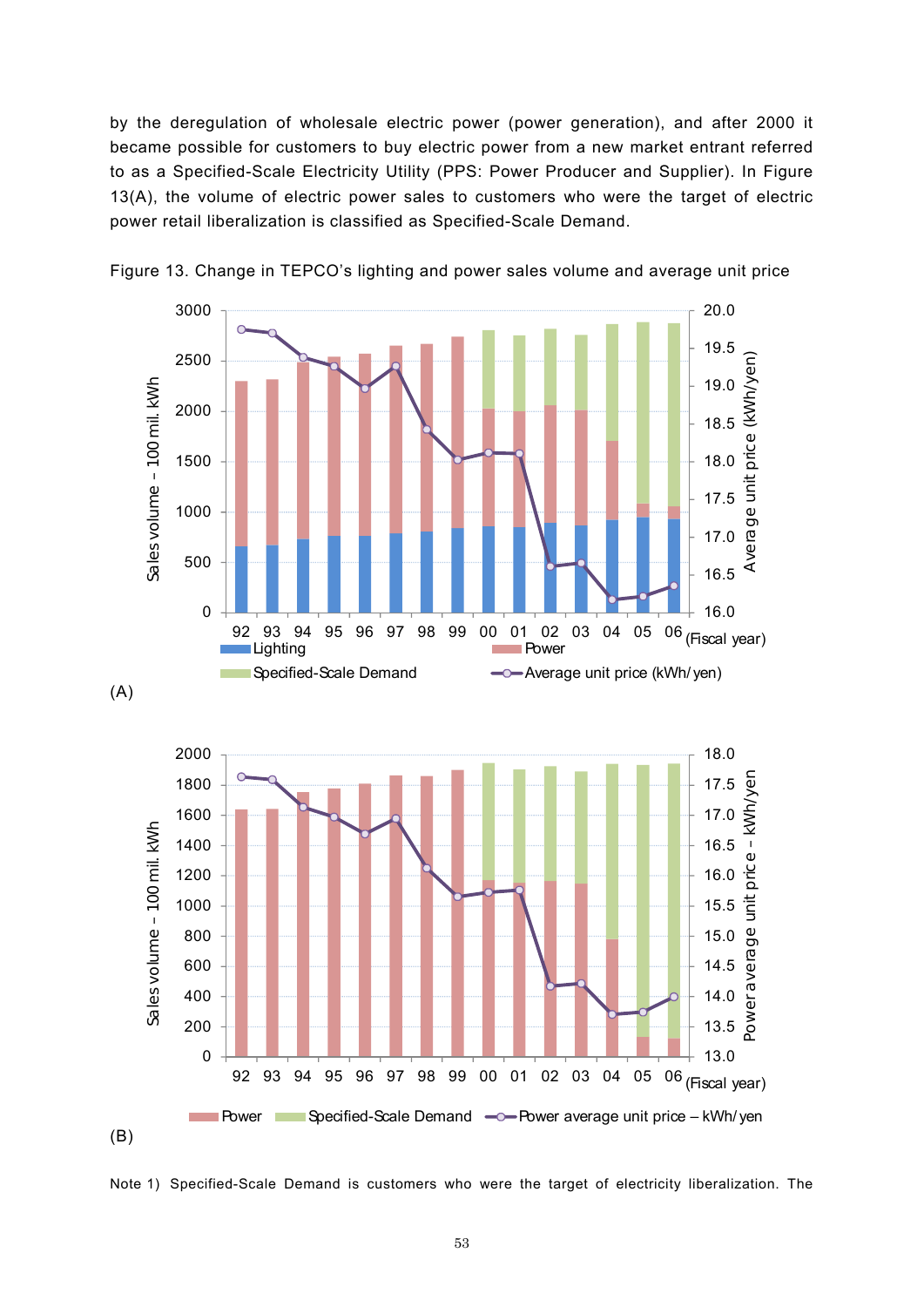scope of liberalization was contracts for 2,000kW or higher (extra-high voltage) from fiscal 2000, 500kW or higher (high voltage) from fiscal 2004 and 50kW or more (high voltage) from fiscal 2005.

- Note 2) The average in unit price (A) is the value calculated by dividing total power and light income by power and light sales volume (kWh). The power average unit price in (B) is the value calculated by dividing electric power rate income by electricity sales including Specified-Scale Demand (kWh), and does not include light contracted by ordinary households and small-scale stores, etc.
- Source) Prepared by referring to TEPCO's Factbook (April 2007).

From Figure 13 (A) one can see the total volume of TEPCO's power and light sales has not decreased since fiscal 2000 but rather shows a marginal rise, and that the average unit price has declined since the 1990s, with a marked drop from fiscal 2002. The unit price, which was under 20 yen per kilowatt-hour in fiscal 1992, had fallen to 16.4 yen in fiscal 2006. The change in sales volume and average unit price for electric power excluding light, which was not subject to electric power retail liberalization, is shown in Figure 13 (B). This shows that while there was no great drop in electric power sales volume after fiscal 2000, the electric power average unit price has fallen from the upper 17 yen level per kilowatt-hour in fiscal 1992 to the upper 13 yen range more recently. Power utilities including TEPCO began lowering rates in response to the request of the government, which viewed the price differential between foreign and Japanese electricity rate in the 1990s as a problem, preparing for progress in electricity liberalization. Since the deregulation of electricity retailing in 2000, power utilities have striven to maintain customers by successive rate cuts, restraining capital investment<sup>146</sup>.

Despite these efforts, however, some of TEPCO's customers terminated their contracts as a result of electric power retail liberalization. Since 2000 power utilities have continued to lose customers, and as of April 1, 2006, a total of 1,943 customers, with contracts for about 3.45 million kW of electricity, have switched their electric power purchases to PPS<sup>147</sup>. As competition with PPS is especially intense in TEPCO's jurisdiction, roughly 70% of the customers who switched to PPS until then are located in the area. According to the Agency for Natural Resources and Energy, PPS had a 4.14% share of the sales volume in TEPCO's jurisdiction in fiscal 2005<sup>148</sup>. The total number of customers who had switched from TEPCO to PPS by April 1, 2006 was 1,400, representing 2.4 million kW. This number has continued to increase since electric power retail liberalization, as shown in Figure 14. Because the competitiveness of PPS has weakened against the backdrop of the sharply rising price of fuel and the need to reduce  $CO<sub>2</sub>$ , the rate of customer loss has seen a downward trend since fiscal 2005, viewed in terms of power generation capacity $149$ .

 $\overline{a}$ 

 $146$  Nihon Keizai Shimbun (December 29, 1995; February 9, 1998; April 2, 2002; August 10, 2006; March 26, 2007).<br><sup>147</sup> Nikkei Sangyo Shimbun (May 11, 2006).

<sup>147</sup> Nikkei Sangyo Shimbun (May 11, 2006). 148 Agency for Natural Resources and Energy, Advisory Committee for Natural Resources and Energy Electricity Business Subcommittee (2006).

<sup>&</sup>lt;sup>149</sup> TEPCO Factbook (April 2007).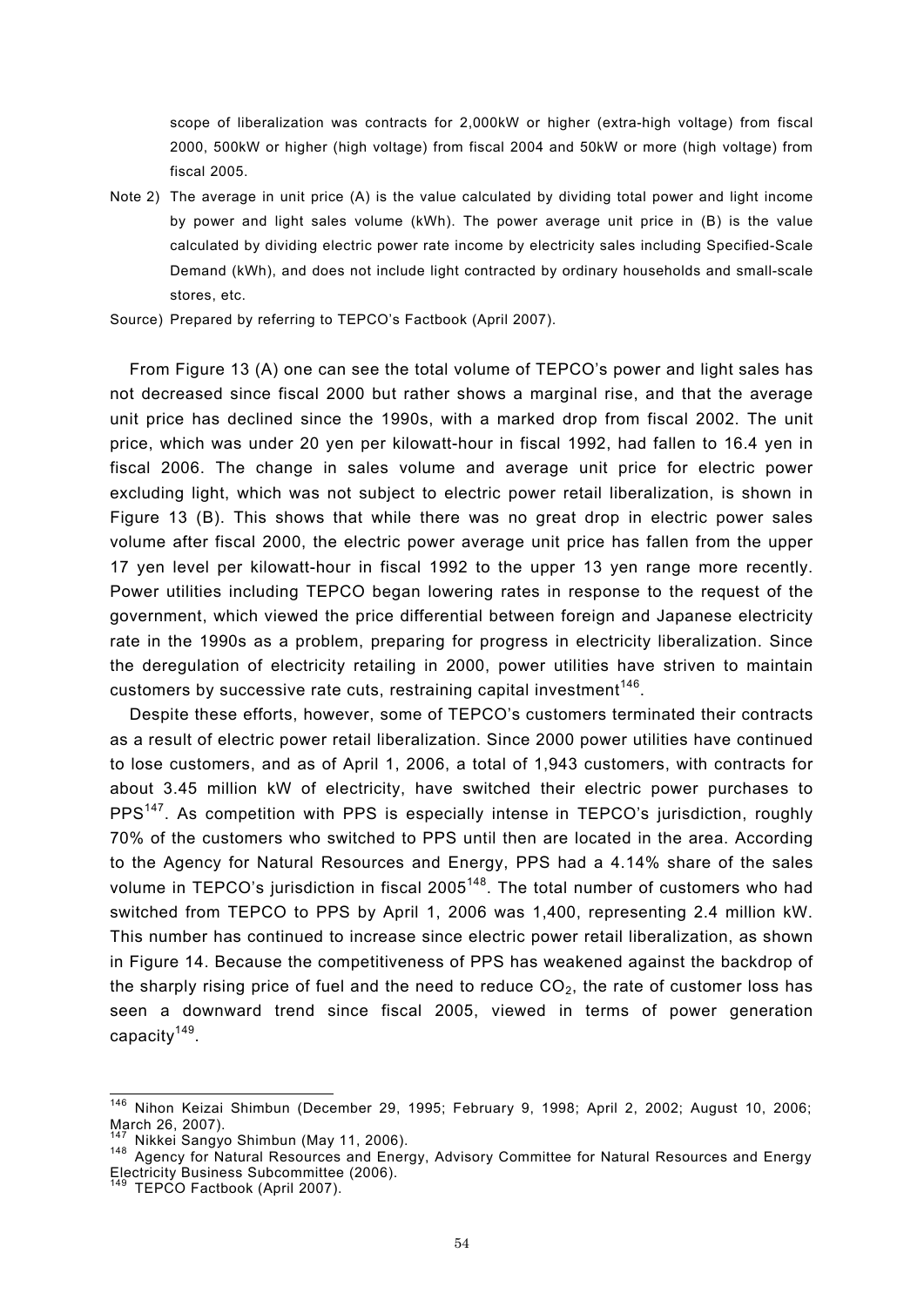Figure 14. Change in number of customers who switched from TEPCO to a PPS and power generation capacity for said customers



Source) Prepared by referring to the Nikkei Sangyo Shimbun (February 16, 2006; May 11, 2006; May 10, 2007).

Against the customer loss resulted from electric power retail liberalization described above, what effect did the NAS battery business have? The impact of this business is not affirmative. By simplifying conditions, however, we can estimate some provisionally. Let us assume TEPCO was able to keep a customer from switching to PPS by installing NAS batteries at the customer within TEPCO's jurisdiction. As of September 2006, NAS batteries totaling 115,000kW were installed at 71 locations in TEPCO's jurisdiction. Moreover, as of April 2006, 1,400 customers with contracts for 2.4 million kW had switched their purchases from TEPCO to PPS. If we assume no additional customers switched their purchases between April and September, we can provisionally estimate the contribution of NAS batteries to customer retention as a little less than 5% in terms of both the number of entities and electric power capacity<sup>150</sup>. This estimation, however, has been made under a simplified framework that does not include privately generated and consumed power. Moreover, to consider the whole impact on TEPCO's operating results, we should observe the earnings from the company's NAS battery business itself, the effect of battery installation on substations, the effect on adapting to the RPS Law and the influence on TEPCO's overseas business, although they were not possible to observe.

As of 2007, few batteries for large-scale electricity storage other than the NAS battery have been commercialized on a mass production scale. Viewed from a functional aspect, however, various product technologies patently or latently compete with NAS batteries.

 $\overline{a}$ 

<sup>&</sup>lt;sup>150</sup> Number of cases = 71 ÷ (71 + 1,400) × 100 ≈ 4.83%. Electric power capacity = 115,000kW ÷ (115,000kw + 2.4 million kW) × 100  $\approx$  4.57%.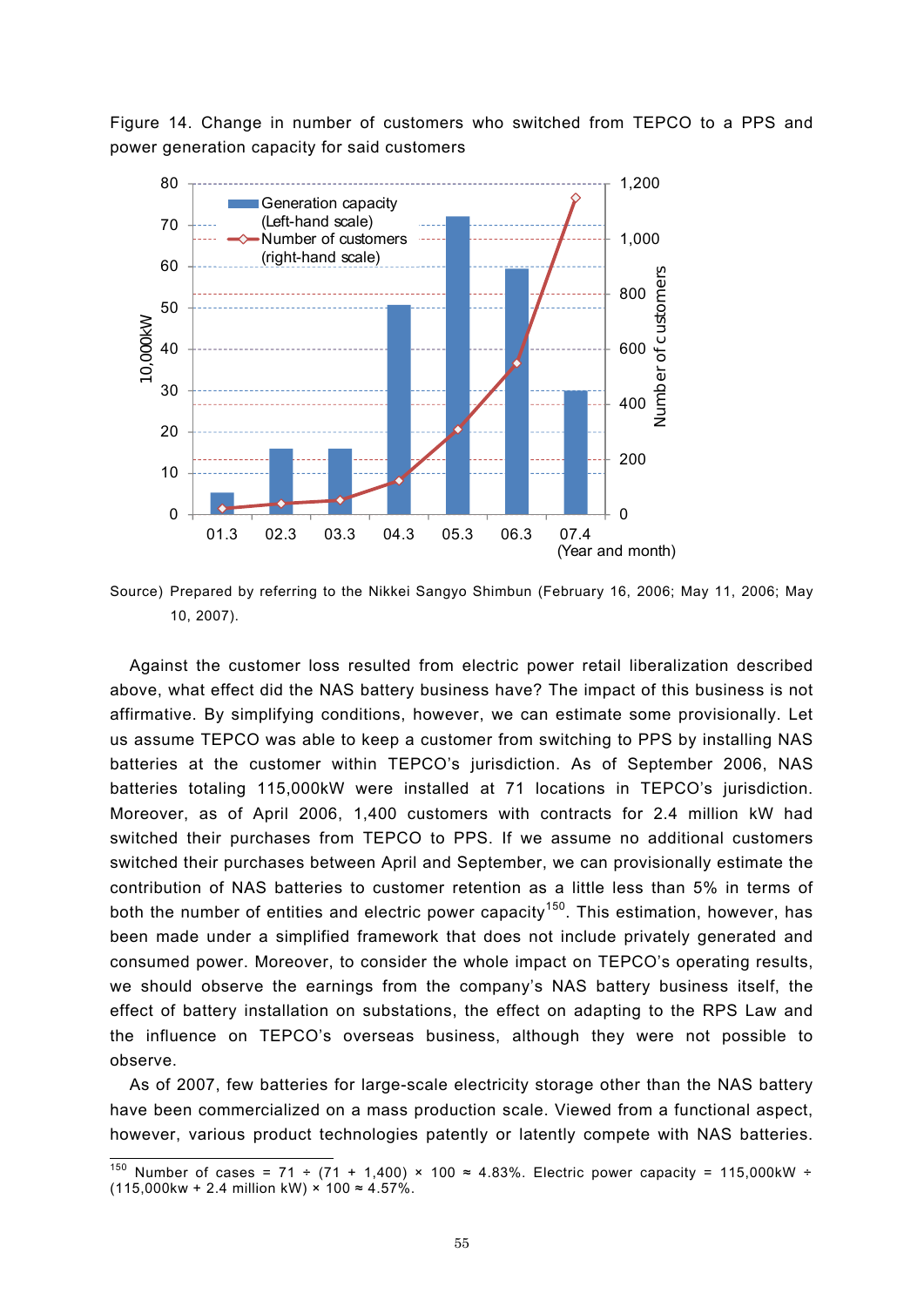The first is cogeneration equipment, which is widely installed and is the strongest competitor if NAS batteries are viewed as a distributed power system. Superconducting magnetic energy power storage facilities<sup>151</sup> and redox flow batteries<sup>152</sup>, which are in the verification test phase, could become direct rivals of NAS batteries provided they can overcome the issues of introduction cost and durability and are commercialized. Development of fuel cells for use in mobile phones, notebook computers and automobiles also is moving forward, and their use as an electric power storage facility is being attempted in the United Kingdom<sup>153</sup>. In addition, although their use for large-scale electricity storage is still considered difficult in terms of capacity as of 2007, Ni-MH batteries and lithium ion batteries, which are increasingly used for electronics products, are being developed by various entities as a power supply for electric vehicles  $154$ . Capacitors with their electricity accumulation function are being developed for railway systems and electric vehicles, and their use as a large-scale power storage facility or device to supplement renewable energy power generation is being considered<sup>155</sup>. As of 2007, despite the possible competition with those various product technologies in the future, the NAS batteries of NGK and TEPCO are expected to be popularized, since they are effectively the only high capacity battery for large-scale power storage that is being mass-produced and sold.

### 4. Conclusions

Finally, I would like to conclude this paper by discussing why commercialization of the NAS battery by TEPCO and NGK became possible. In terms of technology, NAS battery commercialization is attributed to three factors. First is the discovery of the basic principle by Ford Motor Company. This discovery of the basic principle became the starting point for all NAS battery development entities including TEPCO and NGK. Second is the establishment of a highly safe and durable basic structure by ABB. Although this basic structure was originally designed for electric vehicles, it was applied for electricity storage by TEPCO and NGK, producing significantly greater durability. Third is development of battery enlargement and mass production technology through the TEPCO-NGK project. This includes the development of various design and manufacturing technologies that vastly boosted economic efficiency while further improving durability and safety. Under the two companies' "continuity of commitment," it took 11 years from completion of the prototype to the start of mass production. Besides technological requirements, commensurate amount of demand and deregulation to permit installation were needed for commercialization.

Might we say the TEPCO-NGK project was able to acquire these factors because of a lucky break? As ABB withdrew from NAS battery development in 1996, it is seemingly a matter of good timing that the projects could introduce ABB's basic structure prior the

<sup>&</sup>lt;sup>151</sup> Nihon Keizai Shimbun (August 9, 2005) and Nikkei Sangyo Shimbun (July 27, 2007).

<sup>&</sup>lt;sup>152</sup> Ueno (2005). Like the NAS battery, redox flow batteries are eligible for grants under the government's Advanced Load Leveling Equipment Introduction and Diffusion Model Project and Wind

Power Generation System Support Measures Grant Project.<br><sup>153</sup> Nihon Keizai Shimbun (March 5, 2007; April 13, 2007) and Nikkei Sangyo Shimbun (August 29, للمحسن الله عليه المستحدة المستحدة (wiaron o, zoor, April 13, 20)<br>2001; April 20, 2007).<br><sup>154</sup> Nihon Keizai Shimbun (April 14, 2007; June 6, 2007).

<sup>154</sup> Nihon Keizai Shimbun (April 14, 2007; June 6, 2007). 155 Nikkei Sangyo Shimbun (January 23, 2006; July 3, 2007).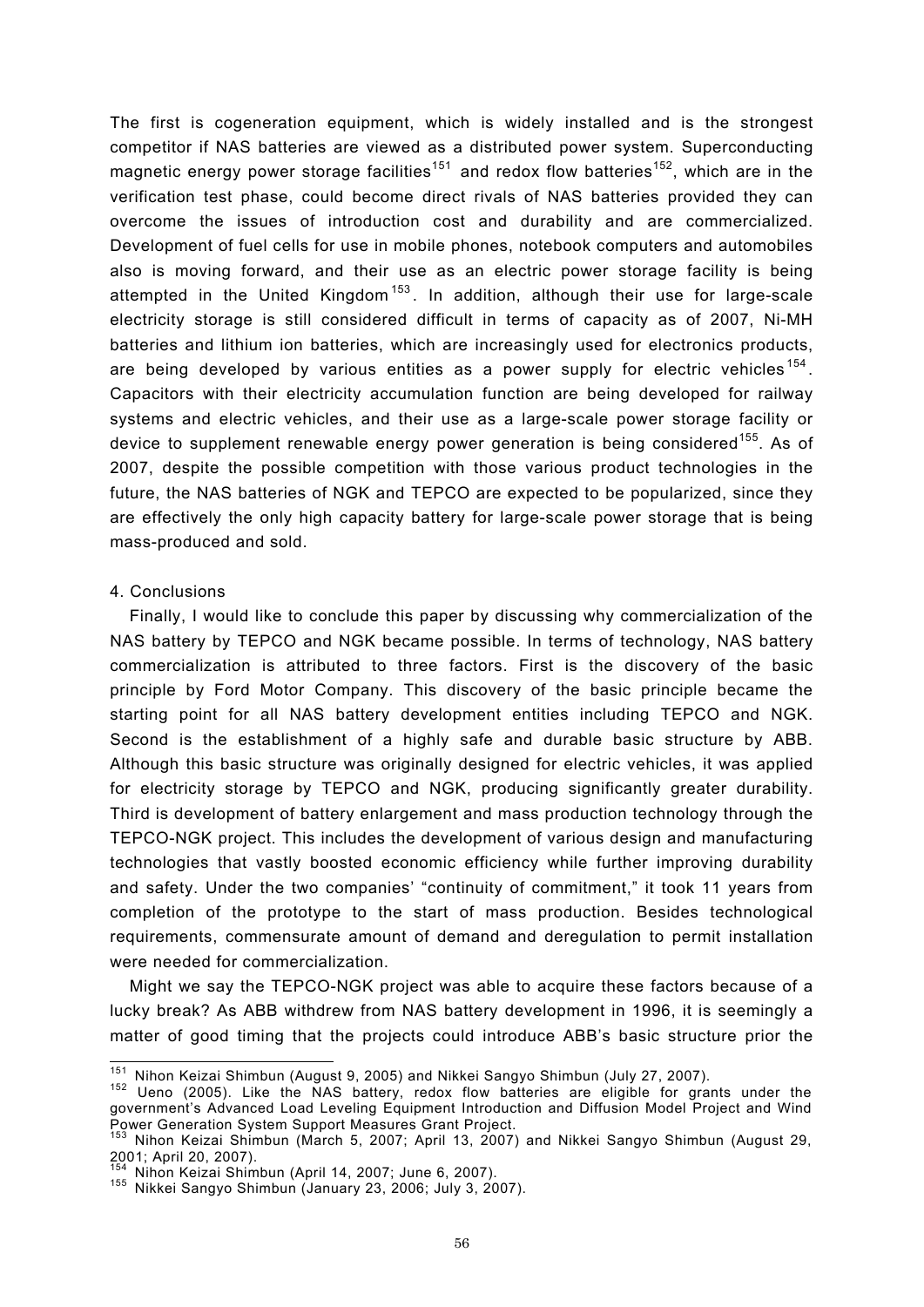withdrawal. Conversely, NGK's aggressive overseas development became possible because ABB had withdrawn from NAS batteries as part of its business rationalization effort. Had ABB withdrawn earlier, its NAS battery technology might not have been reached, and if ABB had not withdrawn at all, NGK's overseas development might have faced greater hurdles. Moreover, just when realization of the scenario of replacing pumped storage power generation looked difficult, electric power liberalization moved forward and the demand for clean energy increased. Therefore the view that the timing was perfect might be possible. Electric power liberalization created a need for power utilities to counter the PPS and private power generation in Japan, while in other countries power utilities focused on controlling capital investment. Each country's government strengthened regulations to promote clean energy use, causing firms to position the reduction of  $CO<sub>2</sub>$  emissions volume as a key management challenge. Such changes in circumstances helped spur NAS battery demand. The situation competitors actively developed the battery and power utilities jointly took over the Moonlight Project's research, contributed to the relaxation of regulations on NAS battery installation. Pursuing this cooperation with other company might have been difficult, if the start of deregulation activity had been so delayed that other company terminated the development.

We could attribute NAS battery commercialization to excellent timing or fortune, if we only emphasize those points above. However, if we look into the matters, we will find causes and effects behind them. The deliberate decision taken at NGK to pursue the battery business led to NGK's technical tie-up with ABB and the establishment of Nastech. Management at both companies maintained support for the project over 20 years. Even when pumped-storage replacement scenario, the project's raison d'être, became difficult, they allocated the necessary capital and made efforts to find new one. As an indispensable condition, the deregulation of NAS battery installation required steady evidence of safety obtained through the continuous development activity and verification tests. Development of the mass production technology required an effort lasting 11 years. The ongoing commitment of the two companies led to the project's commercialization.

Why were the two companies able to maintain their commitment to develop the NAS battery business? For a project stretched over a long period due to its high difficulty of commercialization, as the NAS battery, the passage of time itself can be a major source of obstacles. Although ABB established an excellent basic structure for the NAS battery, it eventually withdrew when it came to need rationalization of business portfolio. In the same way, CSPL dissolved against the backdrop of electricity liberalization in the United Kingdom, in spite of their long-term development with U.K. and U.S. government support. Yuasa Battery turned its concentration on the lithium-ion battery following the New Sunshine Program, though it had actively continued NAS battery development participating in two national projects. In the earlier stages, other companies developing the NAS battery withdrew in succession, driven out by the technical difficulties as well as the change in various circumstances that accompanied the prolonged development period. Changes in the economic, social, and organizational environment are likely to alter the logic and significance of the development effort.

The TEPCO and NGK project also experienced various changes in circumstances as

57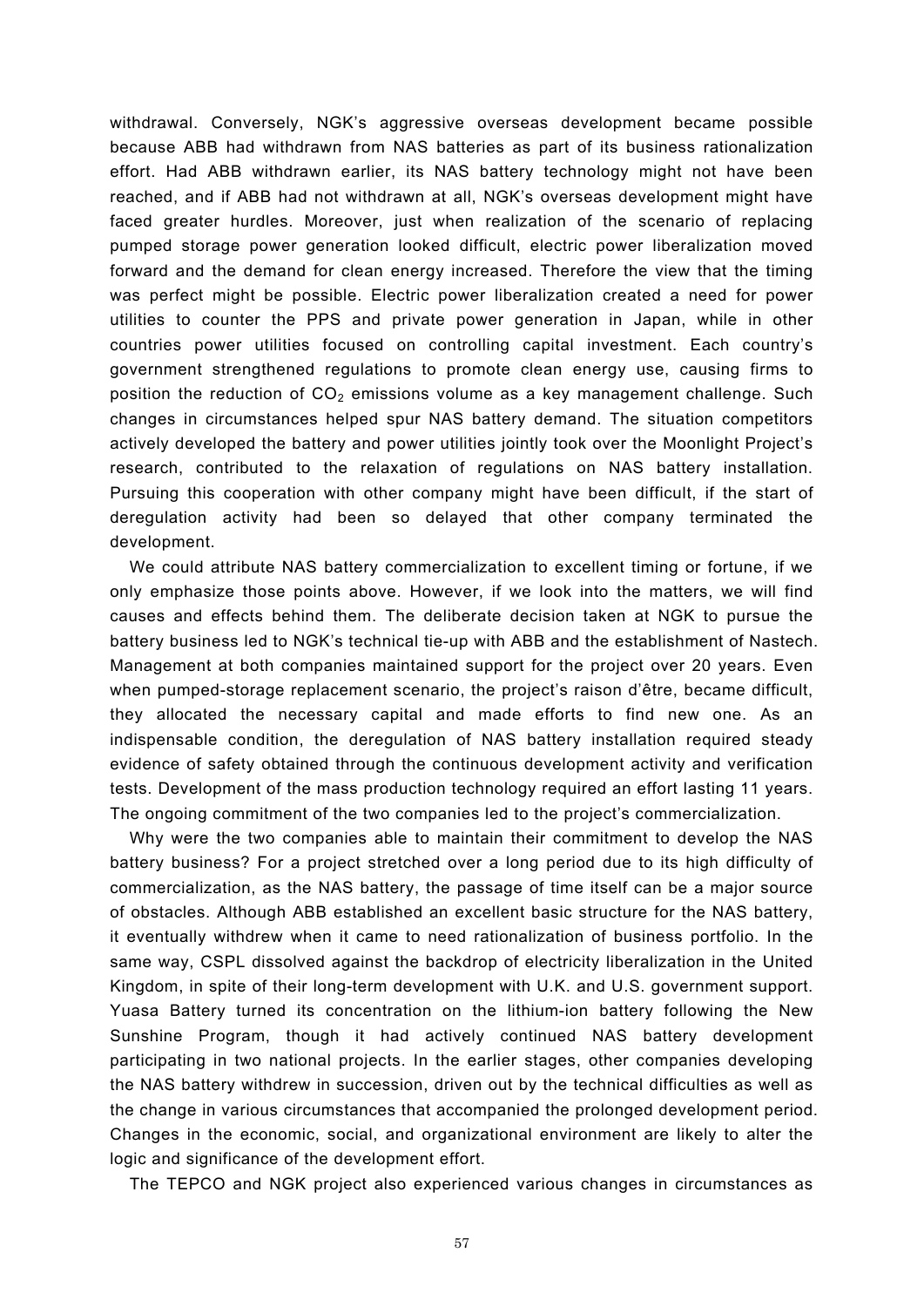the development period lengthened. In NGK's electricity related businesses, the insulator business funding for NAS battery development began to shrink around 1993. During the 1990s, TEPCO cut down the cost widely and the R&D budget was reduced along with capital investment in preparation for the progress of electricity liberalization. As the construction and management costs of pumped-storage power stations gradually fell and annual load factors rose, voices indicating excess capacity began to be heard. To assert the significance of the NAS battery business and continue development, the product needed to be repositioned as other than an alternative to pumped-storage. While the advance of electricity liberalization and increase in demand for clean energy gave the project a new market opening, it made the cost target that had to be reached more difficult. In spite of these various changes in circumstances attended on prolonged development, why did the project continue to seek commercialization? Let us consider the reasons.

For both TEPCO and NGK, the other party's commitment was indispensable for carrying on with the project. For TEPCO, the basic battery structure from ABB that was eventually introduced by NGK was indispensable, and NGK's ceramics manufacturing know-how played a critical role for development of the mass production technology. But why did NGK maintain its commitment to the project? One possible explanation might be that TEPCO, which was a main customer for NGK's traditional business, used its position and exercised its power to compel NGK to maintain its commitment. While this might be plausible in the abstract, here I want to discuss a different explanation. On the one hand, NGK actually showed an initial intention to refuse TEPCO's request to participate in the project, and only decided to take part after being persuaded by Tsuneo Mitsui of TEPCO. However, within only a few years, NGK virtually declared it would get into the battery business beginning the technical tie-up with ABB. It appears that while the request from TEPCO gave NGK its NAS battery-related opportunity, NGK's continuation of the project and the way of involvement strongly reflected NGK's own intent.

NGK's ardor to diversify is explicitly the biggest reason it continued the NAS battery business development project. The company has proceeded to diversify its businesses from an early date in anticipation of the maturation of its insulator business, and each successive president had taken on new business development as a key mission. In addition, NGK was able to secure development funding until the long-term project neared commercialization. The Power Business Group under which the project was placed continued to grow until 1992, with rising revenues and earnings. When the power business lost momentum, growth in the engineering business and electronics business offset the slowdown, and after 2000 the ceramic products business that handles automobile exhaust filters grew rapidly. Along with its strong intention to diversify, NGK had the resource to endure and execute long-term development activities.

Moreover, the organizational position in which the NAS battery business development project was placed probably reflected NGK's aggressiveness toward the project, and it in turn strengthened its commitment to the project. The project was set within the Power Business Group, so-called "main stream" of the company. The electric power-related business was the business since foundation, centered on the insulator products for which NGK is named, and had long been dominant as a source of earnings. The NAS battery

58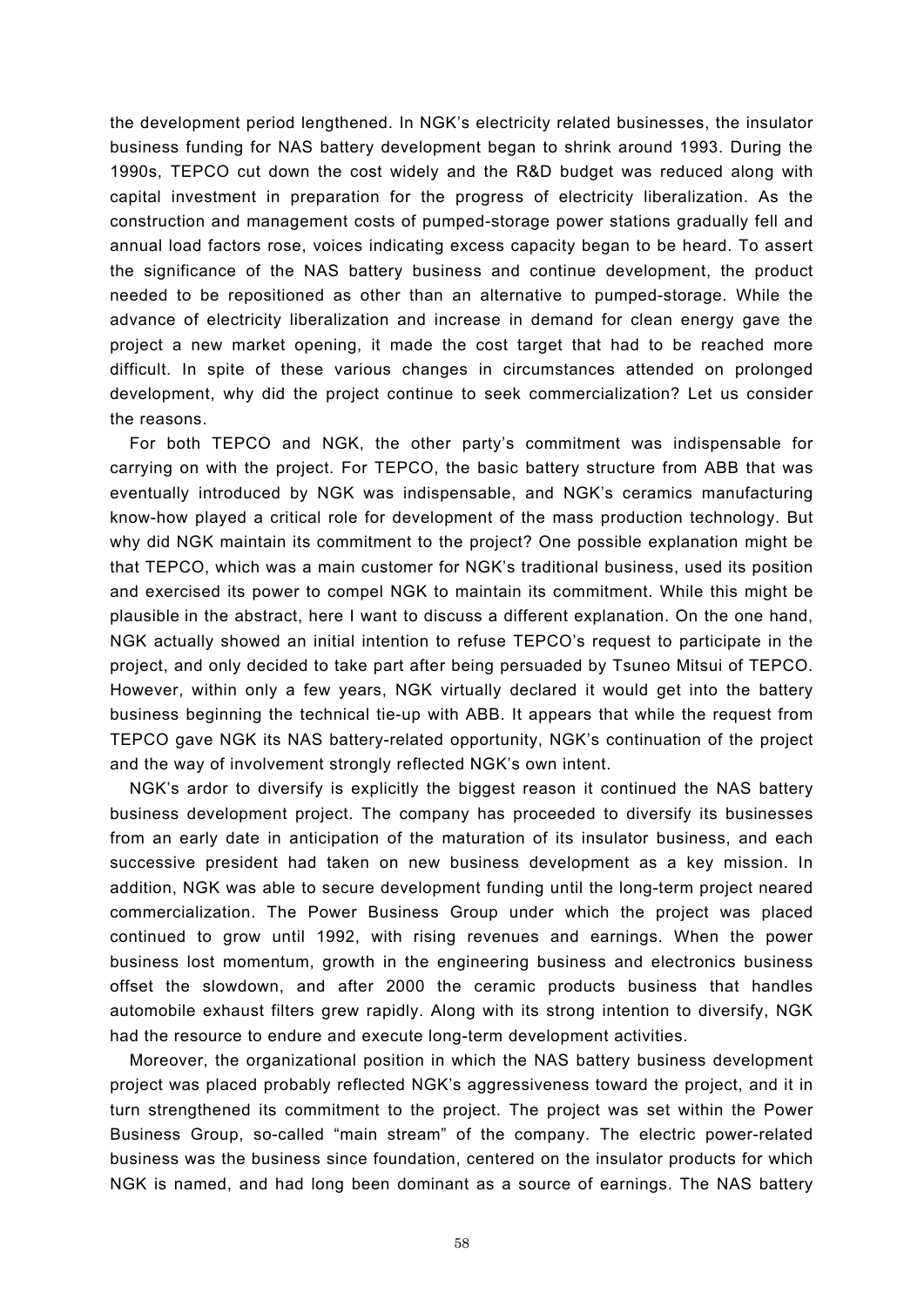project might have been expected to overcome the maturation of the insulator business and revitalize the core electric power-related business. In addition, the organizational condition that ex-CEOs who decided active participation in the project remained NGK as a chairmen and advisors possibly had a positive influence on the project. Shunichi Takemi worked as company president of NGK until 1986, then filling the role of chairman until 1993, and advisor to NGK until 2002, besides served as vice-chairman of the Japan Federation of Employers' Associations and chairman of the NHK Board of Governors. Toshihito Kohara, who succeeded Takemi and worked as president until 1994, also served as chairman until 2002 and as an advisor thereafter.

Furthermore, until NGK established the NAS Battery Division, management itself led the NAS battery project. Noboru Yamamoto, who was head of the laboratory when the project was launched, also had the posts of executive director and R&D Division general manager. When he retired from these positions in 1987, Yamamoto held the positions of founding president of Nastech and technical advisor to NGK. Kokuji Kito, who was a director and deputy general manager of the Power Business Group, succeeded Yamamoto as president of Nastech in 1991. Kito had studied the status of NAS battery development, primarily in foreign countries, when NGK decided to participate in the project. Takashi Isozaki, who led the development team from the start of the project and was general manager of the NAS Development Department from 1990, had overall responsibility for the project after being promoted to director in the following year, and as a managing director became the first general manager of the NAS Battery Division in 1996. The organizational position in which the NAS battery business development project was placed reflected NGK's aggressiveness toward the project and is thought to have been contributed to resource allocation and continuity.

On the other hand, TEPCO's commitment was also indispensable for NGK. Along with being an important "prospective customer" for NGK's NAS battery business, TEPCO was a partner who provided development funds. As noted by NGK's Takemi, who decided the participation in the project, the relationship cultivated in the past with TEPCO through electric power components transactions reduced the development risk to NGK from the highly difficult NAS battery business. Not only the capital burden but also the provision of the verification testing locations by TEPCO, and the information the teams exchanged there, were no doubt effective for moving the development activity forward.

Why, then, TEPCO was able to maintain its commitment to the NAS battery project? For the start of the project to the latter half of the 1990s, the reasons were the obvious need for TEPCO to develop a means of storing electric power to replace pumped-storage, and a certain sense of mission that development by power utilities themselves was indispensable for the practical application. Because TEPCO is a huge enterprise with operating revenues around five trillion yen, TEPCO probably believed that it could manage the risk of highly difficult development together with the partner manufacturer.

When it entered the 1990s, however, TEPCO began to shrink its R&D budget along with its investment in plant and equipment expecting electricity deregulation to move forward. The problem of a gap between electric power rates overseas and in Japan garnered increased social attention in those days. Nevertheless, it continued allocating required resources to the NAS battery project for the reason that the project had been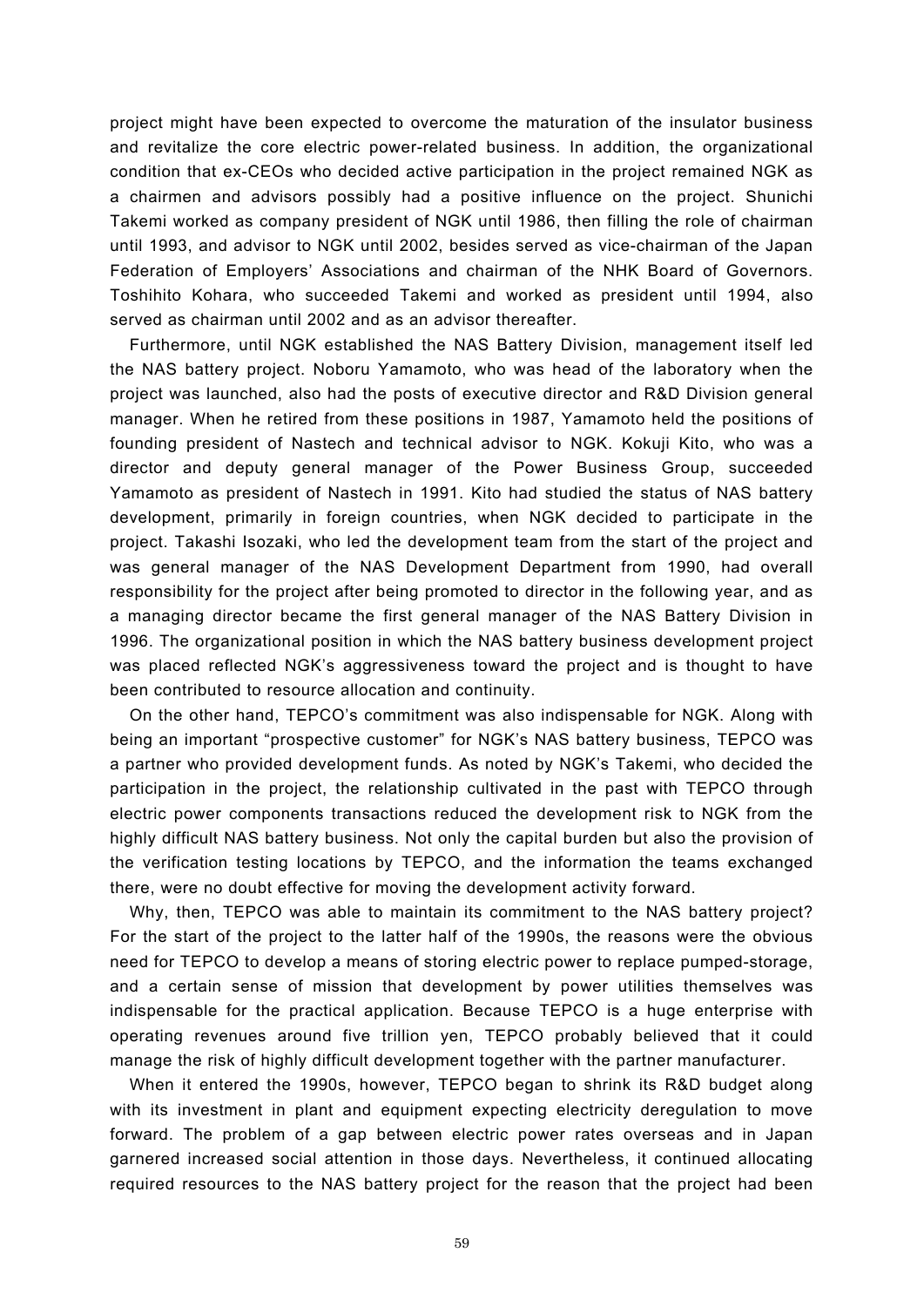positioned as a technology that would help restrain capital investment. Moreover, as the scenario of replacing pumped-storage became difficult, commercialization of the project was achieved by redefining its position taking advantage of deregulation. The new position was a product to retain customers and defend TEPCO's existing business. The allocation of resources to the project and change in the project's positioning were supported consistently by the management like Gaishi Hiraiwa.

Hiraiwa, who decided to begin the NAS battery project at TEPCO, assumed the position of chairman in 1984, and after retiring chairman in 1993, served as an advisor to TEPCO until 2007. Besides taking on duties outside the company, including a stint as Nippon Keidanren chairmen, he looked upon the project as TEPCO chairman and advisor. In addition Tsuneo Mitsui, who as managing director in charge of TEPCO's Engineering Research & Development Division persuaded NGK to participate in the project, worked as director and general manager of the Research & Development Center from 1986 to 1991 and served as Senior Executive Adviser to TEPCO afterwards. At TEPCO as well, the position of the NAS battery business development project within the organization is thought to have had an influence on resource allocation and continuity.

If we focus on the relationship between TEPCO and NGK, the NAS battery project was a joint development by a manufacturer and a prospective customer that grew out of a buyer-seller relationship of electric power materials based on insulators. Therefore withdrawal by TEPCO would have meant the loss of a prospective customer and greater development risk for NGK, and withdrawal by NGK would have meant sunk cost amounted to billions of yen for TEPCO. For both companies, this project was in some ways a fated partner relationship, and prolonged development period may have further strengthened the two firms' commitment. Moreover, the relationship of little distrust or miscommunications, the two firms had constructed through their long-term transactions, likely to have positive influence on the project's outcome. Distrust or miscommunications might obstruct the joint development activity. Through their long-term transactions for insulators and other electric power materials, TEPCO and NGK had fostered understanding and trust concerning each other's technical capabilities, know-how and corporate culture. Since two companies' development teams with such a relationship communicate frankly to solve problems in the repeated verification tests, the development activity made good progress.

Finally, strong intent of the project to commercialize the business, at the very outset and throughout the process, was definitely critical for the outcome. The intent of commercialization was reinforced by NGK's decision to diversify into the battery and the progress of electricity liberalization in Japan. We might say the joint development organization of the two companies was in marked contrast to the joint development system among multiple firms in the Moon Light Project and other national programs. Unlike TEPCO and NGK, it might have been difficult for national projects under the framework set by the government to introduce technology outside the project or change established division of labor. While development risk can be mitigated with government support in a national project, well-devised design of framework will be required to maintain flexibility like that seen in the TEPCO and NGK project .

Moreover, even when the goal of development is set to practical level, national projects

60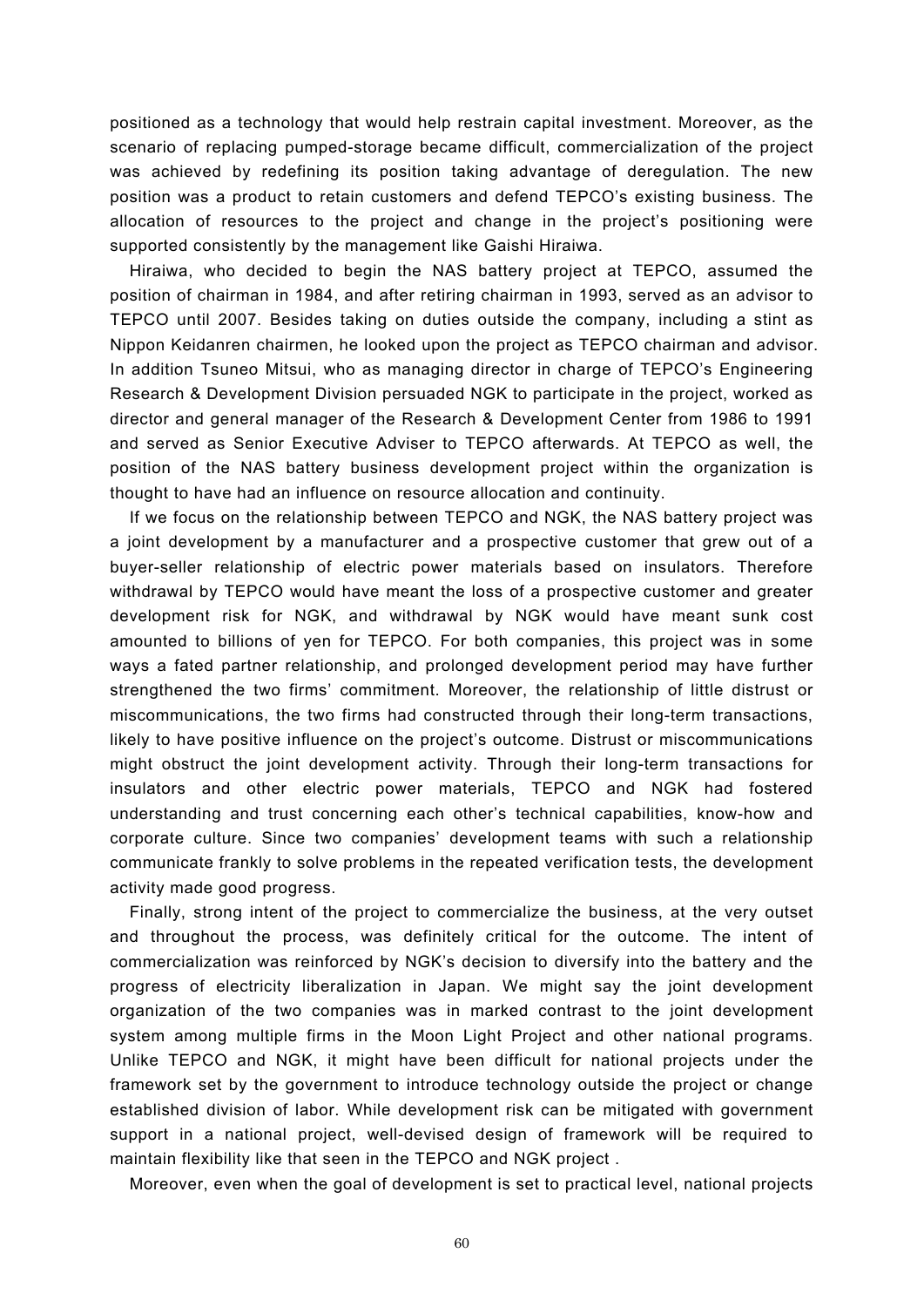typically do not seek commercialization through cooperation among the participating firms. Companies that engage in joint development under a national framework are basically in a temporary cooperative relationship, but are not business partners. To make exact comparison, we should further inquire into the detail of communication between batteries manufacturers and power utilities which provided verification test locations in the Advanced Battery Energy Storage System development project under the Moon Light Project. Unlike the TEPCO and NGK project, however, that national project fundamentally was not a joint development activity set for joint commercialization. Since national projects do not assume commercialization in general, the participants do not necessarily strive by all means to commercialize the technology they take charge of in the projects. On the contrary, companies can be even possible to participate in national projects just as a way to assess the potential of one of alternative technologies, thereby reducing risk to commit "unpromising" one<sup>156</sup>. Even for the TEPCO and NGK project, we can think that the development risk was partly reduced in the form of NGK and Hitachi competing for the results. The TEPCO and NGK project, however, had been sticking to commercialize NAS battery. Although various changes in circumstances cause other development entities terminate or reduce development efforts, both companies maintained their efforts.

 $\overline{a}$ 

<sup>&</sup>lt;sup>156</sup> The case of Yuasa Battery and Kansai Electric Power Co., Inc. may provide some insight regarding this argument. On the one hand, they engaged in NAS battery development in the Advanced Battery Energy Storage System development project under the Moon Light Project. On the other hand, according to Nobuyuki Tokuda, chief researcher (at the time of 1995) at the Energy R&D Laboratory of Kansai Electric's Technical Research Center, Kansai Electric evaluated various new batteries independently of the Moon Light Project and found out that the redox flow battery would be a promising electricity storage technology able to compete with pumped-storage power stations. Consequently, it began joint R&D of this battery with Sumitomo Electric Industries, Ltd. from 1985, separately from the Moon Light Project (Tokuda, 1995). According to Ueno (2005), this joint development was continuing as of 2005, with verification tests aimed at practical application. Moreover, despite its active development of the NAS battery from an early stage through two national projects, Yuasa Battery turned the development focus to lithium ion batteries in the 1990s, perhaps continuing some effort on NAS battery. In the 1990s, as lithium ion battery came to be seen as a sort of promising technology for electricity vehicles and smaller scale electric storage, it was selected by the government to develop under the New Sunshine Program (Nikkei Sangyo Shimbun, July 28, 1990, December 19, 1990, March 16, 1993, October 7, 1998, April 21, 2000). Since Yuasa's main business is rechargeable batteries for automobiles and manufacturing use, it also was active in improving traditional lead acid storage battery technology and developing polymer batteries, fuel cells and Ni-MH batteries, in addition to lithium ion batteries (Nikkei Sangyo Shimbun, July 18, 1989; May 16, 1994; February 12, 1995; April 14, 1996; August 3, 1998; March 24, 1999; September 26, 2001; November 7, 2001; December 24, 2004; November 8, 2005).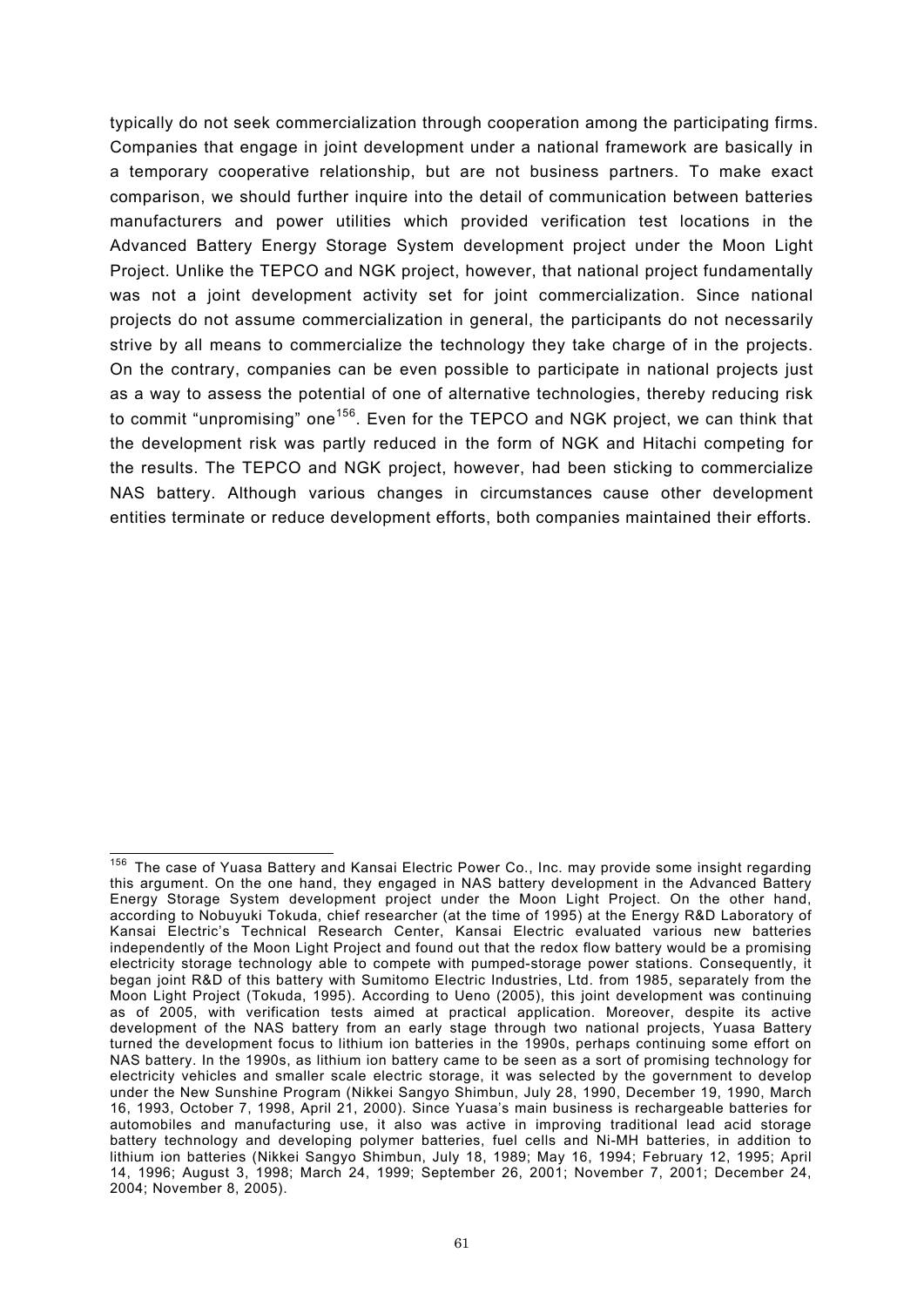< References >

Abe, H. 2004. Systems Development. *NGK Review,* 60: 33-37.

- Agency of Industrial Science and Technology. 1974. *Electric Vehicle R&D: Centered on R&D under the Large-Scale Project System*. Japan Industrial Technology Association.
- Agency for Natural Resources and Energy. 1995. *Resources and Energy Yearbook*, MITI Material Reasearch Committee.
- Agency for Natural Resources and Energy. 2007. Advanced Load Leveling Equipment Introduction and Diffusion Model Business Expense Grant System Solicitation Guidelines. *Ministry of Economy, Trade and Industry Agency for Natural Resources and Energy, Electricity and Gas Industry Department Electricity Infrastructure Division*.
- Agency for Natural Resources and Energy Advisory Committee for Natural Resources and Energy Electricity Industry Subcommittee. 2006. System Reform Evaluation Subcommittee Report Reference Materials. *Agency for Natural Resources and Energy Electricity and Gas Industry Department*, May.
- Binden, Peter J. 1993. Conceptual Design of a Sodium Sulfur Cell for U.S. Electric Van Batteries. *Sandia National Laboratory Contractor Report:* SAND92-7331, May.
- Birk, J.R. K. Klunder. J.C. Smith. 1979. Super Batteries: A Progress Report. *IEEE Spectrum*, 16(3): 49-55.
- Braithwaite, J.W. Koenig, A.A. 1993. Development of the Sodium/Sulfur Battery Technology for Utility Applications. *Technical Report Presented at International Conference on Batteries for Energy Storage (Berlin, Germany, 29 Sep-10 Oct)*, Sandia National Laboratory.
- Chiku, T., T. Kogiso, K. Kojima. T. Yoshida., assignors to Toyota Central Research and Development Labs. 1975. Sodium-sulfur storage battery. United States Patent, No. 3883367.
- Ford Aerospace & Communications. 1985. Sodium-Sulfur Battery Development: Phase VB Final Report for the Period October 1, 1981 Through February 28, 1985. *DOE Report*, DOE/ET/25102-T1.
- Fujii, K. 1983. New Battery Electric Power Storage Systems III. Status of New Battery Development Chapter 2 Zinc-Chlorine Batteries. *Journal of The Institute of Electrical Engineers Japan*, 103(8): 79-106.
- Furata, K. A. Bito. Y. Kawamura. 2004. Development of NAS Batteries and Module Batteries. *NGK Review,* 60: 10-24.
- Futamata, M. Y. Takahashi. 1986. Status of Electric Vehicle battery Development 6. Sodium-Sulfur Cells. *Quarterly Journal of the Osaka National Research Institute,* 37(3): 255-270.
- Hamer, Mick. 1996. Germans Pull Plug on Britain's Batteries. *New Scientist*, 2032, 01 June: 6.
- Harada, E. 1993. Development of New Electricity Storage Technology with NaS (Sodium-Sulfur) Batteries. *Power,* 43(218): 21-28.
- Ishikawa, H. 1998. Introduction: Rechargeable Battery Development Advances. *Energy and Resources*, 19(3): 213-215.
- Isomura, N. M. Kajita. 2004. Solid Electrolyte Tube Development. *NGK Review,* 60: 4-9.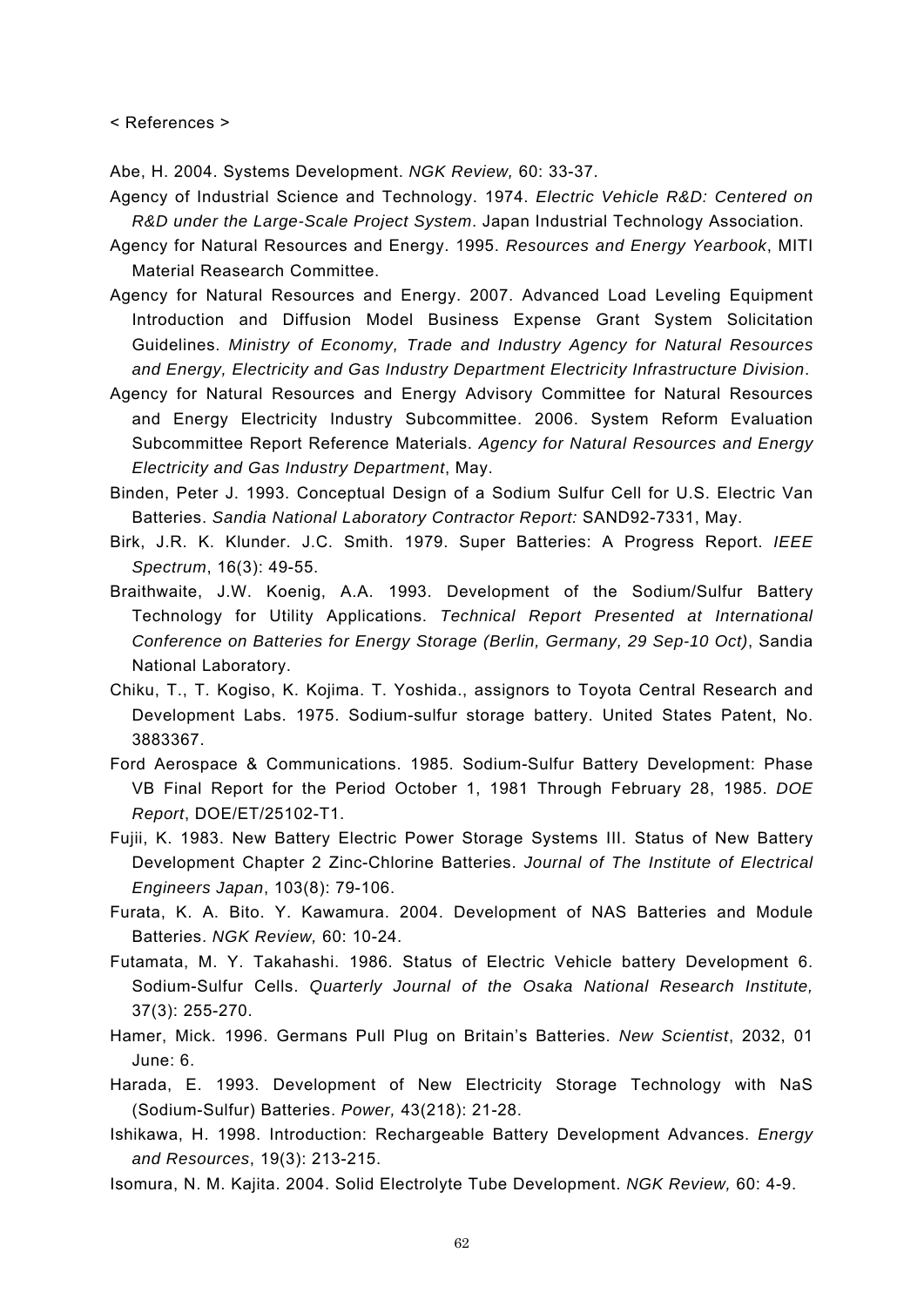- Isozaki, T. Y. Kurashima. T. Kawaguchi. T. Miuma. S. Atsumi. 1998. Sodium-Sulfur Cell Development. *NGK Review*, 57: 1-16.
- Iwabuchi, S. S. Kimura. 1980. Present and Future of Sodium-Sulfur Cell Development. *Sulfuric Acid and Industry*, 33(5): 91-103.
- Japan Business History Institute. 2004. *Japanese Electric Power Industry Historical Database* (http://www.jbhi.or.jp/toukei.html).
- Kanazashi, M. 1983. New Battery Electric Power Storage Systems III. Status of New Battery Development Chapter 3 Zinc Bromide Batteries. *Journal of The Institute of Electrical Engineers Japan*, 103(8): 780-782.
- Kinoshita, K. 1992. Exploratory Technology Research Program for Electrochemical Energy Storage: Executive Summary Report for 1991. *Lawrence Berkeley Laboratory Contractor Report*, LBL-32211, June.
- Koenig, A. J. Rasmussen. 1996. Sodium/Sulfur Battery Engineering for Stationary Energy Storage-Final Report," *Sandia National Laboratory Contractor Report*, SAND96-1062, Apri1.
- Kummer, J.T. N. Weber, assignors to Ford Motor Company. 1968. Battery Having a Molten Alkali Metal Anode and a Molten Sulfur Cathode. *United States Patent*, No. 3413150.
- Meisei University. 2007. "Department of Electrical Engineering IBA Laboratory: Electric Power Storage Technology using NAS Batteries. *Research Laboratory Introduction Panel* (http://www.hino.meisei-u.ac.jp/rikouken/panel/ee/lba-Kenji-A.pdf).
- Nakabayashi, T. 2001. Sodium-Sulfur Cell Development. *NGK Review*, 57: 1-16.
- Nakabayashi, T. 2004a. Background to NAS Battery Development. *NGK Review*, 60: 1-3.
- Nakabayashi, T. 2004b. NAS Battery Market Trend and Diffusion. *NGK Review*, 60: 38-40.
- Nakahara, K. 1983. New Battery Electric Power Storage Systems 1. Development Strategy and Characteristics, Chapter 2 Current Developments. *Journal of The Institute of Electrical Engineers Japan*, 103(8): 759-760.
- New Energy and Industrial Technology Development Organization. 1992. New Battery Power Storage System Introduction and Diffusion Survey (Conducted by the Institute of Applied Energy). *New Energy and Industrial Technology Development Organization Fiscal 1990 Survey Report*, NEDO-P9026, March.
- New Energy and Industrial Technology Development Organization and National Institute of Advanced Industrial Science and Technology. 2002. Distributed battery energy storage technology development. *Post-Project Evaluation Report,* New Energy and Industrial Technology Development Organization.
- New Energy and Industrial Technology Development Organization. 2005. *New Energy Guidebook 2005.* New Energy and Industrial Technology Development Organization.
- New Energy and Industrial Technology Development Organization. 2007. *Wind Power Generation System-related Measures and Grants Project Solicitation Guidelines Fiscal 2007*. New Energy and Industrial Technology Development Organization.

NGK Insulators. 1997. *ANNUAL REPORT 1997*. NGK Insulators, Ltd., March.

NGK Insulators. 2005. Overview of NAS Battery for Load Management. *CEC Energy Storage Workshop*, February 2005.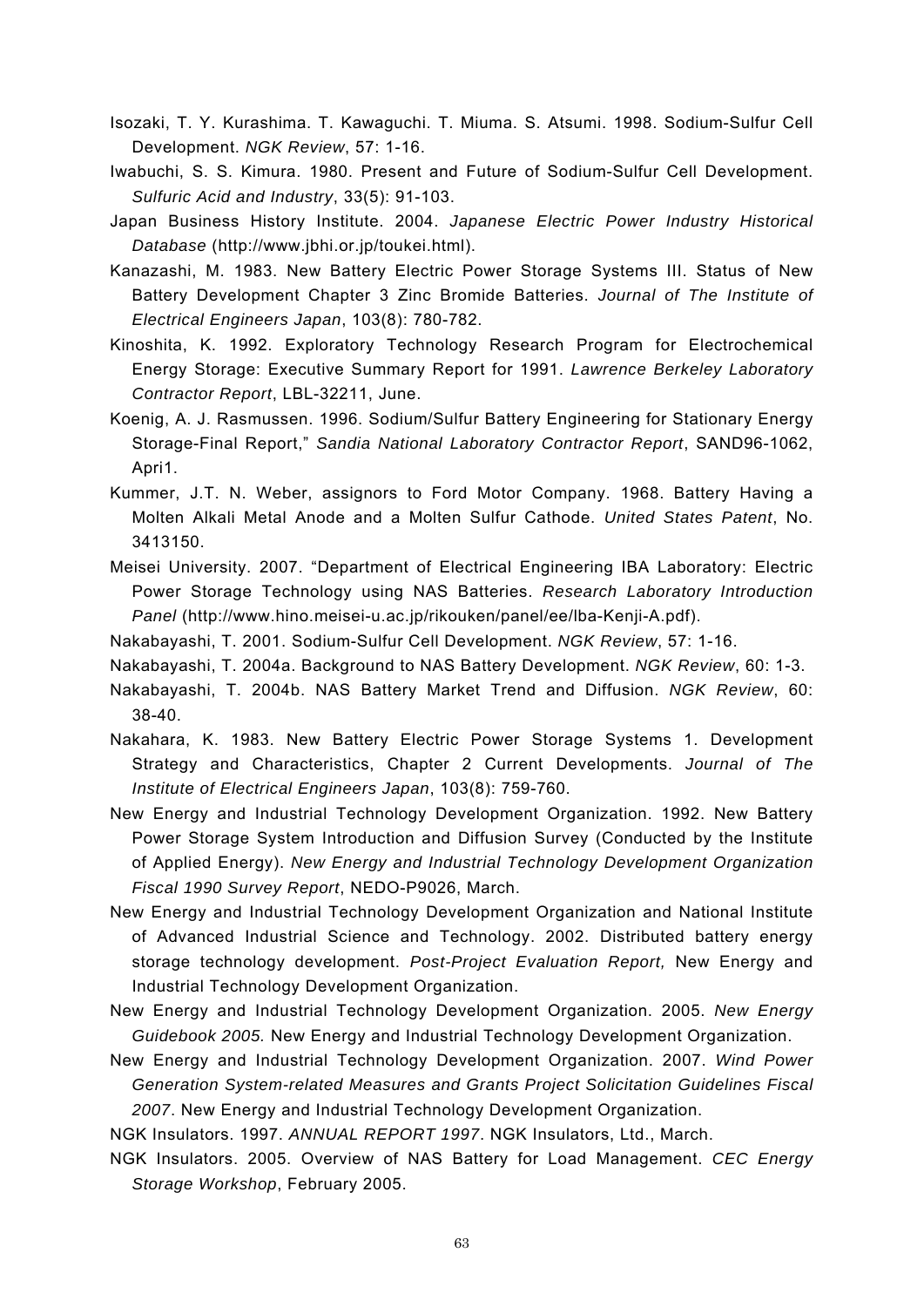NGK Insulators. 2006. Current State of Sodium-Sulfur Batteries. *Workshop Report Materials Concerning Rechargeable Battery Technologies and Sectors of Use (February 1, 2006)*, New Energy and Industrial Technology Development Organization.

- Norris, B.L. J. Newmiller. G. Peek. 2007. NAS Battery Demonstration at American Electric Power: A Study for the DOE Energy Storage Program. *SANDIA REPORT*, SAND2006-6740, March.
- Nihmura, A. 1983. New Battery Electric Power Storage Systems I. Development strategy and characteristics, Chapter 1 Advanced Battery Energy Storage Systems under the Moon Light Project. *Journal of The Institute of Electrical Engineers Japan*, 103(8): 757-758.
- Nishimoto, W. Y. Terasawa. 1996. Development of Sodium-Sulfur Battery for Load-Leveling. *Ceramics Japan*, 31(8): 643-646.
- Nomura, E. I. Matsui. K. Takashima. S. Iijima. Y. Matsuo. 1993. Development of a 1,000kW Sodium-Sulfur Battery for Electricity Storage. *Electrochemistry*, 61(8): 968-971.
- Nonoguchi, M. 1983. New Battery Electric Power Storage Systems II. System Development Chapter 3 Improved Lead Batteries. *Journal of The Institute of Electrical Engineers Japan*, 103(8): 771-773.
- Okuno, A. 1993. Development of New Electricity Storage Technologies Based on Sodium-Sulfur Batteries. *Fuel and Combustion*, 60(12): 914-920.
- Ohtaka, E. 1987. Current Development and Future Issues in New Batteries for Electricity Storage 1. R&D Plans for New Electricity Storage Batteries. *Journal of The Institute of Electrical Engineers Japan*, 107(8): 785-787.
- Ozawa, T. 1983. New Battery Electric Power Storage Systems I. Development Strategy and Characteristics, Chapter 3 Electricity Storage Battery Principles and Characteristics. *Journal of The Institute of Electrical Engineers Japan*, 103(8): 761-764.
- Sato, K. 1998. Sodium-Sulfur Batteries for Electricity Storage. *Energy and Resources*, 19 (3): 42-45.
- Shimizu, M. S. Yokota. 1983. New Battery Electric Power Storage Systems II. System Development Chapter 2 System Configuration and System Testing. *Journal of The Institute of Electrical Engineers Japan*, 103(8): 767-770.

Shito, T. 1995. Sodium-Sulfur (NAS) Batteries. *OHM*, 82(7): 32-37.

Tachibana, Y. 1996. NAS batteries – Development of NAS Batteries at TEPCO for Electric Power Load Standardization. *Chemistry and Chemical Industry*, 49(12): 1639-1642.

Takayama, T. 2004 NAS Battery Overseas Development. *NGK Review*, 60: 41-42.

Tanaka, K. 1995. Seawater Pumped-storage Power Generation. *OHM*, 82(7): 27-31.

Tokuda, N. 1995 Redox Flow (RF) Batteries. *OHM*, 82(7): 38-42.

- Tokyo Electric Power Co., Inc. 2007. *NAS Battery System for Electricity Storage (product introduction pamphlet)*. TEPCO Research & Development Center Electric Power Storage Solutions Group.
- TEPCO. NGK. 2004. Development and Practical Application of Sodium-Sulfur Batteries for Electricity Storage. *Fiftieth Okochi Prize Winner Operating Results Report*, Okochi